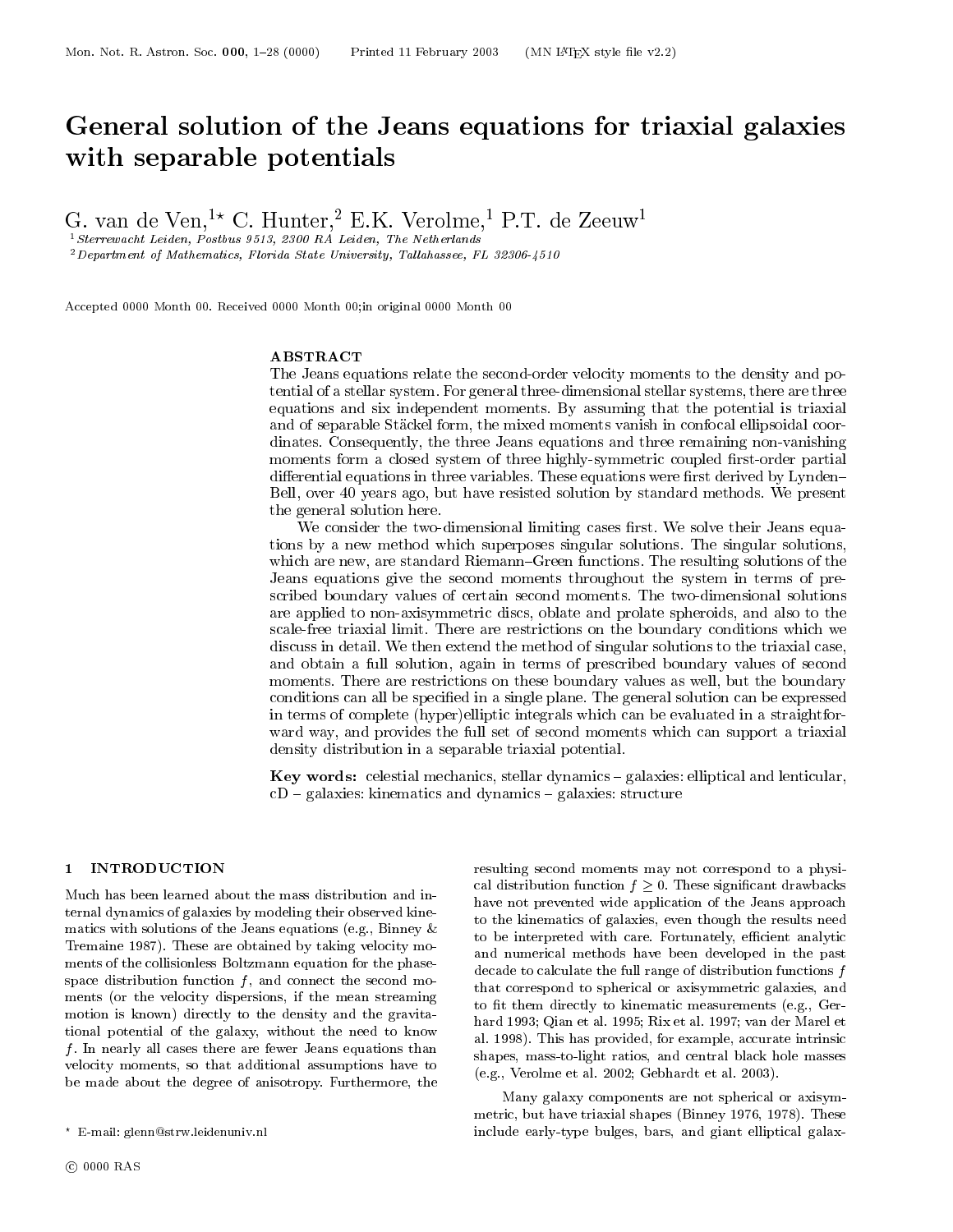ies. In this geometry, there are three Jeans equations, but little use has been made of them, as they contain six independent second moments, three of which have to be chosen ad-hoc (see, e.g., Evans, Carollo & de Zeeuw 2000). At the same time, not much is known about the range of physical solutions, as very few distribution functions have been computed, and even fewer have been compared with kinematic data (but see Zhao 1996).

An exception is provided by the special set of triaxial mass models that have a gravitational potential of Stackel form. In these systems, the Hamilton-Jacobi equation separates in orthogonal curvilinear coordinates (Stackel 1891), so that all orbits have three exact integrals of motion, which are quadratic in the velocities. The associated mass distributions can have arbitrary central axis ratios and a large range of density profiles, but they all have cores rather than central density cusps, which implies that they do not provide perfect fits to galaxies (de Zeeuw, Peletier & Franx 1986). Even so, they capture much of the rich internal dynamics of large elliptical galaxies (de Zeeuw 1985a, hereafter Z85; Statler 1987, 1991; Arnold, de Zeeuw & Hunter 1994). Numerical and analytic distribution functions have been constructed for these models (e.g., Bishop 1986; Statler 1987; Dejonghe & de Zeeuw 1988; Hunter & de Zeeuw 1992, hereafter HZ92; Mathieu & Dejonghe 1999), and their projected properties have been used to provide constraints on the intrinsic shapes of individual galaxies (e.g., Statler 1994a, b; Statler & Fry 1994; Statler, DeJonghe & Smecker-Hane 1999; Bak & Statler 2000; Statler 2001).

The Jeans equations for triaxial Stäckel systems have received little attention. This is remarkable, as Eddington (1915) already knew that the velocity ellipsoid in these models is everywhere aligned with the confocal ellipsoidal coordinate system in which the motion separates. This means that there are only three, and not six, non-vanishing secondorder velocity moments in these coordinates, so that the Jeans equations form a closed system. However, Eddington, and later Chandrasekhar (1939, 1940), did not study the velocity moments, but instead assumed a form for the distribution function, and then determined which potentials are consistent with it. Lynden-Bell (1960) was the first to derive the explicit form of the Jeans equations for the triaxial Stackel models. He showed that they constitute a highly symmetric set of three first-order partial differential equations (PDEs) for three unknowns, each of which is a function of the three confocal ellipsoidal coordinates, but he did not derive solutions. When it was realized that the orbital structure in the triaxial Stackel models is very similar to that in the early numerical models for triaxial galaxies with cores (Schwarzschild 1979; Z85), interest in the second moments increased, and the Jeans equations were solved for a number of special cases. These include the axisymmetric limits and elliptic discs (Dejonghe & de Zeeuw 1988; Evans & Lynden  $\alpha, \beta$  and  $\gamma$  such that  $-\gamma \leq \nu \leq -\beta \leq \mu \leq -\alpha \leq \lambda$ . Bell 1989, hereafter EL89), triaxial galaxies with only thin tube orbits (HZ92), and, most recently, the scale-free limit (Evans et al. 2000). In all these cases the equations simplify to a two-dimensional problem, which can be solved with standard techniques after recasting two first-order equations into a single second-order equation in one dependent variable. However, these techniques do not carry over to a single third-order equation in one dependent variable, which is the

best that one could expect to have in the general case. As a result, the general case has remained unsolved.

In this paper, we first present an alternative solution method for the two-dimensional limiting cases which does not use the standard approach, but instead uses superpositions of singular solutions. We show that this approach can be extended to three dimensions, and provides the general solution for the triaxial case in closed form, which we give explicitly. We will apply our solutions in a follow-up paper, and will use them together with the mean streaming mo tions (Statler 1994a) to study the properties of the observed velocity and dispersion fields of triaxial galaxies.

In  $\S2$ , we define our notation and derive the Jeans equations for the triaxial Stackel models in confocal ellipsoidal coordinates, together with the continuity conditions. We summarise the limiting cases, and show that the Jeans equations for all the cases with two degrees of freedom correspond to the same two-dimensional problem. We solve this problem in §3, first by employing a standard approach with a Riemann-Green function, and then via the singular solution superposition method. We also discuss the choice of boundary conditions in detail. We relate our solution to that derived by EL89 in Appendix A, and explain why it is different. In  $\S 4$ , we extend the singular solution approach to the three-dimensional problem, and derive the general solution of the Jeans equations for the triaxial case. It contains complete (hyper)elliptic integrals, which we express as single quadratures that can be numerically evaluated in a straightforward way. We summarise our conclusions in x5.

## THE JEANS EQUATIONS FOR SEPARABLE MODELS

We first summarise the essential properties of the triaxial Stackel models in confocal ellipsoidal coordinates. Further details can be found in Z85. We show that for these models the mixed second-order velocity moments vanish, so that the Jeans equations form a closed system. We derive the Jeans equations and find the corresponding continuity conditions for the general case of a triaxial galaxy. We then give an overview of the limiting cases and show that solving the Jeans equations for the various cases with two degrees of freedom reduces to an equivalent two-dimensional problem.

#### Triaxial Stäckel models

We define confocal ellipsoidal coordinates  $(\lambda, \mu, \nu)$  as the three roots for  $\tau$  of

$$
\frac{x^2}{\tau + \alpha} + \frac{y^2}{\tau + \beta} + \frac{z^2}{\tau + \gamma} = 1,\tag{2.1}
$$

with  $(x, y, z)$  the usual Cartesian coordinates, and with con-For each point  $(x, y, z)$ , there is a unique set  $(\lambda, \mu, \nu)$ , but a given combination  $(\lambda, \mu, \nu)$  generally corresponds to eight different points  $(\pm x, \pm y, \pm z)$ . We assume all threedimensional Stäckel models in this paper to be likewise eightfold symmetric.

Surfaces of constant  $\lambda$  are ellipsoids, and surfaces of constant  $\mu$  and  $\nu$  are hyperboloids of one and two sheets, respectively (Fig. 1). The confocal ellipsoidal coordinates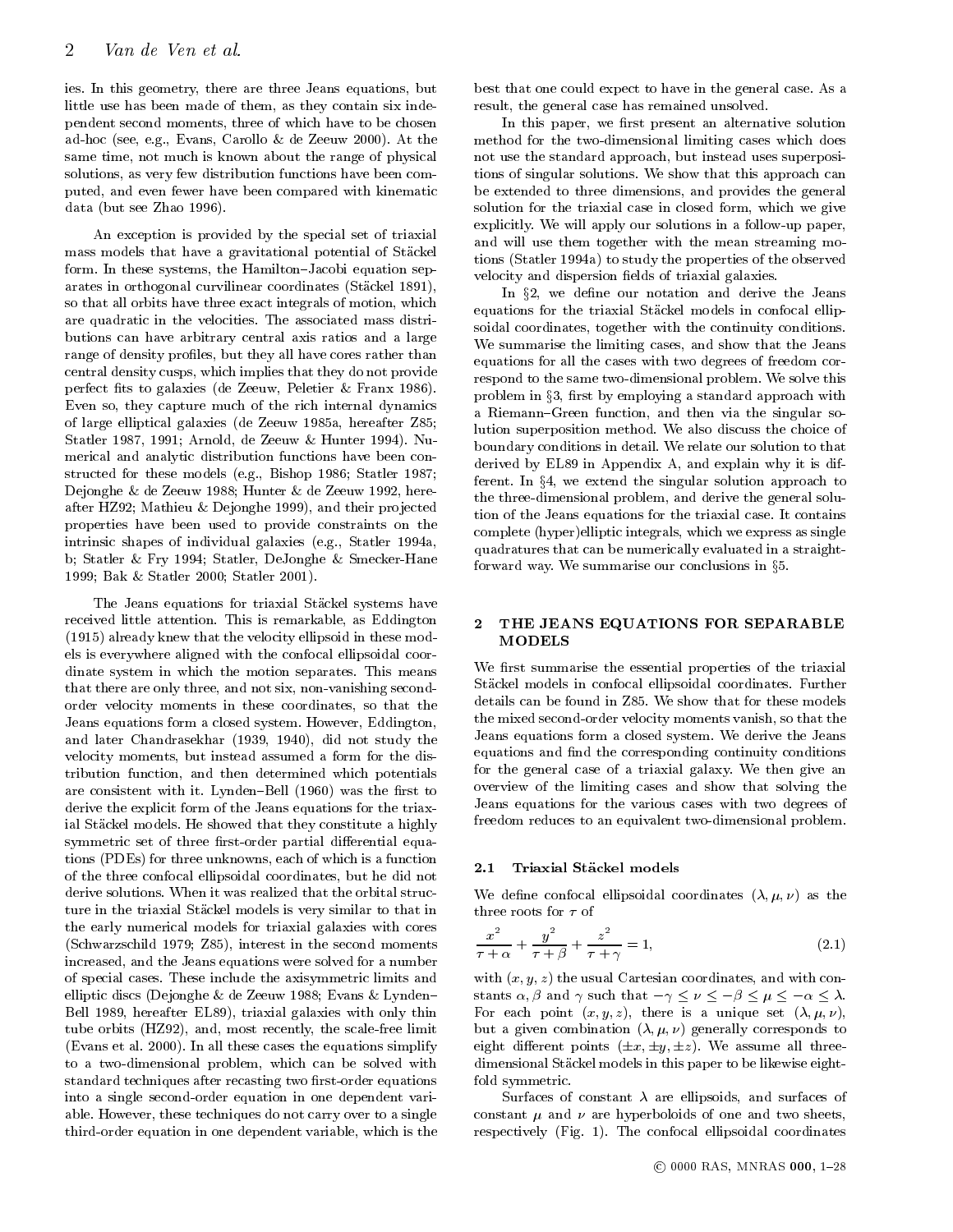are approximately Cartesian near the origin and become a conical coordinate system at large radii with a system of spheres together with elliptic and hyperbolic cones (Fig. 3). At each point, the three coordinate surfaces are perpendicular to each other. Therefore, the line element is of the form  $as^{\scriptscriptstyle +}=P^{\scriptscriptstyle -}a\lambda^{\scriptscriptstyle -}+Q^{\scriptscriptstyle -}a\mu^{\scriptscriptstyle -}+R^{\scriptscriptstyle -}a\nu^{\scriptscriptstyle -},$  with the metric coefficients

$$
P^2 = \frac{(\lambda - \mu)(\lambda - \nu)}{4(\lambda + \alpha)(\lambda + \beta)(\lambda + \gamma)},
$$
  
\n
$$
Q^2 = \frac{(\mu - \nu)(\mu - \lambda)}{4(\mu + \alpha)(\mu + \beta)(\mu + \gamma)},
$$
  
\n
$$
R^2 = \frac{(\nu - \lambda)(\nu - \mu)}{4(\nu + \alpha)(\nu + \beta)(\nu + \gamma)}.
$$
\n(2.2)

We restrict attention to models with a gravitational potential  $V_S(\lambda, \mu, \nu)$  of Stäckel form (Weinacht 1924)

$$
V_S = -\frac{F(\lambda)}{(\lambda - \mu)(\lambda - \nu)} - \frac{F(\mu)}{(\mu - \nu)(\mu - \lambda)} - \frac{F(\nu)}{(\nu - \lambda)(\nu - \mu)},
$$
 (2.3)

where  $F(\tau)$  is an arbitrary smooth function.

Adding any linear function of  $\tau$  to  $F(\tau)$  changes  $V_S$  by at most a constant, and hence has no effect on the dynamics. Following Z85, we use this freedom to write

$$
F(\tau) = (\tau + \alpha)(\tau + \gamma)G(\tau), \tag{2.4}
$$

where  $G(\tau)$  is smooth. It equals the potential along the intermediate axis. This choice will simplify the analysis of the large radii behaviour of the various limiting cases.<sup>1</sup>

The density  $\rho_S$  that corresponds to  $V_S$  can be found from Poisson's equation or by application of Kuzmin's (1973) formula (see de Zeeuw 1985b). This formula shows that, once we have chosen the central axis ratios and the density along the short axis, the mass model is fixed everywhere by the requirement of separability. For centrally concentrated mass models,  $V<sub>S</sub>$  has the x-axis as long axis and the z-axis as short axis. In most cases this is also true for the associated density (de Zeeuw et al. 1986).

#### $2.2$ Velocity moments

A stellar system is completely described by its distribution function (DF), which in general is a time-dependent function f of the six phase-space coordinates  $(x, v)$ . Assuming the system to be in equilibrium  $\left(\frac{df}{dt} = 0\right)$  and in steadystate  $(\partial f / \partial t = 0)$ , the DF is independent of time t and satisfies the (stationary) collisionless Boltzmann equation (CBE). Integration of the DF over all velocities yields the zeroth-order velocity moment, which is the density  $\rho$  of the stellar system. The first- and second-order velocity moments are defined as

$$
\langle v_i \rangle(\mathbf{x}) = \frac{1}{\rho} \iiint v_i f(\mathbf{x}, \mathbf{v}) d^3 v,
$$
  
\n
$$
\langle v_i v_j \rangle(\mathbf{x}) = \frac{1}{\rho} \iiint v_i v_j f(\mathbf{x}, \mathbf{v}) d^3 v,
$$
\n(2.5)

where  $i, j = 1, 2, 3$ . The streaming motions  $\langle v_i \rangle$  together with the symmetric second-order velocity moments  $\langle v_i v_j \rangle$ provide the velocity dispersions  $\sigma_{ij}^-=\langle v_i v_j \rangle - \langle v_i \rangle \langle v_j \rangle.$ 



Figure 1. Confocal ellipsoidal coordinates. Surfaces of constant  $\lambda$  are ellipsoids, surfaces of constant  $\mu$  are hyperboloids of one sheet and surfaces of constant are hyperboloids of two sheets.

The continuity equation that results from integrating the CBE over all velocities, relates the streaming motion to the density  $\rho$  of the system. Integrating the CBE over all velocities after multiplication by each of the three velocity components, provides the Jeans equations, which relate the second-order velocity moments to  $\rho$  and V, the potential of the system. Therefore, if the density and potential are known, we in general have one continuity equation with three unknown first-order velocity moments and three Jeans equations with six unknown second-order velocity moments.

The potential (2.3) is the most general form for which the Hamilton-Jacobi equation separates (Stäckel 1890; Lynden-Bell 1962b; Goldstein 1980). All orbits have three exact isolating integrals of motion, which are quadratic in the velocities (e.g., Z85). It follows that there are no irregular orbits, so that Jeans' (1915) theorem is strictly valid (Lynden-Bell 1962a; Binney 1982) and the DF is a function of the three integrals. The orbital motion is a com bination of three independent one-dimensional motions  $$ either an oscillation or a rotation  $\frac{1}{x}$  in each of the three ellipsoidal coordinates. Different combinations of rotations and oscillations result in four families of orbits in triaxial Stackel models (Kuzmin 1973; Z85): inner (I) and outer (O) long-axis tubes, short (S) axis tubes and box orbits. Stars on box orbits carry out an oscillation in all three coordinates, so that they provide no net contribution to the mean streaming. Stars on I- and O-tubes carry out a rotation in  $\nu$  and those on S-tubes a rotation in  $\mu$ , and oscillations in the other two coordinates. The fractions of clockwise and counterclockwise stars on these orbits may be unequal. This means that each of the tube families can have at most one nonzero first-order velocity moment, related to  $\rho$  by the continuity equation. Statler (1994a) used this property to construct velocity fields for triaxial Stäckel models. It is not difficult to show by similar arguments (e.g., HZ92) that all mixed second-order velocity moments also vanish

$$
\langle v_{\lambda} v_{\mu} \rangle = \langle v_{\mu} v_{\nu} \rangle = \langle v_{\nu} v_{\lambda} \rangle = 0. \tag{2.6}
$$

Other, equivalent, choices include  $F(T) = -(T + \alpha)(T + \gamma)G(T)$ by HZ92, and  $F(\tau) = (\tau + \alpha)(\tau + \beta)U(\tau)$  by de Zeeuw et al. (1986), with  $U(\tau)$  the potential along the short axis.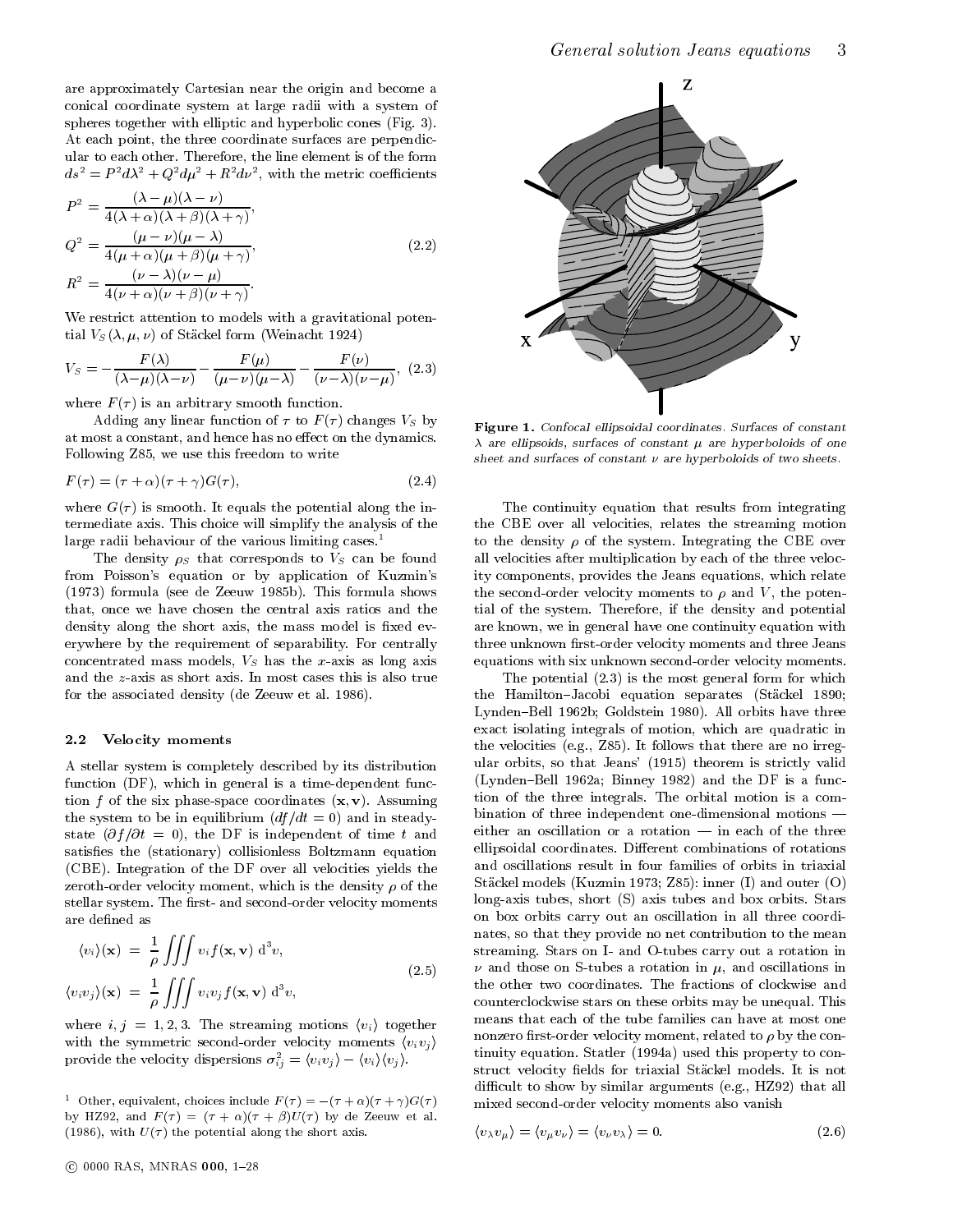Eddington (1915) already knew that in a potential of the form (2.3), the axes of the velocity ellipsoid at any given point are perpendicular to the coordinate surfaces, so that the mixed second-order velocity moments are zero. We are left with three second-order velocity moments,  $\langle v_\lambda^-\rangle,\,\,\langle v_\mu^-\rangle$ and  $\langle v_\nu \rangle,$  related by three Jeans equations.

#### 2.3 The Jeans equations

The Jeans equations for triaxial Stäckel models in confocal ellipsoidal coordinates were first derived by Lynden-Bell (1960). We give an alternative derivation here, using the Hamilton equations.

We first write the DF as a function of  $(\lambda, \mu, \nu)$  and the conjugate momenta

$$
p_{\lambda} = P^2 \frac{d\lambda}{dt}, \quad p_{\mu} = Q^2 \frac{d\mu}{dt}, \quad p_{\nu} = R^2 \frac{d\nu}{dt}, \tag{2.7}
$$

with the metric coefficients  $P$ ,  $Q$  and  $R$  given in (2.2). In these phase-space coordinates the steady-state CBE reads

$$
\frac{d\tau}{dt}\frac{\partial f}{\partial \tau} + \frac{dp_{\tau}}{dt}\frac{\partial f}{\partial p_{\tau}} = 0, \qquad (2.8)
$$

where we have used the summation convention with respect to  $\tau = \lambda, \mu, \nu$ . The Hamilton equations are

$$
\frac{d\tau}{dt} = \frac{\partial H}{\partial p_{\tau}}, \quad \frac{dp_{\tau}}{dt} = \frac{\partial H}{\partial \tau}, \tag{2.9}
$$

with the Hamiltonian defined as

$$
H = \frac{p_{\lambda}^{2}}{2P^{2}} + \frac{p_{\mu}^{2}}{2Q^{2}} + \frac{p_{\nu}^{2}}{2R^{2}} + V(\lambda, \mu, \nu).
$$
 (2.10)

The first Hamilton equation in  $(2.9)$  defines the momenta (2.7) and gives no new information. The second gives

$$
\frac{dp_{\lambda}}{dt} = \frac{p_{\lambda}^2}{P^3} \frac{\partial P}{\partial \lambda} + \frac{p_{\mu}^2}{Q^3} \frac{\partial Q}{\partial \lambda} + \frac{p_{\nu}^2}{R^3} \frac{\partial R}{\partial \lambda} - \frac{\partial V}{\partial \lambda},\tag{2.11}
$$

and similar for  $p_{\mu}$  and  $p_{\nu}$  by replacing the derivatives with respect to  $\lambda$  by derivatives to  $\mu$  and  $\nu$ , respectively.

We assume the potential to be of the form  $V<sub>S</sub>$  defined in  $(2.3)$ , and we substitute  $(2.7)$  and  $(2.11)$  in the CBE  $(2.8)$ . We multiply this equation by  $p_{\lambda}$  and integrate over all momenta. The mixed second moments vanish (2.6), so that we are left with

$$
\frac{3\langle fp_2^2\rangle}{P^3} \frac{\partial P}{\partial \lambda} + \frac{\langle fp_\mu^2\rangle}{Q^3} \frac{\partial Q}{\partial \lambda} + \frac{\langle fp_\nu^2\rangle}{R^3} \frac{\partial R}{\partial \lambda} -\frac{1}{P^2} \frac{\partial}{\partial \lambda} \langle fp_\lambda^2\rangle - \langle f \rangle \frac{\partial V_S}{\partial \lambda} = 0, \quad (2.12)
$$

where we have defined the moments

$$
\langle f \rangle \equiv \int f d^3 p = P Q R \rho,
$$
  
\n
$$
\langle f p_\lambda^2 \rangle \equiv \int p_\lambda^2 f d^3 p = P^3 Q R T_{\lambda \lambda},
$$
  
\nwith the diagonal components of the stress tensor

$$
T_{\tau\tau}(\lambda,\mu,\nu) \equiv \rho \langle v_{\tau}^2 \rangle, \qquad \tau = \lambda, \mu, \nu. \tag{2.14}
$$

The moments  $\langle fp_\mu^2\rangle$  and  $\langle fp_\nu^2\rangle$  follow from  $\langle fp_\lambda^2\rangle$  by cyclic permutation is a set of which P  $\sim$  which P  $\sim$  which P  $\sim$  we have  $\sim$  we have  $\sim$  we have  $\sim$  we have  $\sim$  we have  $\sim$  we have  $\sim$  we have  $\sim$  we have  $\sim$  we have  $\sim$  we have  $\sim$  we have  $\sim$  we have  $\sim$  we substitute the definitions  $(2.13)$  in eq.  $(2.12)$  and carry out the partial differentiation in the fourth term. The first term



**Figure 2.** Special surfaces inside  $(\lambda = -\alpha)$  and outside  $(\mu = -\alpha)$ the focal empse in the plane  $x = 0$ , and inside  $(\mu = -p)$  and outside  $(\nu = -\beta)$  the two branches of the focal hyperbola in the plane  $y = 0$  and the plane  $z = 0$  ( $\nu = -\gamma$ ).

in (2.12) then cancels, and, after rearranging the remaining terms and dividing by  $PQR$ , we obtain

$$
\frac{\partial T_{\lambda\lambda}}{\partial \lambda} + \frac{T_{\lambda\lambda} - T_{\mu\mu}}{Q} \frac{\partial Q}{\partial \lambda} + \frac{T_{\lambda\lambda} - T_{\nu\nu}}{R} \frac{\partial R}{\partial \lambda} = -\rho \frac{\partial V_S}{\partial \lambda}.
$$
 (2.15)

Substituting the metric coefficients  $(2.2)$  and carrying out the partial differentiations results in the Jeans equations

$$
\frac{\partial T_{\lambda\lambda}}{\partial \lambda} + \frac{T_{\lambda\lambda} - T_{\mu\mu}}{2(\lambda - \mu)} + \frac{T_{\lambda\lambda} - T_{\nu\nu}}{2(\lambda - \nu)} = -\rho \frac{\partial V_S}{\partial \lambda},\tag{2.16a}
$$

$$
\frac{\partial T_{\mu\mu}}{\partial \mu} + \frac{T_{\mu\mu} - T_{\nu\nu}}{2(\mu - \nu)} + \frac{T_{\mu\mu} - T_{\lambda\lambda}}{2(\mu - \lambda)} = -\rho \frac{\partial V_S}{\partial \mu},
$$
\n(2.16b)

$$
\frac{\partial T_{\nu\nu}}{\partial \nu} + \frac{T_{\nu\nu} - T_{\lambda\lambda}}{2(\nu - \lambda)} + \frac{T_{\nu\nu} - T_{\mu\mu}}{2(\nu - \mu)} = -\rho \frac{\partial V_S}{\partial \nu},\tag{2.16c}
$$

where the equations for  $\mu$  and  $\nu$  follow from the one for  $\lambda$ by cyclic permutation. These equations are identical to those derived by Lynden-Bell (1960).

In self-consistent models, the density  $\rho$  must equal  $\rho_s$ , with  $\rho_S$  related to the potential  $V_S$  (2.3) by Poisson's equation. The Jeans equations, however, do not require selfconsistency. Hence, we make no assumptions on the form of the density other than that it is triaxial, i.e., a function of  $(\lambda, \mu, \nu)$ , and that it tends to zero at infinity. The resulting solutions for the stresses  $T_{\tau\tau}$  do not all correspond to physical distribution functions functions functions functions functions functions functions  $\mathcal{F} = \mathcal{F}$ the  $T_{\tau\tau}$  are non-negative removes many (but not all) of the unphysical solutions.

#### 2.4 Continuity conditions

We saw in  $\S 2.2$  that the velocity ellipsoid is everywhere aligned with the confocal ellipsoidal coordinates. When  $\lambda \rightarrow$ , the ellipsoidal coordinate surface degenerates into the ellipsoidal coordinate surface  $\sigma$ area inside the focal ellipse (Fig. 2). The area outside the focal ellipse is labeled by  $\mu = -\alpha$ . Hence,  $T_{\lambda\lambda}$  is perpendicular to the surface *inside* and  $T_{\mu\mu}$  is perpendicular to the surface *outside* the focal ellipse. On the focal ellipse, i.e. when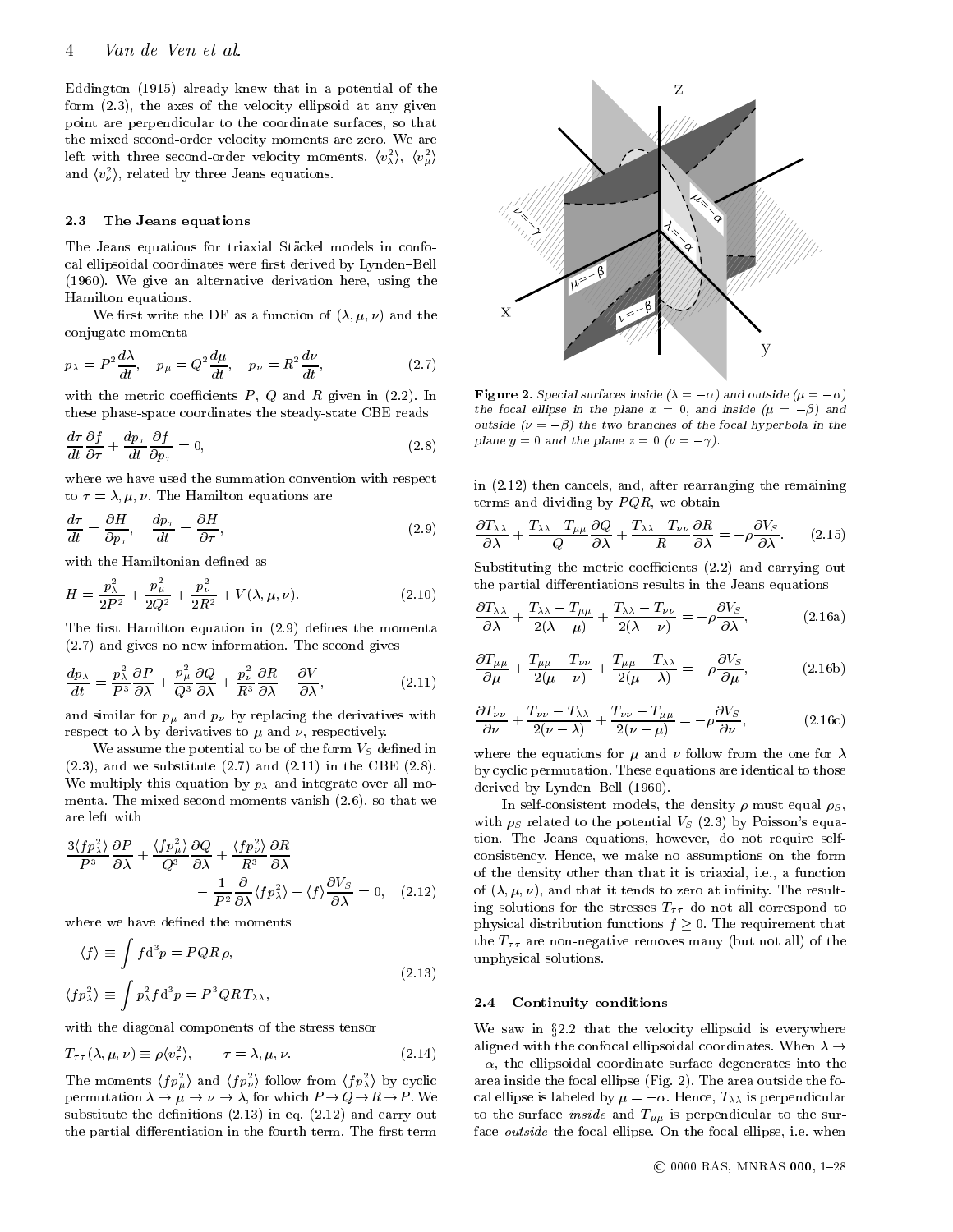$\lambda = \mu = -\alpha$ , both stress components therefore have to be equal. Similarly,  $T_{\mu\mu}$  and  $T_{\nu\nu}$  are perpendicular to the area inside  $(\mu = -\beta)$  and outside  $(\nu = -\beta)$  the two branches of the focal hyperbola, respectively, and have to be equal on the focal hyperbola itself  $(\mu = \nu = -\beta)$ . This results in the following two continuity conditions

$$
T_{\lambda\lambda}(-\alpha, -\alpha, \nu) = T_{\mu\mu}(-\alpha, -\alpha, \nu), \qquad (2.17a)
$$

$$
T_{\mu\mu}(\lambda, -\beta, -\beta) = T_{\nu\nu}(\lambda, -\beta, -\beta).
$$
 (2.17b) I

These conditions not only follow from geometrical argu ments, but are also precisely the conditions necessary to avoid singularities in the Jeans equations (2.16) when  $\lambda =$  $\mathbf{r}$  , and saturate of physical under-same of physical understanding, we will also obtain the corresponding continuity  $\qquad 2.5.2$ conditions by geometrical arguments for the limiting cases that follow.

#### 2.5 Limiting cases

When two or all three of the constants  $\alpha$ ,  $\beta$  or  $\gamma$  are equal, the triaxial Stackel models reduce to limiting cases with more symmetry and thus with fewer degrees of freedom. We show in the  $\alpha$  show in the  $\alpha$  that solving the Jeans equations for all the Jeans equations for all the  $\alpha$ models with two degrees of freedom reduces to the same two-dimensional problem. EL89 first solved this generalised problem and applied it to the disc, oblate and prolate case. Evans et al. (2000) showed that the large radii case with scale-free DF reduces to the problem solved by EL89. We solve the same problem in a different way in  $\S 3$ , and obtain a simpler expression than EL89. In order to make application of the resulting solution straightforward, and to define a unified notation, we first give an overview of the limiting cases.

#### 2.5.1 Oblate spheroidal coordinates: prolate potentials

When  $\gamma = \beta$ , the coordinate surfaces for constant  $\lambda$  and  $\mu$ reduce to oblate spheroids and hyperboloids of revolution around the x-axis. Since the range of  $\nu$  is zero, it cannot be used as a coordinate. The hyperboloids of two sheets are now planes containing the x-axis. We label these planes by an azimuthal angle  $\chi$ , defined as  $\tan \chi = z/y$ . In these oblate spheroidal coordinates  $(\lambda, \mu, \chi)$  the potential  $V_S$  has the form (cf. Lynden-Bell 1962b)

$$
V_S = -\frac{f(\lambda) - f(\mu)}{\lambda - \mu} - \frac{g(\chi)}{(\lambda + \beta)(\mu + \beta)},
$$
\n(2.18)

where the function  $g(\chi)$  is arbitrary, and  $f(\tau)=(\tau+\alpha)G(\tau)$ , with  $G(\tau)$  as in eq. (2.4). The denominator of the second term is proportional to  $y$   $\ +z$  , so that these potentials are singular along the entire  $x$  and  $x$  and  $y(\lambda) = x$  for  $x$  and  $y(\lambda)$ the potential is prolate axisymmetric, and the associated density  $\rho_S$  is generally prolate as well (de Zeeuw et al. 1986).

The Jeans equations (2.16) reduce to

$$
\frac{\partial T_{\lambda\lambda}}{\partial \lambda} + \frac{T_{\lambda\lambda} - T_{\mu\mu}}{2(\lambda - \mu)} + \frac{T_{\lambda\lambda} - T_{\chi\chi}}{2(\lambda + \beta)} = -\rho \frac{\partial V_S}{\partial \lambda},
$$
\n
$$
\frac{\partial T_{\mu\mu}}{\partial \mu} + \frac{T_{\mu\mu} - T_{\lambda\lambda}}{2(\mu - \lambda)} + \frac{T_{\mu\mu} - T_{\chi\chi}}{2(\mu + \beta)} = -\rho \frac{\partial V_S}{\partial \mu},
$$
\n
$$
\frac{\partial T_{\chi\chi}}{\partial \chi} = -\rho \frac{\partial V_S}{\partial \chi}.
$$
\n(2.19)

The continuity condition (2.17a) still holds, except that the focal ellipse has become a focal circle. For  $\mu = -\beta$ , the onesheeted hyperboloid degenerates into the x-axis, so that  $T_{\mu\mu}$ is perpendicular to the x-axis and coincides with  $T_{\chi\chi}$ . This gives the following two continuity conditions

$$
T_{\lambda\lambda}(-\alpha, -\alpha, \chi) = T_{\mu\mu}(-\alpha, -\alpha, \chi),
$$
  
\n
$$
T_{\mu\mu}(\lambda, -\beta, \chi) = T_{\chi\chi}(\lambda, -\beta, \chi).
$$
\n(2.20)

By integrating along characteristics, Hunter et al. (1990) obtained the solution of (2.19) for the special prolate models in which only the thin I- and O-tube orbits are populated, so that  $\Gamma_{\mu\mu} = 0$  and  $\Gamma_{\lambda\lambda} = 0$ , respectively (cf.  $3\pi$ ...).

#### Prolate spheroidal coordinates: oblate potentials  $2.5.2$  Probability spheroidal coordinates: oblate potentials potentials potentials potentials potentials potentials potentials of  $\mu$

When  $\beta = \alpha$ , we cannot use  $\mu$  as a coordinate and replace it by the azimuthal angle  $\phi$ , defined as  $\tan \phi = y/x$ . Surfaces of constant  $\lambda$  and  $\nu$  are confocal prolate spheroids and two-sheeted hyperboloids of revolution around the z axis. The prolate spheroidal coordinates  $(\lambda, \phi, \nu)$  follow from the oblate spheroidal coordinates  $(\lambda, \mu, \chi)$  by taking  $\mu \to \nu$ ,  $\Lambda$  . In the potential VS (ii) is  $\Gamma$  is the potential VS (ii)  $\Gamma$  ) is (cf. ) is ( Lynden-Bell 1962b)

$$
V_S = -\frac{f(\lambda) - f(\nu)}{\lambda - \nu} - \frac{g(\phi)}{(\lambda + \alpha)(\nu + \alpha)}.
$$
\n(2.21)

In this case, the denominator of the second term is proportional to  $K^- = x^- + y^-$ , so that the potential is singular along the entire  $\partial$  vanishes. When g(i)  $\partial$  vanishes. When g(i)  $\partial$  vanishes. When g(i)  $\partial$  vanishes. When g(i)  $\partial$  vanishes. When g(i)  $\partial$  vanishes. When g(i)  $\partial$  vanishes. When g(i)  $\partial$  vanishes. When g(i)  $\partial$  vanis potential is oblate, and the same is generally true for the associated density  $\rho_S$ .

The Jeans equations (2.16) reduce to

$$
\frac{\partial T_{\lambda\lambda}}{\partial \lambda} + \frac{T_{\lambda\lambda} - T_{\phi\phi}}{2(\lambda + \alpha)} + \frac{T_{\lambda\lambda} - T_{\nu\nu}}{2(\lambda - \nu)} = -\rho \frac{\partial V_S}{\partial \lambda},
$$

$$
\frac{\partial T_{\phi\phi}}{\partial \phi} = -\rho \frac{\partial V_S}{\partial \phi}.
$$
(2.22)
$$
\frac{\partial T_{\nu\nu}}{\partial \nu} + \frac{T_{\nu\nu} - T_{\lambda\lambda}}{2(\nu - \lambda)} + \frac{T_{\nu\nu} - T_{\phi\phi}}{2(\nu + \alpha)} = -\rho \frac{\partial V_S}{\partial \nu}.
$$

For  $\lambda = -\alpha$ , the prolate spheroidal coordinate surfaces reduce to the part of the z-axis between the foci. The part beyond the foci is reached if  $\nu = -\alpha$ . Hence, in this case,  $T_{\lambda\lambda}$  is perpendicular to part of the z-axis between, and  $T_{\nu\nu}$ is perpendicular to the part of the z-axis beyond the foci. They coincide at the foci  $(\lambda = \nu = -\alpha)$ , resulting in one continuity condition. Two more follow from the fact that  $T_{\phi\phi}$  is perpendicular to the (complete) z-axis, and thus coincides with  $T_{\lambda\lambda}$  and  $T_{\nu\nu}$  on the part between and beyond the foci, respectively:

$$
T_{\lambda\lambda}(-\alpha,\phi,-\alpha) = T_{\nu\nu}(-\alpha,\phi,-\alpha),
$$
  
\n
$$
T_{\lambda\lambda}(-\alpha,\phi,\nu) = T_{\phi\phi}(-\alpha,\phi,\nu),
$$
  
\n
$$
T_{\nu\nu}(\lambda,\phi,-\alpha) = T_{\phi\phi}(\lambda,\phi,-\alpha).
$$
\n(2.23)

For oblate models with thin S-tube orbits (T 0, see  $\S2.5.6$ ), the analytical solution of  $(2.22)$  was derived by Bishop (1987) and by de Zeeuw & Hunter (1990). Robijn & de Zeeuw (1996) obtained the second-order velocity mo ments for models in which the thin tube orbits were thickened iteratively. Dejonghe & de Zeeuw (1988, Appendix D) found a general solution by integrating along characteristics.

 $\circ$  0000 RAS, MNRAS 000, 1-28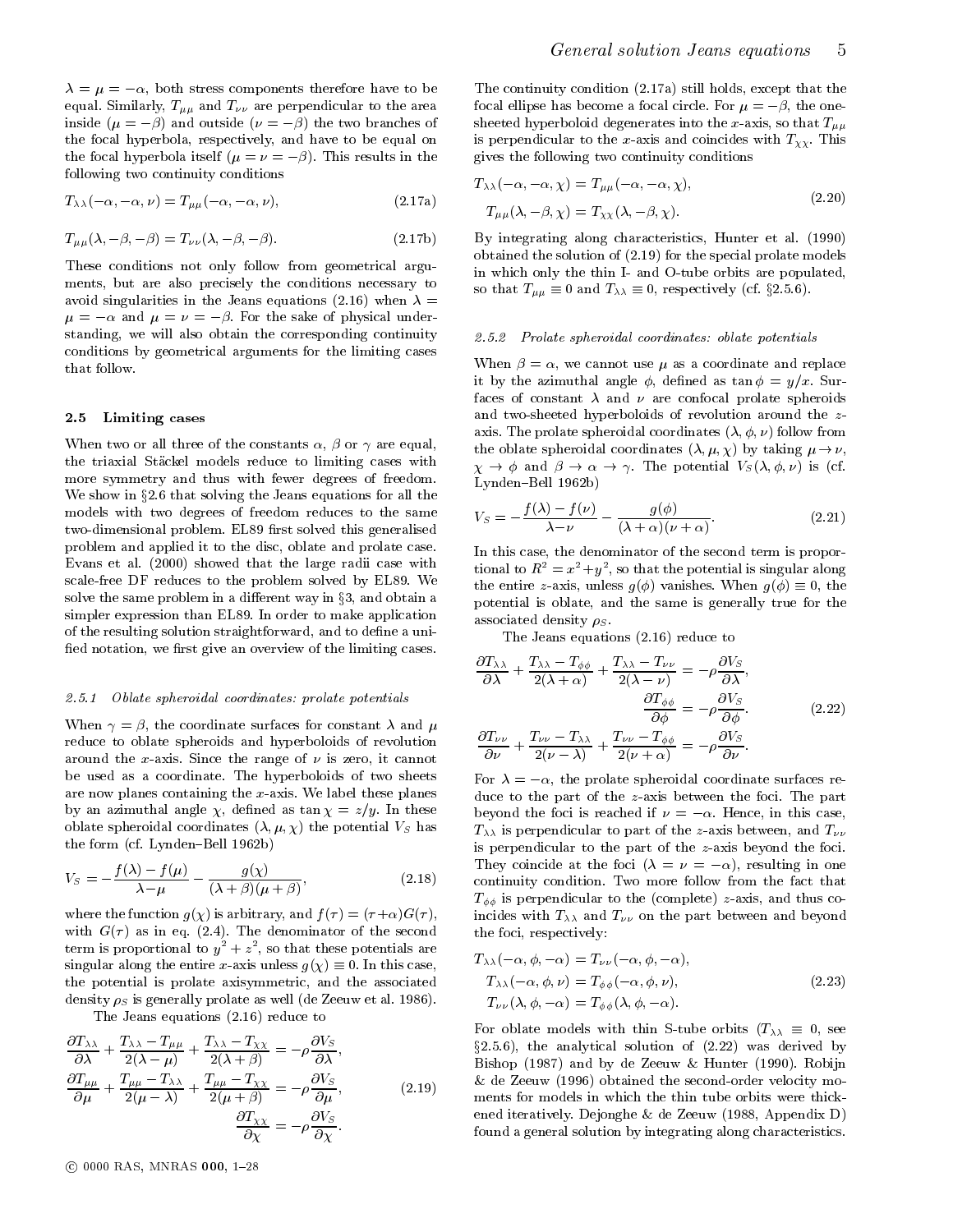Evans (1990) gave an algorithm for solving (2.22) numerically, and Arnold (1995) computed a solution using characteristics without assuming a separable potential.

#### 2.5.3 Confocal elliptic coordinates: non-circular discs

In the principal plane  $z = 0$ , the ellipsoidal coordinates reduce to confocal elliptic coordinates  $(\lambda, \mu)$ , with coordinate curves that are ellipses  $(\lambda)$  and hyperbolae  $(\mu)$ , that share their foci on the symmetry y-axis. The potential of the perfect elliptic disc, with its surface density distribution stratified on concentric ellipses in the plane  $z = 0$  ( $\nu = -\gamma$ ), is of Stackel form both in and outside this plane. By a superposition of perfect elliptic discs, one can construct other surface densities and corresponding disc potentials that are of Stäckel form in the plane  $z = 0$ , but not necessarily outside it (Evans & de Zeeuw 1992). The expression for the potential in the disc is of the form (2.18) with  $g(\lambda) = 0$ :

$$
V_S = -\frac{f(\lambda) - f(\mu)}{\lambda - \mu},\tag{2.24}
$$

where again  $f(\tau) = (\tau + \alpha)G(\tau)$ , so that  $G(\tau)$  equals the potential along the y-axis.

Omitting all terms with  $\nu$  in (2.16), we obtain the Jeans equations for non-circular Stackel discs

$$
\frac{\partial T_{\lambda\lambda}}{\partial \lambda} + \frac{T_{\lambda\lambda} - T_{\mu\mu}}{2(\lambda - \mu)} = -\rho \frac{\partial V_S}{\partial \lambda},
$$
\n
$$
\frac{\partial T_{\mu\mu}}{\partial \mu} + \frac{T_{\mu\mu} - T_{\lambda\lambda}}{2(\mu - \lambda)} = -\rho \frac{\partial V_S}{\partial \mu},
$$
\n(2.25)

where now  $\rho$  denotes a surface density. The parts of the yaxis between and beyond the foci are labeled by  $\lambda = -\alpha$ and  $\mu = -\alpha$ , resulting in the continuity condition

$$
T_{\lambda\lambda}(-\alpha,-\alpha) = T_{\mu\mu}(-\alpha,-\alpha). \tag{2.26}
$$

#### 2.5.4 Conical coordinates: scale-free triaxial limit

At large radii, the confocal ellipsoidal coordinates  $(\lambda, \mu, \nu)$ reduce to conical coordinates  $(r, \mu, \nu)$ , with r the usual distance to the origin, i.e.,  $r = x + y + z$  and  $\mu$  and  $\nu$  angular coordinates on the sphere (Fig. 3). The potential  $V_S(r, \mu, \nu)$ is scale-free, and of the form

$$
V_S = -\tilde{F}(r) + \frac{F(\mu) - F(\nu)}{r^2(\mu - \nu)},
$$
\n(2.27)

where  $\tilde{F}(r)$  is arbitrary, and  $F(\tau) = (\tau + \alpha)(\tau + \gamma)G(\tau)$ , as in eq. (2.4).

The Jeans equations in conical coordinates follow from the general triaxial case (2.16) by going to large radii. Taking  $\lambda \to r \gg -\alpha \geq \mu, \nu$ other and we have

other and we have  
\n
$$
\frac{T_{\lambda\lambda} - T_{\mu\mu}}{2(\lambda - \mu)}, \frac{T_{\lambda\lambda} - T_{\nu\nu}}{2(\lambda - \nu)} \sim \frac{1}{r} \to 0, \quad \frac{\partial}{\partial\lambda} \to \frac{1}{2r} \frac{\partial}{\partial\lambda}.
$$
\n(2.28) (2.1)

Hence, after multiplying  $(2.16a)$  by  $2r$ , the Jeans equations for scale-free Stackel models are

$$
\frac{\partial T_{rr}}{\partial r} + \frac{2T_{rr} - T_{\mu\mu} - T_{\nu\nu}}{r} = -\rho \frac{\partial V_S}{\partial r},
$$
\n
$$
\frac{\partial T_{\mu\mu}}{\partial \mu} + \frac{T_{\mu\mu} - T_{\nu\nu}}{2(\mu - \nu)} = -\rho \frac{\partial V_S}{\partial \mu},
$$
\n
$$
\frac{\partial T_{\nu\nu}}{\partial \nu} + \frac{T_{\nu\nu} - T_{\mu\mu}}{2(\nu - \mu)} = -\rho \frac{\partial V_S}{\partial \nu}.
$$
\n(2.29)



Figure 3. Behaviour of the confocal ellipsoidal coordinates in the limit of large radii <sup>r</sup>. The surfaces of constant become spheres. The hyperboloids of constant and approach their asymptotic surfaces, and intersect the sphere on the light and dark curves,respectively. These form an orthogonal curvilinear coordinate system  $\left(\mu,\nu\right)$  on the sphere. The black dots indicate the transition points ( $\mu = \nu = -\beta$ ) between both sets of curves.

The general Jeans equations in conical coordinates, as derived by Evans et al. (2000), reduce to (2.29) for vanishing mixed second moments. At the transition points between the curves of constant  $\mu$  and  $\nu$  ( $\mu = \nu = -\beta$ ), the tensor components  $T_{\mu\mu}$  and  $T_{\nu\nu}$  coincide, resulting in the continuity condition

$$
T_{\lambda\lambda}(r, -\beta, -\beta) = T_{\phi\phi}(r, -\beta, -\beta).
$$
 (2.30)

#### $9.5.5$ 2.5.5 One-dimensional limits

There are several additional limiting cases with more symmetry for which the form of  $V<sub>S</sub>$  (Lynden-Bell 1962b) and the associated Jeans equations follow in a straightforward way from the expressions that were given above. We only mention spheres and circular discs.

When  $\alpha = \beta = \gamma$ , the variables  $\mu$  and  $\nu$  loose their meaning and the ellipsoidal coordinates reduce to spherical coordinates  $(r, \theta, \phi)$ . A steady-state spherical model without a preferred axis is invariant under a rotation over the angles  $\theta$ and  $\phi$ , so that we are left with only one Jeans equation in r, and  $T_{\theta\theta} = T_{\phi\phi}$ . This equation can readily be obtained from the CBE in spherical coordinates (e.g., Binney & Tremaine 1987). It also follows as a limit from the Jeans equations (2.16) for triaxial Stackel models or from any of the above two-dimensional limiting cases. Consider for example the Jeans equations in conical coordinates (2.29), and take  $P$  . The stress components  $T$  is stress components Transaction Transaction Transaction  $\mu$  $T_{\nu\nu} = T_{\phi\phi} = T_{\theta\theta}$  depend only r, so that we are left with

$$
\frac{dT_{rr}}{dr} + \frac{2(T_{rr} - T_{\theta\theta})}{r} = -\rho \frac{dV_S}{dr},\qquad(2.31)
$$

which is the well-known result for non-rotating spherical systems (Binney & Tremaine 1987).

In a similar way, the one Jeans equation for the circular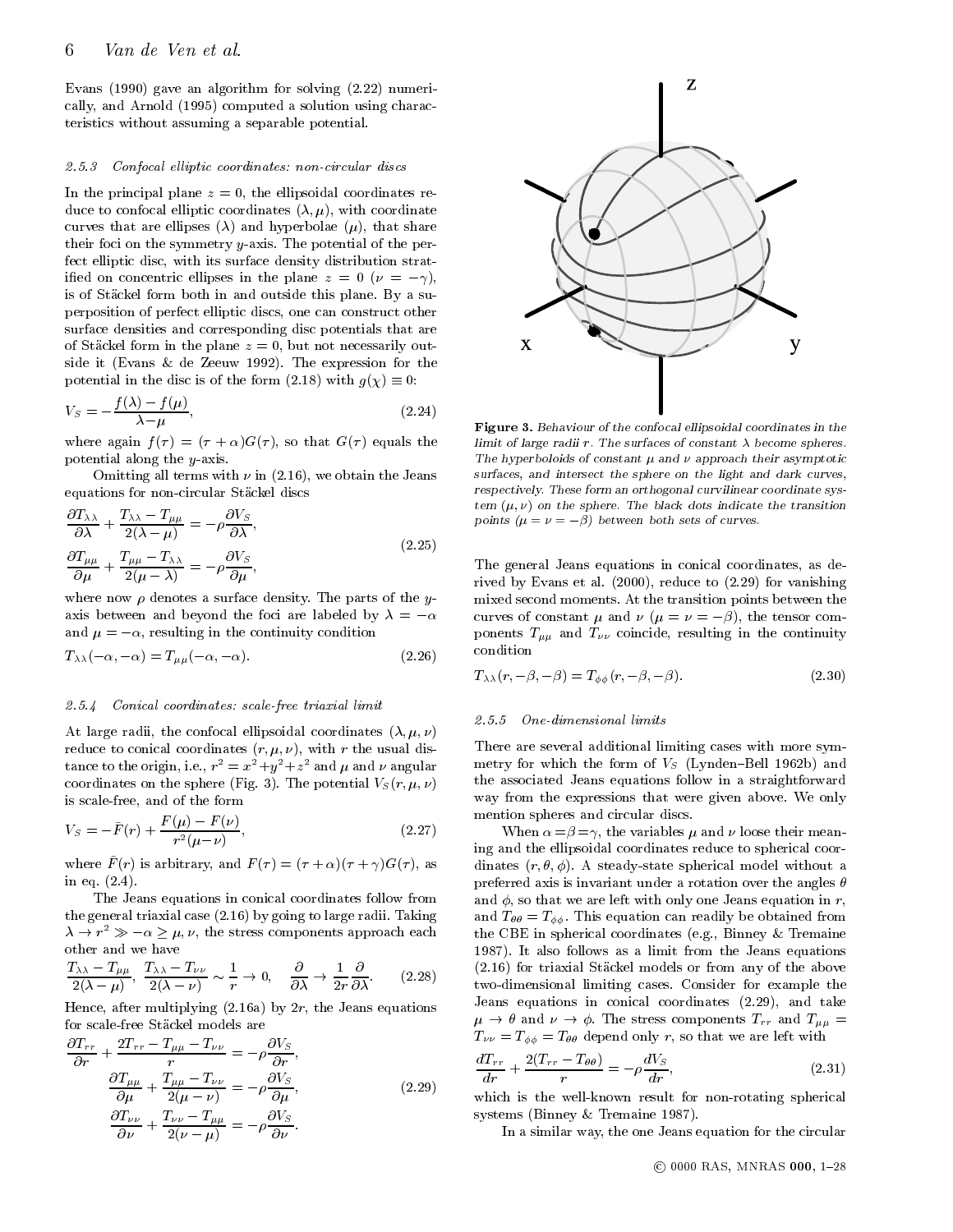disc-case follows from, e.g., the first equation of  $(2.25)$  by taking  $\mu = -\alpha$  and replacing  $T_{\mu\mu}$  by  $T_{\phi\phi}$ , where  $\phi$  is the azimuthal angle defined in  $32.5.2$ . With  $\lambda + \alpha = R$  this gives  $\qquad$ 

$$
\frac{dT_{RR}}{dR} + \frac{T_{RR} - T_{\phi\phi}}{R} = -\rho \frac{dV_S}{dR},\tag{2.32}
$$

which may be compared with Binney & Tremaine (1987), their eq. (4.29).

#### 2.5.6 Thin tube orbits

Each of the three tube orbit families in a triaxial Stäckel model consists of a rotation in one of the ellipsoidal coordinates and oscillations in the other two  $(\S2.2)$ . The I-tubes, for example, rotate in  $\nu$  and oscillate in  $\lambda$  and  $\mu$ , with turning points  $\mu_1, \mu_2$  and  $\lambda_0$ , so that a typical orbit fills the volume

$$
-\gamma \le \nu \le -\beta, \quad \mu_1 \le \mu \le \mu_2, \quad -\alpha \le \lambda \le \lambda_0. \tag{2.33}
$$

When we restrict ourselves to infinitesimally thin I-tubes,<br>i.e.  $\mu_1 = \mu_2$ , there is no motion in the  $\mu$  coordinate. There i.e.,  $\mu_1 = \mu_2$ , there is no motion in the  $\mu$ -coordinate. Therefore, the second-order velocity moment in this coordinate is zero, and thus also the corresponding stress component  $T_{\mu\mu} = 0$ . As a result, eq. (2.16b) reduces to an algebraic  $\sigma$ relation between  $T_{\lambda\lambda}^{\text{I}}$  and  $T_{\nu\nu}^{\text{I}}$ . This relation can be used to eliminate  $T_{\nu\nu}^{\rm I}$  and  $T_{\lambda\lambda}^{\rm I}$  from the remaining Jeans equations (2.16a) and (2.16c) respectively.

HZ92 solved the resulting two first-order PDEs (their Appendix B) and showed that the same result is obtained by direct evaluation of the second-order velocity moments, using the thin I-tube DF. They derived similar solutions for thin O-and S-tubes, for which there is no motion in the  $\lambda$ -coordinate, so that  $T_{\lambda\lambda} \equiv 0$  and  $T_{\lambda\lambda} \equiv 0$ , respectively.

In Stäckel discs we have - besides the flat box orbits - only one family of (flat) tube orbits. For infinitesimally this tube orbits  $\mathcal{L}(\mathcal{N}) = \mathcal{N}(\mathcal{N})$  is the functional dimensional (2.25). reduce to two different relations between  $T_{\mu\mu}$  and the density and potential. In  $\S 3.4.4$ , we show how this places restrictions on the form of the density and we give the solution for  $T_{\mu\mu}$ . We also show that the general solution of (2.25), which we obtain in  $\S3$ , contains the thin tube result. The same is true for the triaxial case: the general solution of (2.16), which we derive in  $\S 4$ , contains the three thin tube orbit solutions as special cases  $(\S4.6.6)$ .

#### 2.6 All two-dimensional cases are similar

EL89 showed that the Jeans equations in oblate and prolate spheroidal coordinates, (2.19) and (2.22), can be transformed to a system that is equivalent to the two Jeans equations (2.25) in confocal elliptic coordinates. Evans et al. (2000) arrived at the same two-dimensional form for Stackel models with a scale-free DF. We introduce a transformation which differs slightly from that of EL89, but has the advantage that it removes the singular denominators in the Jeans equations.

The Jeans equations (2.19) for prolate potentials can be simplied by introducing as dependent variables

$$
\mathcal{T}_{\tau\tau}(\lambda,\mu) = (\lambda+\beta)^{\frac{1}{2}}(\mu+\beta)^{\frac{1}{2}}(T_{\tau\tau}-T_{\chi\chi}), \quad \tau = \lambda, \mu, \quad (2.34)
$$

so that the first two equations in  $(2.19)$  transform to

$$
\frac{\partial \mathcal{T}_{\lambda\lambda}}{\partial \lambda} + \frac{\mathcal{T}_{\lambda\lambda} - \mathcal{T}_{\mu\mu}}{2(\lambda - \mu)} = -(\lambda + \beta)^{\frac{1}{2}} (\mu + \beta)^{\frac{1}{2}} \left[ \rho \frac{\partial V_S}{\partial \lambda} + \frac{\partial T_{\chi\chi}}{\partial \lambda} \right],
$$
\n
$$
\frac{\partial \mathcal{T}_{\mu\mu}}{\partial \mu} + \frac{\mathcal{T}_{\mu\mu} - \mathcal{T}_{\lambda\lambda}}{2(\mu - \lambda)} = -(\mu + \beta)^{\frac{1}{2}} (\lambda + \beta)^{\frac{1}{2}} \left[ \rho \frac{\partial V_S}{\partial \mu} + \frac{\partial T_{\chi\chi}}{\partial \mu} \right].
$$
\n(2.35)

The third Jeans equation (2.19) can be integrated in a straightforward fashion to give the  $\chi$ -dependence of  $T_{\chi\chi}$ . It is trivially satisfied for probability  $\mathcal{O}(\mathcal{M})$  . Hence  $\mathcal{O}(\mathcal{M})$ if, following EL89, we regard  $T_{\chi\chi}(\lambda,\mu)$  as a function which can be prescribed, then equations (2.35) have known right hand sides, and are therefore of the same form as those of the disc case (2.25). The singular denominator  $(\mu + \beta)$  of (2.19) has disappeared, and there is a boundary condition

$$
\mathcal{T}_{\mu\mu}(\lambda, -\beta) = 0,\tag{2.36}
$$

due to the second continuity condition of (2.20) and the definition  $(2.34)$ .

A similar reduction applies for oblate potentials. The middle equation of (2.22) can be integrated to give the  $\phi$ dependence of  $T_{\phi\phi}$ , and is trivially satisfied for oblate models. The remaining two equations (2.22) transform to

$$
\frac{\partial \mathcal{T}_{\lambda\lambda}}{\partial \lambda} + \frac{\mathcal{T}_{\lambda\lambda} - \mathcal{T}_{\nu\nu}}{2(\lambda - \nu)} = -(\lambda + \alpha)^{\frac{1}{2}} \left[ \rho \frac{\partial V_S}{\partial \lambda} + \frac{\partial T_{\phi\phi}}{\partial \lambda} \right],
$$
\n
$$
\frac{\partial \mathcal{T}_{\nu\nu}}{\partial \nu} + \frac{\mathcal{T}_{\nu\nu} - \mathcal{T}_{\lambda\lambda}}{2(\nu - \lambda)} = -(-\alpha - \nu)^{\frac{1}{2}} (\lambda + \alpha)^{\frac{1}{2}} \left[ \rho \frac{\partial V_S}{\partial \nu} + \frac{\partial T_{\phi\phi}}{\partial \nu} \right],
$$
\n(2.37)

in terms of the dependent variables

$$
\mathcal{T}_{\tau\tau}(\lambda,\nu) = (\lambda + \alpha)^{\frac{1}{2}} (-\alpha - \nu)^{\frac{1}{2}} (T_{\tau\tau} - T_{\phi\phi}), \quad \tau = \lambda, \nu. \tag{2.38}
$$

We now have two boundary conditions

$$
\mathcal{T}_{\lambda\lambda}(-\alpha,\nu) = 0, \quad \mathcal{T}_{\nu\nu}(\lambda,-\alpha) = 0, \tag{2.39}
$$

as a consequence of the last two continuity conditions of  $(2.23)$  and the definitions  $(2.38)$ .

In the case of a scale-free DF, the stress components in the Jeans equations in conical coordinates (2.29) have the form  $T_{\tau\tau} = r^{-\zeta} \mathcal{T}_{\tau\tau}(\mu, \nu)$ , with  $\zeta > 0$  and  $\tau = r, \mu, \nu$ . After substitution and multiplication by  $r^{\frac{1}{2}}$ , the first equation of (2.29) reduces to

$$
(2 - \zeta)\mathcal{T}_{rr} + \mathcal{T}_{\mu\mu} + \mathcal{T}_{\nu\nu} = r^{\zeta + 1} \rho \frac{\partial V_S}{\partial r}.
$$
 (2.40)

When  $\zeta = 2$ ,  $\mathcal{T}_{rr}$  drops out, so that the relation between  $\mathcal{T}_{\mu\mu}$ and  $\alpha$  is known and the remaining two Jeans  $\alpha$   $_{1}$  and the remaining cannot can in be readily solved (Evans et al. 2000). In all other cases,  $\mathcal{T}_{rr}$ can be obtained from (2.40) once we have solved the last two equations of (2.29) for  $\mathcal{T}_{\mu\mu}$  and  $\mathcal{T}_{\nu\nu}$ . This pair of equations is identical to the system of Jeans equations (2.25) for the case of disc potentials. The latter is the simplest form of the equivalent two-dimensional problem for all Stäckel models with two degrees of freedom. We solve it in the next section.

Once we have derived the solution of (2.25), we may obtain the solution for prolate Stackel potentials by replacing all terms  $-\rho \partial V_s/\partial \tau$  ( $\tau = \lambda, \mu$ ) by the right-hand side of (2.35) and substituting the transformations (2.34) for  $T_{\lambda\lambda}$ and  $T_{\mu\mu}$ . Similarly, our unified notation makes the application of the solution of (2.25) to the oblate case and to models with a scale-free DF straightforward  $(\S 3.4)$ .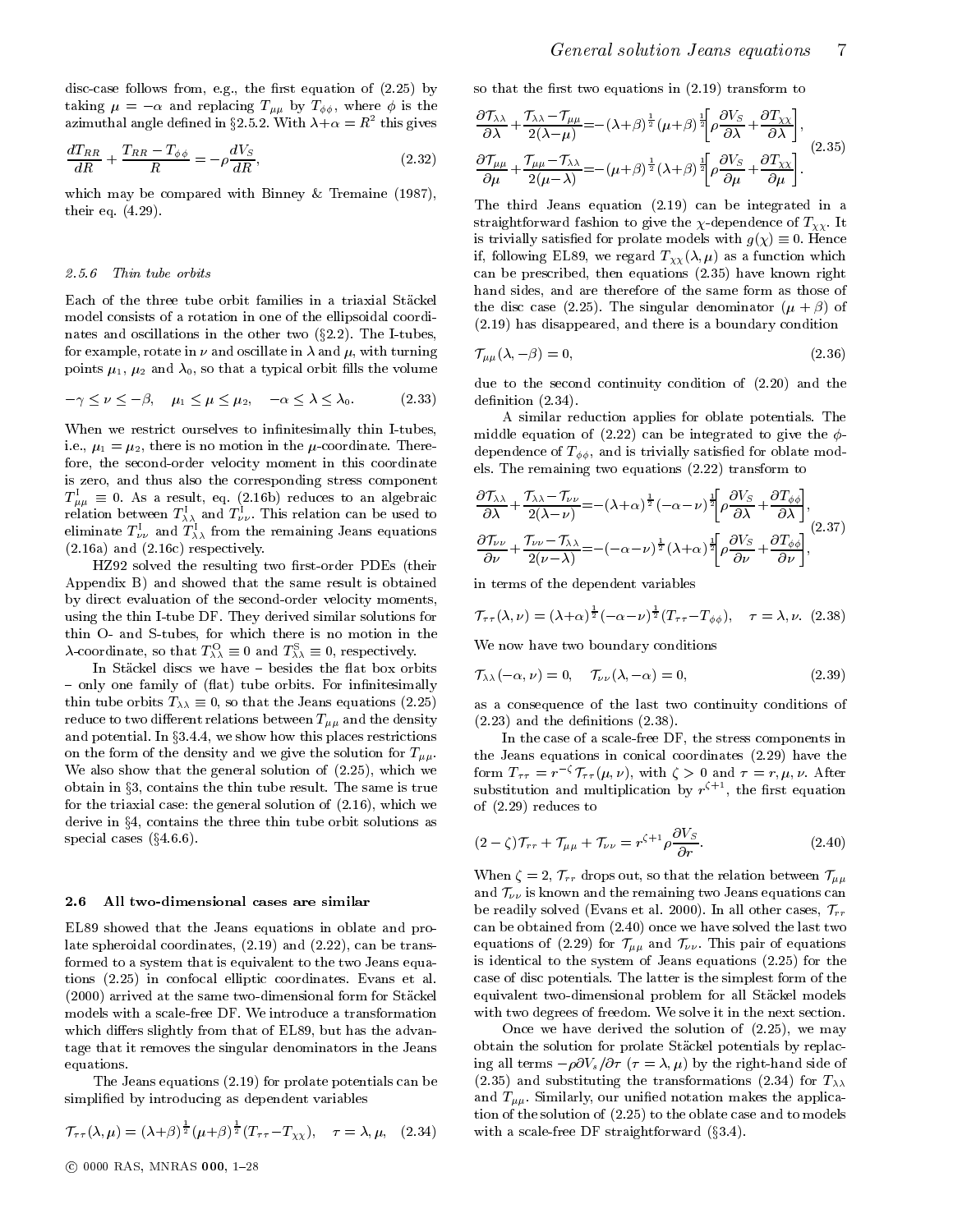## 3 THE TWO-DIMENSIONAL CASE

We first apply Riemann's method to solve the Jeans equations (2.25) in confocal elliptic coordinates for Stackel discs  $(\S2.5.3)$ . This involves finding a Riemann-Green function that describes the solution for a source point of stress. The full solution is then obtained in compact form by representing the known right-hand side terms as a sum of sources. In  $\S$ 3.2, we introduce an alternative approach, the singular solution method. Unlike Riemann's method, this can be exthe three-dimensional case, as we show in the three-dimensional case, as we show in  $\mathbf{u}$ analyse the choice of the boundary conditions in detail in axisymmetric and scale-free limits, and we also consider a Stackel disc built with thin tube orbits.

#### 3.1 Riemann's method

After differentiating the first Jeans equation of  $(2.25)$  with respect to  $\mu$  and eliminating terms in  $T_{\mu\mu}$  by applying the second equation, we obtain a second-order partial differential equation (PDE) for  $T_{\lambda\lambda}$  of the form

$$
\frac{\partial^2 T_{\lambda\lambda}}{\partial \lambda \partial \mu} - \frac{3}{2(\lambda - \mu)} \frac{\partial T_{\lambda\lambda}}{\partial \lambda} + \frac{1}{2(\lambda - \mu)} \frac{\partial T_{\lambda\lambda}}{\partial \mu} = U_{\lambda\lambda}(\lambda, \mu). \quad (3.1)
$$

Here  $U_{\lambda\lambda}$  is a known function given by

$$
U_{\lambda\lambda} = -\frac{1}{(\lambda-\mu)^{\frac{3}{2}}}\frac{\partial}{\partial\mu}\left[ (\lambda-\mu)^{\frac{3}{2}}\rho \frac{\partial V_S}{\partial\lambda} \right] - \frac{\rho}{2(\lambda-\mu)}\frac{\partial V_S}{\partial\mu}.
$$
 (3.2) i

We obtain a similar second-order PDE for  $T_{\mu\mu}$  by interchanging  $\lambda \leftrightarrow \mu$ . Both PDEs can be solved by Riemann's method. To solve them simultaneously, we define the linear second-order differential operator

$$
\mathcal{L} = \frac{\partial^2}{\partial \lambda \partial \mu} - \frac{c_1}{\lambda - \mu} \frac{\partial}{\partial \lambda} + \frac{c_2}{\lambda - \mu} \frac{\partial}{\partial \mu},
$$
(3.3)

with  $c_1$  and  $c_2$  constants to be specified. Hence, the more general second-order PDE

$$
\mathcal{L}\,T\,=\,U,\tag{3.4}
$$

with T and U functions of  $\lambda$  and  $\mu$  alone, reduces to those for the two stress components by taking

$$
T = T_{\lambda\lambda} : c_1 = \frac{3}{2}, c_2 = \frac{1}{2}, U = U_{\lambda\lambda},
$$
  
\n
$$
T = T_{\mu\mu} : c_1 = \frac{1}{2}, c_2 = \frac{3}{2}, U = U_{\mu\mu}.
$$
\n(3.5)

In what follows, we introduce a Riemann-Green function  $G$  and incorporate the left-hand side of  $(3.4)$  into a divergence. Green's theorem then allows us to rewrite the surface integral as a line integral over its closed boundary, which can be evaluated if  $\mathcal{G}$  is chosen suitably. We determine the  $\mathcal{G}$  $\mathcal{G}$  and  $\mathcal{G}$  are required  $\mathcal{G}$  which satisfies the required conditions, and then construct the solution.

#### 3.1.1 Application of Riemann's method

we form a divergence by defining a linear operator  $L^{\sim}$ , called the adjoint of L (e.g.,  $\mathbf{r}$  ), as a set  $\mathbf{r}$ 

$$
\mathcal{L}^* = \frac{\partial^2}{\partial \lambda \partial \mu} + \frac{\partial}{\partial \lambda} \left( \frac{c_1}{\lambda - \mu} \right) - \frac{\partial}{\partial \mu} \left( \frac{c_2}{\lambda - \mu} \right).
$$
 (3.6)

The combination  $\mathcal{GLT} - T\mathcal{L}^*\mathcal{G}$  is a divergence for any twice  $\ddot{o}$ 

$$
\mathcal{G}\mathcal{L}T - T\mathcal{L}^{\star}\mathcal{G} = \partial L/\partial \lambda + \partial M/\partial \mu, \qquad (3.7)
$$

where

$$
L(\lambda, \mu) = \frac{\mathcal{G}}{2} \frac{\partial T}{\partial \mu} - \frac{T}{2} \frac{\partial \mathcal{G}}{\partial \mu} - \frac{c_1 \mathcal{G} T}{\lambda - \mu},
$$
  

$$
M(\lambda, \mu) = \frac{\mathcal{G}}{2} \frac{\partial T}{\partial \lambda} - \frac{T}{2} \frac{\partial \mathcal{G}}{\partial \lambda} + \frac{c_2 \mathcal{G} T}{\lambda - \mu}.
$$
 (3.8)

§3.3. In §3.4, we apply the two-dimensional solution to the subscripted variables  $\lambda_0$  and  $\mu_0$ . We integrate the divergence axisymmetric and scale-free limits, and we also consider a (3.7) over the domain  $D = \{(\lambda_0, \$ We now apply the PDE  $(3.4)$  and the definition  $(3.6)$  in zerosubscripted variables  $\lambda_0$  and  $\mu_0$ . We integrate the divergence  $(-\alpha)$ , with closed boundary  $\Gamma$  (Fig. 4). It follows by Green's theorem that theorem that

$$
\iint\limits_{D} \mathrm{d}\lambda_0 \, \mathrm{d}\mu_0 \left( \mathcal{GL}_0 T - T \mathcal{L}_0^* \mathcal{G} \right) =
$$
\n
$$
\oint\limits_{\Gamma} \mathrm{d}\mu_0 \, L(\lambda_0, \mu_0) - \oint\limits_{\Gamma} \mathrm{d}\lambda_0 \, M(\lambda_0, \mu_0), \quad (3.9)
$$

where  $\Gamma$  is circumnavigated counter-clockwise. Here  $\mathcal{L}_0$  and  $\mathcal{L}_0$  denote the operators (3.3) and (3.6) in zero-subscripted  $\mathcal{L}(\Theta)$  seek a Riemann $\Theta$ which solves the PDE

$$
\mathcal{L}_0^{\star}\mathcal{G}=0,\tag{3.10}
$$

in the interior of  $D$ . Then the left-hand side of  $(3.9)$  becomes  $\iint_D d\lambda_0 d\mu_0 \mathcal{G}(\lambda_0, \mu_0) U(\lambda_0, \mu_0)$ . The right-hand side of (3.9) has a contribution from each of the four sides of the rectangular boundary  $\Gamma$ . We suppose that  $M(\lambda_0, \mu_0)$  and  $L(\lambda_0, \mu_0)$  decay sufficiently rapidly as  $\lambda_0 \rightarrow \infty$  so that the contribution from the boundary at  $\lambda_0 = \infty$  vanishes and the infinite integration over  $\lambda_0$  converges. Partial integration of  $\sigma$  = 1 vanishes at 0  $\sigma$  = 1 vanishes and the boundary at 1 vanishes and the boundary at 1 vanishes and the boundary at 1 vanishes and the boundary at 1 vanishes and the boundary at 1 vanishes and the boundary at 1 van the remaining terms then gives for the boundary integral

$$
\int_{\lambda}^{\infty} d\lambda_0 \left[ \left( \frac{\partial \mathcal{G}}{\partial \lambda_0} - \frac{c_2 \mathcal{G}}{\lambda_0 - \mu_0} \right) T \right]_{\mu_0 = \mu} + \int_{\mu}^{\infty} d\mu_0 \left[ \left( \frac{\partial \mathcal{G}}{\partial \mu_0} + \frac{c_1 \mathcal{G}}{\lambda_0 - \mu_0} \right) T \right] + \int_{\lambda}^{\infty} d\lambda_0 \left[ \left( \frac{\partial T}{\partial \lambda_0} + \frac{c_2 T}{\lambda_0 - \mu_0} \right) \mathcal{G} \right] + \mathcal{G}(\lambda, \mu) T(\lambda, \mu). \quad (3.11)
$$

 $W \sim \frac{1}{2}$  and  $\frac{1}{2}$  are additional conditions.

$$
\mathcal{G}(\lambda,\mu) = 1,\tag{3.12}
$$

and

$$
\frac{\partial \mathcal{G}}{\partial \lambda_0} - \frac{c_2 \mathcal{G}}{\lambda_0 - \mu_0} = 0 \qquad \text{on} \qquad \mu_0 = \mu,
$$
  

$$
\frac{\partial \mathcal{G}}{\partial \mu_0} + \frac{c_1 \mathcal{G}}{\lambda_0 - \mu_0} = 0 \qquad \text{on} \qquad \lambda_0 = \lambda.
$$
 (3.13)

Then eq. (3.9) gives the explicit solution

$$
T(\lambda,\mu) = \int_{\lambda}^{\infty} d\lambda_0 \int_{\mu}^{a} d\mu_0 \mathcal{G}(\lambda_0,\mu_0) U(\lambda_0,\mu_0)
$$

$$
- \int_{\lambda}^{a} d\lambda_0 \left[ \left( \frac{\partial T}{\partial \lambda_0} + \frac{c_2 T}{\lambda_0 - \mu_0} \right) \mathcal{G} \right]_{\mu_0 = -\alpha}, \quad (3.14)
$$

for the stress component, once we have found the Riemann{ Green function  $\mathcal G$ .  $\sim$   $\sim$   $\sim$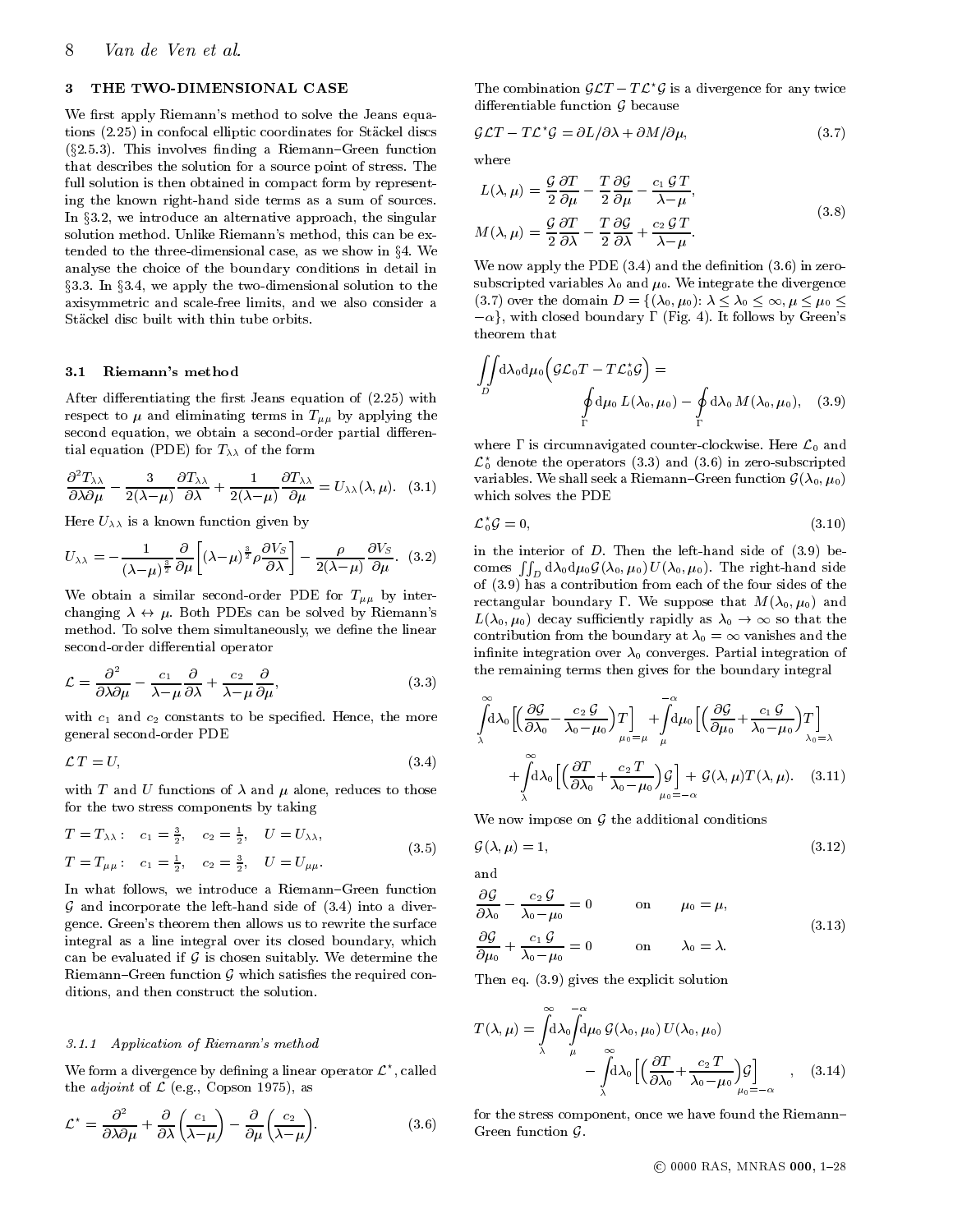

Figure 4. The  $(\lambda_0, \mu_0)$ -plane. The total stress at a field point  $(\lambda, \mu)$ , consists of the weighted contributions from source points at  $(\lambda_0, \mu_0)$  in the domain  $D$ , with boundary  $1$  .

#### 3.1.2 The Riemann-Green function

Our prescription for the Riemann{Green function G(0; 0) is that it satisfies the PDE (3.10) as a function of  $\lambda_0$  and  $\mu_0$ , and that it satisfies the boundary conditions (3.12) and (3.13) at the specific values  $\lambda_0 = \lambda$  and  $\mu_0 = \mu$ . Conse $q$  depends  $\omega$  depends on two sets of coordinates. Henceforth,  $\omega$ we denote it as  $\omega$  (ii)  $\mu$ ;  $\omega$  ),  $\mu$ 

An explicit expression for the Riemann-Green function which solves (3.10) is (Copson 1975)

$$
\mathcal{G}(\lambda,\mu;\lambda_0,\mu_0) = \frac{(\lambda_0 - \mu_0)^{c_2} (\lambda - \mu_0)^{c_1 - c_2}}{(\lambda - \mu)^{c_1}} F(w), \qquad (3.15)
$$

where the parameter  $w$  is defined as

$$
w = \frac{(\lambda_0 - \lambda)(\mu_0 - \mu)}{(\lambda_0 - \mu_0)(\lambda - \mu)},
$$
\n(3.16)

and  $F(w)$  is to be determined. Since  $w = 0$  when  $\lambda_0 = \lambda$ or  $\mu_0 = \mu$ , it follows from (3.12) that the function F has to satisfy  $F(0) = 1$ . It is straightforward to verify that G satisfies the conditions  $(3.13)$ , and that eq.  $(3.10)$  reduces to the following ordinary differential equation for  $F(w)$ 

$$
w(1-w)F'' + [1-(2+c_1-c_2)w]F' - c_1(1-c_2)F = 0.
$$
 (3.17)

This is a hypergeometric equation (e.g., Abramowitz & Stegun 1965), and its unique solution satisfying  $F(0) = 1$  is

$$
F(w) = {}_2F_1(c_1, 1-c_2; 1; w).
$$
\n(3.18)

The Riemann-Green function (3.15) represents the influence at a field point at  $(\lambda, \mu)$  due to a source point at  $(\lambda_0, \mu_0)$ . Hence it satisfies the PDE

$$
\mathcal{L}\mathcal{G}(\lambda,\mu;\lambda_0,\mu_0)=\delta(\lambda_0-\lambda)\delta(\mu_0-\mu). \hspace{1cm} (3.19)
$$

The first right-hand side term of the solution  $(3.14)$  is a sum<br>over the sources in D which are due to the inhomogeneous The rest right-hand side term of the solution (3.14) is a summarized term of the solution (3.14) is a summarized term of the solution (3.14) is a summarized term of the solution (3.14) is a summarized term of the solution over the sources in  $D$  which are due to the inhomogeneous term U in the PDE (3.4). That PDE is hyperbolic with char-<br> $T_{\lambda\lambda}(\lambda, -\alpha) \to 0$  as  $\lambda \to \infty$ . acteristic variables  $\lambda$  and  $\mu$ . By choosing to apply Green's theorem to the domain  $D$ , we made it the domain of dependence (Strauss 1992) of the field point  $(\lambda, \mu)$  for (3.4), and hence we implicitly decided to integrate that PDE in the direction of decreasing  $\lambda$  and decreasing  $\mu$ .

The second right-hand side term of the solution (3.14) represents the solution to the solution to the homogeneous PDE L T $=$  0 due to the boundary values of  $T$  on the part of the boundary  $\frac{1}{2}$  are domain of dependence. The domain of dependence of dependence.

There is only one boundary term because we implicitly require that  $T(\lambda, \mu) \to 0$  as  $\lambda \to \infty$ . We verify in §3.1.4 that indeed satisfied. this requirement is independent in the control of the control of the control of the control of the control of t

#### 3.1.3 The disc solution

We obtain the Riemann-Green functions for  $T_{\lambda\lambda}$  and  $T_{\mu\mu}$ , labeled as  $\mathcal{L}(\mu,\mu)$ , from expressions (3.15) from expressions (3.15). and (3.18) by substitution of the values for the constants  $c_1$  and  $c_2$  from (3.5). The hypergeometric function in  $\mathcal{G}_{\lambda\lambda}$ is the complete elliptic integral of the second kind,  $E(w)$ . The hypergeometric function in  $\mathcal{S} \mu \mu$  and the expressed in G can also be expressed in terms of  $E(w)$  using eq. (15.2.15) of Abramowitz & Stegun (1965), so that we can write

$$
\mathcal{G}_{\lambda\lambda}(\lambda,\mu;\lambda_0,\mu_0) = \frac{(\lambda_0 - \mu_0)^{\frac{3}{2}}}{(\lambda - \mu)^{\frac{1}{2}}} \frac{2E(w)}{\pi(\lambda_0 - \mu)},
$$
\n(3.20a)

$$
\mathcal{G}_{\mu\mu}(\lambda,\mu;\lambda_0,\mu_0) = \frac{(\lambda_0 - \mu_0)^{\frac{3}{2}}}{(\lambda - \mu)^{\frac{1}{2}}} \frac{2E(w)}{\pi(\lambda - \mu_0)},
$$
\n(3.20b)

Substituting these into (3.14) gives the solution of the stress components throughout the disc as

$$
T_{\lambda\lambda}(\lambda,\mu) = \frac{2}{\pi(\lambda-\mu)^{\frac{1}{2}}} \Biggl\{
$$
  

$$
\int_{\lambda}^{\infty} d\lambda \int_{\mu}^{-\alpha} d\mu_0 \frac{E(w)}{(\lambda_0-\mu)} \Biggl\{ \frac{\partial}{\partial \mu_0} \Biggl[ -(\lambda_0-\mu_0)^{\frac{3}{2}} \rho \frac{\partial V_S}{\partial \lambda_0} \Biggr] - \frac{(\lambda_0-\mu_0)^{\frac{1}{2}}}{2} \rho \frac{\partial V_S}{\partial \mu_0} \Biggr\}
$$
  

$$
- \int_{\lambda}^{\infty} d\lambda_0 \Biggl[ \frac{E(w)}{(\lambda_0-\mu)} \Biggr] (\lambda_0+\alpha) \frac{d}{d\lambda_0} \Bigl[ (\lambda_0+\alpha)^{\frac{1}{2}} T_{\lambda\lambda}(\lambda_0,-\alpha) \Bigr] \Biggr\},
$$
  
(3.21a)

$$
\begin{aligned}\n\overset{\text{as}}{g} \qquad T_{\mu\mu}(\lambda,\mu) &= \frac{2}{\pi(\lambda-\mu)^{\frac{1}{2}}} \Bigg\{ \\
\overset{\text{so}}{\underset{\lambda}{\int}} \alpha_{\mu} &= \frac{\alpha}{\pi(\lambda-\mu)} \Bigg\{ \frac{\partial}{\partial\lambda_0} \Bigg[ -(\lambda_0-\mu_0)^{\frac{3}{2}} \rho \frac{\partial V_S}{\partial\mu_0} \Bigg] + \frac{(\lambda_0-\mu_0)^{\frac{1}{2}}}{2} \rho \frac{\partial V_S}{\partial\lambda_0} \Bigg\} \\
\overset{\text{e}}{g} \qquad -\overset{\text{e}}{\underset{\lambda}{\int}} \alpha_{\lambda_0} \Bigg[ \frac{E(w)}{(\lambda-\mu_0)} \Bigg] \frac{\mathrm{d}}{\mathrm{d}\lambda_0} \Big[ (\lambda_0+\alpha)^{\frac{3}{2}} T_{\mu\mu}(\lambda_0,-\alpha) \Big] \Bigg\}. \end{aligned}
$$
\n
$$
\begin{aligned}\n(3.21b)\n\end{aligned}
$$

 $\mu_0=-\alpha$ 

This solution depends on  $\rho$  and  $V_s$ , which are assumed to be known, and on  $T_{\lambda\lambda}(\lambda, -\alpha)$  and  $T_{\mu\mu}(\lambda, -\alpha)$ , i.e., the stress components on the part of the y-axis beyond the foci. Because these two stress components satisfy the first Jeans equation of (2.25) at  $\mu = -\alpha$ , we are only free to choose one of them, say  $T_{\mu\mu}(\lambda, -\alpha)$ .  $T_{\lambda\lambda}(\lambda, -\alpha)$  then follows by integrating this first Jeans equation with respect to  $\lambda$ , using the continuity condition (2.26) and requiring that

# $T(3, 1, 4)$  Consistency check

We now investigate the behaviour of our solutions at large distances and verify that our working hypothesis concerning the radial fall-off of the functions  $L$  and  $M$  in eq. (3.8) is

<sup>2</sup> We use the definition  $E(w) = \int_0^{\frac{\pi}{2}} d\theta \sqrt{1 - w \sin^2 \theta}$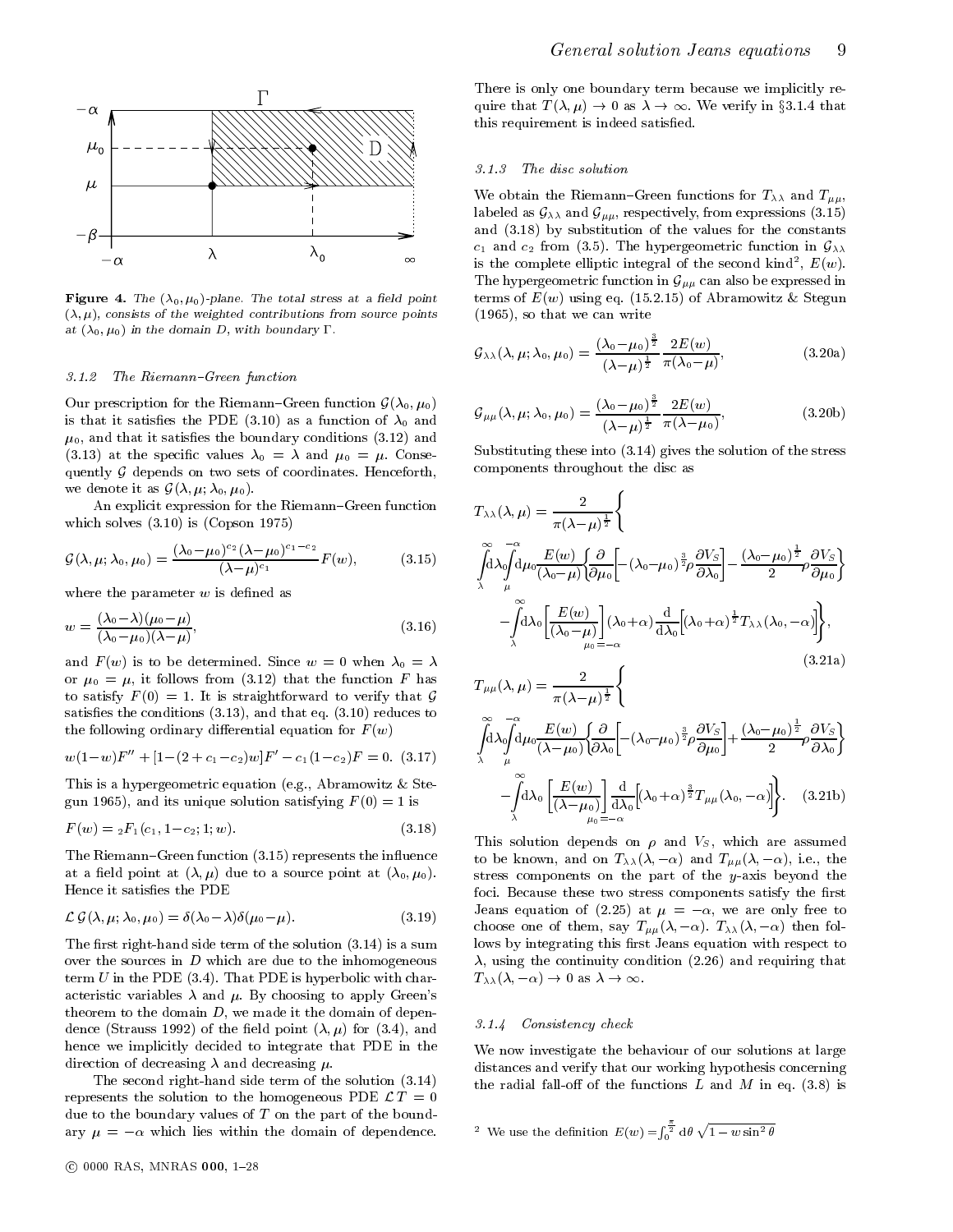correct. The solution (3.14) consists of two components: an area integral due to the inhomogeneous right-hand side term of the PDE (3.4), and a single integral due to the boundary values. We examine them in turn to obtain the conditions for the integrals to converge. Next, we parameterise the behaviour of the density and potential at large distances and apply it to the solution (3.21) and to the energy equation  $(2.10)$  to check if the convergence conditions are satisfied for physical potential-density pairs.

Hence  $E(w)$  is finite, and so, by (3.20),  $\mathcal{G}_{\lambda\lambda} = \mathcal{O}(\lambda_0^{1/2})$  and  $\mathcal{G}_{\mu\mu} = \mathcal{O}(\lambda_0^{3/2})$ . Suppose now that  $U_{\lambda\lambda}(\lambda_0, \mu_0) = \mathcal{O}(\lambda_0^{-l_1-1})$  f Hence  $E(w)$  is finite, and so, by (3.20),  $\mathcal{G}_{\lambda\lambda} = \mathcal{O}(\lambda_0^{-1})$  and Feq. and  $U_{\mu\mu}(\lambda_0,\mu_0) = \mathcal{O}(\lambda_0$  in and  $\lambda_0 \rightarrow \infty$ . The area integrals in the solution (3.14) then converge, provided that  $l_1 > \frac{1}{2}$  and  $m_1 > \frac{1}{2}$ . These requirements place restrictions on the behaviour of the density  $\rho$  and potential  $V_S$  which the we examine below. Since  $\mathcal{G}_{\lambda\lambda}(\lambda,\mu;\lambda_0,\mu_0)$  is  $\mathcal{O}(\lambda^{-1})$  as  $\mathcal{O}(\lambda^{-1/2} \int_{\lambda}^{\infty} \lambda_0^{-l_1-1/2} d\lambda_0)$  and so is  $\mathcal{O}(\lambda^{-l_1})$ . Similarly, with  $\mathcal{G}_{\mu\mu}(\lambda, \mu; \lambda_0, \mu_0) = \mathcal{O}(\lambda^{-3/2})$  as  $\lambda \to \infty$ , the first component  $\mathcal{G}_{\mu\mu}(\lambda,\mu;\lambda_0,\mu_0) = \mathcal{O}(\lambda^{-3/2})$  as  $\lambda \to \infty$ , the first component of  $T_{\mu\mu}(\lambda,\mu)$  is  $\mathcal{O}(\lambda_0$  <sup>-</sup>).

 $\mu(\lambda, \mu)$  is  $\mathcal{O}(\lambda_0^{-m_1})$ .<br>To analyse the second component of the solution (3.14), we suppose that the boundary value  $T_{\lambda\lambda}(\lambda_0, -\alpha) = \mathcal{O}(\lambda_0^{-2})$  f and  $T_{\mu\mu}(\lambda_0, -\alpha) = \mathcal{O}(\lambda_0^{-2})$  as  $\lambda_0 \to \infty$ . A similar analysis proach than shows that the boundary integrals converge, provided Gree that  $l_2 > \frac{1}{2}$  and  $m_2 > \frac{3}{2}$ , and that the second components of Gree then shows that the boundary integrals converge, provided  $T_{\lambda\lambda}(\lambda,\mu)$  and  $T_{\mu\mu}(\lambda,\mu)$  are  $\mathcal{O}(\lambda^{-2})$  and  $\mathcal{O}(\lambda^{-2})$  as  $\lambda \to \infty$  and approximately  $\infty$ , respectively.

We conclude that the convergence of the integrals in the solution (3.14) requires that  $T_{\lambda\lambda}(\lambda,\mu)$  and  $T_{\mu\mu}(\lambda,\mu)$  decay at large distance as  $\mathcal{O}(\lambda^-)$  with  $l > \frac{1}{2}$  and  $\mathcal{O}(\lambda^{--})$  with  $m > \frac{1}{2}$ , respectively. The requirements which we have  $\lim_{n \to \infty}$ posed on  $U(\lambda_0, \mu_0)$  and  $T(\lambda_0, -\alpha)$  cause the contributions to  $W_{\lambda_0}$  $\oint_{\Gamma} d\mu_0 L(\lambda_0, \mu_0)$  in Green's formula (3.9) from the segment of the path at large  $\lambda_0$  to be negligible in all cases.

Having obtained the requirements for the Riemann-Green function analysis to be valid, we now investigate the circumstances in which they apply. Following Arnold et al. (1994), we consider densities  $\rho$  that decay as  $N(\mu)\lambda^{-s/2}$  at large distances. We suppose that the function  $G(\tau)$  introduced in eq. (2.4) is  $\mathcal{O}(\tau^2)$  for  $-\frac{1}{2} \leq \theta < 0$  as  $\tau \to \infty$ . The lower limit  $\delta = -\frac{1}{2}$  corresponds to a potential due to a finite total mass, while the upper limit restricts it to potentials that decay to zero at large distances.

For the disc potential (2.24), we then have that  $f(\tau) =$ 

$$
U(\tau^{+}) \text{ when } \tau \to \infty. \text{ Using the definition (3.2), we obtain}
$$
  

$$
U_{\lambda\lambda}(\lambda,\mu) = \frac{f'(\mu) - f'(\lambda)}{2(\lambda - \mu)^2} \rho + \frac{V_S + f'(\lambda)}{(\lambda - \mu)} \frac{\partial \rho}{\partial \mu},
$$
(3.22a) We

$$
U_{\mu\mu}(\lambda,\mu) = \frac{f'(\lambda) - f'(\mu)}{2(\lambda - \mu)^2} \rho - \frac{V_S + f'(\mu)}{(\lambda - \mu)} \frac{\partial \rho}{\partial \lambda},
$$
 (3.22b)

where  $\rho$  is the surface density of the disc. It follows that  $U_{\lambda\lambda}(\lambda,\mu)$  is generally the larger and is  $U(\lambda^{2n-2})$  as  $\lambda \to \infty$ , whereas  $U_{\mu\mu}(\lambda, \mu)$  is  $\mathcal{O}(\lambda)$  (b). Hence, for the components of the stresses (3.21) we have  $T_{\lambda\lambda} = O(\lambda^{2\gamma-2})$ and  $T_{\mu\mu} = O(\lambda - 1)$ . This estimate for  $U_{\lambda\lambda}$  assumes that  $\sigma$  $\mathit{op}/\mathit{op}$  is also  $\mathit{O}(\lambda^{-1/2})$ . It is too high if the density becomes independent of angle at large distances, as it does for discs with  $s < 3$  (Evans & de Zeeuw 1992). Using these estimates with the requirements for integral convergence that were

obtained earlier, we obtain the conditions  $s > 2\delta + 1$  and  $s > 1$ , respectively, for inhomogeneous terms in  $T_{\lambda\lambda}(\lambda,\mu)$ and  $T_{\mu\mu}(\lambda,\mu)$  to be valid solutions. The second condition implies the first because  $\delta < 0$ .

With  $V_S(\lambda, \mu) = O(\lambda^*)$  at large  $\lambda$ , it follows from the energy equation (2.10) for bound orbits that the secondorder velocity moments hv  $_{\tau}$ ) cannot exceed  $\mathcal{O}(\lambda_{\tau})$ , and hence that stresses  $T_{\tau\tau} = \rho \langle v_{\tau} \rangle$  cannot exceed  $O(\lambda \rightarrow \gamma)$ . This implies for  $T_{\lambda\lambda}(\lambda,\mu)$  that  $s > 2\delta+1$ , and for  $T_{\mu\mu}(\lambda,\mu)$  we have the more stringent requirement that  $s > 2\delta + 3$ . This last requirement is unnecessarily restrictive, but an alternative form of the solution is needed to do better. Since that alternative form arises naturally with the singular solution method, we return to this issue in  $3.2.6$ .

Thus, for the Riemann-Green solution to apply, we find the conditions  $s > 1$  and  $-\frac{1}{2} \leq s < 0$ . These conditions are satisfied for the perfect elliptic disk  $(s=3, \delta=-\frac{1}{2})$ , and for 2 many other separable discs (Evans & de Zeeuw 1992).

#### 3.1.5 Relation to the EL89 analysis

EL89 solve for the difference  $\Delta \equiv T_{\lambda\lambda} - T_{\mu\mu}$  using a Green's function method which is essentially equivalent to the approach used here. EL89 give the Fourier transform of their Green's function, but do not invert it. We give the Riemann{ Green function for  $\Delta$  in Appendix A, and then rederive it by a Laplace transform analysis. Our Laplace transform analysis can be recast in terms of Fourier transforms. When we do this, we obtain a result which differs from that of EL89.

#### 3.2 Singular Solution Superposition

We have solved the disc problem (2.25) by combining the two Jeans equations into a single second-order PDE in one of the stress components, and then applying Riemann's method to it. However, Riemann's method and other standard techniques do not carry over to a single third-order PDE in one dependent variable, which is the best that one could expect to have in the general case. We therefore introduce an alternative but equivalent method of solution, also based on the superposition of source points. In constrast to Riemann's method, this singular solution method is applicable to the general case of triaxial Stackel models.

#### 3.2.1 Simplied Jeans equations

We define new independent variables

$$
S_{\lambda\lambda}(\lambda,\mu) = |\lambda-\mu|^{\frac{1}{2}} T_{\lambda\lambda}(\lambda,\mu),
$$
  
\n
$$
S_{\mu\mu}(\lambda,\mu) = |\mu-\lambda|^{\frac{1}{2}} T_{\mu\mu}(\lambda,\mu),
$$
\n(3.23)

where i:jdenotes absolute value, introduced to make the make the make the make the second square root single-valued with respect to cyclic permutation of ! ! . The Jeans equations (2.25) can then be written in the form

$$
\frac{\partial S_{\lambda\lambda}}{\partial \lambda} - \frac{S_{\mu\mu}}{2(\lambda - \mu)} = -|\lambda - \mu|^{\frac{1}{2}} \rho \frac{\partial V_S}{\partial \lambda} \equiv g_1(\lambda, \mu), \quad (3.24a)
$$

$$
\frac{\partial S_{\mu\mu}}{\partial \mu} - \frac{S_{\lambda\lambda}}{2(\mu - \lambda)} = -|\mu - \lambda|^{\frac{1}{2}} \rho \frac{\partial V_S}{\partial \mu} \equiv g_2(\lambda, \mu). \tag{3.24b}
$$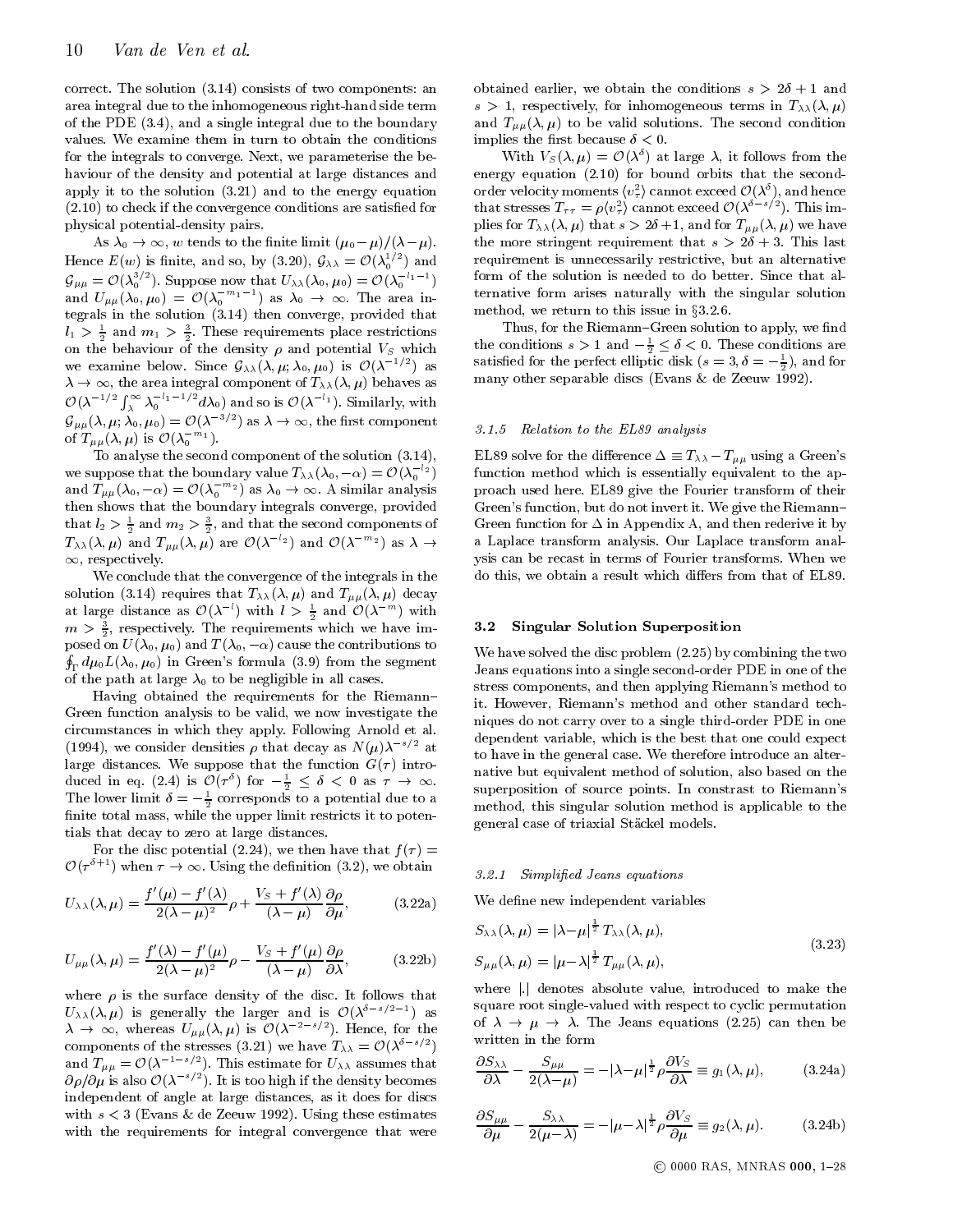For given density and potential,  $g_1$  and  $g_2$  are known functions of  $\lambda$  and  $\mu$ . Next, we consider a simplified form of  $(3.24)$  by taking for  $q_1$  and  $q_2$ , respectively

$$
\tilde{g}_1(\lambda,\mu) = 0, \quad \tilde{g}_2(\lambda,\mu) = \delta(\lambda_0 - \lambda)\delta(\mu_0 - \mu), \tag{3.25}
$$

with  $-\beta \le \mu \le \mu_0 \le -\alpha \le \lambda \le \lambda_0$ . A similar set of simpliquations is obtained by interchanging the expressions<br>and  $\tilde{g}_2$ . We refer to solutions of these simplified Jeans ed equations is obtained by interchanging the expressions for  $\tilde{g}_1$  and  $\tilde{g}_2$ . We refer to solutions of these simplified Jeans equations as singular solutions.

Singular solutions can be interpreted as contributions to the stresses at a fixed point  $(\lambda, \mu)$  due to a source point in  $(\lambda_0, \mu_0)$  (Fig. 4). The full stress at the field point can be obtained by adding all source point contributions, each with a weight that depends on the local density and potential. In what follows, we derive the singular solutions, and then use this superposition principle to construct the solution for the Stäckel discs in  $\S 3.2.6$ .

#### 3.2.2 Homogeneous boundary problem

The choice (3.25) places constraints on the functional form of  $S_{\lambda\lambda}$  and  $S_{\mu\mu}$ . The presence of the delta-functions in  $\tilde{g}_2$ requires that  $S_{\mu\mu}$  contains a term  $-\delta(\lambda_0-\lambda)\mathcal{H}(\mu_0-\mu)$ , with the step-function

$$
\mathcal{H}(x-x_0) = \begin{cases} 0, & x < x_0, \\ 1, & x \ge x_0. \end{cases}
$$
 (3.26)

Since  $\mathcal{H}'(y) = \delta(y)$ , it follows that, by taking the partial derivative of  $-\delta(\lambda_0 - \lambda) \mathcal{H}(\mu_0 - \mu)$  with respect to  $\mu$ , the delta-functions are balanced. There is no balance when  $S_{\lambda\lambda}$ contains (0.0  $\rightarrow$  )), and similarly neither stress comp $_{\rm F}$  contains  $_{\rm V}$ can contain  $\delta(\mu_0-\mu)$ . We can, however, add a function of  $\lambda$ and  $\mu$  to both components, multiplied by  $\mathcal{H}(\lambda_0-\lambda)\mathcal{H}(\mu_0-\mu)$ . In this way, we obtain a singular solution of the form

$$
S_{\lambda\lambda} = A(\lambda,\mu) \mathcal{H}(\lambda_0 - \lambda) \mathcal{H}(\mu_0 - \mu),
$$
  
\n
$$
S_{\mu\mu} = B(\lambda,\mu) \mathcal{H}(\lambda_0 - \lambda) \mathcal{H}(\mu_0 - \mu) - \delta(\lambda_0 - \lambda) \mathcal{H}(\mu_0 - \mu),
$$
\n(3.27)

in terms of functions A and B that have to be determined. Substituting these forms in the simplied Jeans equations and matching terms yields two homogeneous equations

$$
\frac{\partial A}{\partial \lambda} - \frac{B}{2(\lambda - \mu)} = 0, \quad \frac{\partial B}{\partial \mu} - \frac{A}{2(\mu - \lambda)} = 0,
$$
\n(3.28)

and two boundary conditions

$$
A(\lambda_0, \mu) = \frac{1}{2(\lambda_0 - \mu)}, \quad B(\lambda, \mu_0) = 0.
$$
 (3.29)

Two alternative boundary conditions which are useful below can be found as follows. Integrating the first of the equations (3.28) with respect to  $\lambda$  on  $\mu = \mu_0$ , where  $B(\lambda, \mu_0) = 0$ , gives

$$
A(\lambda, \mu_0) = \frac{1}{2(\lambda_0 - \mu_0)}.\t(3.30) \t1
$$

Similarly, integrating the second of equations (3.28) with respect to  $\mu$  on  $\lambda = \lambda_0$  where A is known gives

$$
B(\lambda_0, \mu) = \frac{\mu_0 - \mu}{4(\lambda_0 - \mu_0)(\lambda_0 - \mu)}.
$$
\n(3.31)

Even though expressions (3.30) and (3.31) do not add new information, they will be useful for identifying contour integral formulas in the analysis which follows.



**Figure 5.** Comours C and C and the complex *z*-plane which appear in the solution (3.37). The two cuts running from  $\mu$  to  $\mu_0$ and one from  $\lambda$  to  $\lambda_0$  make the integrands single-valued.

We have reduced the problem of solving the Jeans equations (2.25) for Stäckel discs to a two-dimensional boundary problem. We solve this problem by first deriving a oneparameter particular solution  $(\S3.2.3)$  and then making a linear combination of particular solutions with different values of their free parameter, such that the four boundary expressions are satisfied simultaneously  $(\S3.2.4)$ . This gives the solution of the homogeneous boundary problem.

#### 3.2.3 Particular solution

To find a particular solution of the homogeneous equations  $(3.28)$  with one free parameter z, we take as an Ansatz

$$
A(\lambda,\mu) \propto (\lambda-\mu)^{a_1}(z-\lambda)^{a_2}(z-\mu)^{a_3},
$$
  
\n
$$
B(\lambda,\mu) \propto (\lambda-\mu)^{b_1}(z-\lambda)^{b_2}(z-\mu)^{b_3},
$$
\n(3.32)

with  $a_i$  and  $b_i$   $(i = 1, 2, 3)$  all constants. Hence,

$$
\frac{\partial A}{\partial \lambda} = A \left( \frac{a_1}{\lambda - \mu} - \frac{a_2}{z - \lambda} \right) = \frac{1}{2(\lambda - \mu)} \left( 2a_1 A \frac{z - \mu}{z - \lambda} \right),
$$
\n
$$
\frac{\partial B}{\partial \mu} = B \left( \frac{b_1}{\mu - \lambda} - \frac{b_3}{z - \mu} \right) = \frac{1}{2(\mu - \lambda)} \left( 2b_1 B \frac{z - \lambda}{z - \mu} \right),
$$
\n(3.33)

where we have set  $a_2 = -a_1$  and  $b_3 = -b_1$ . Taking  $a_1 =$  $b_1 = \frac{1}{2}$ , the homogeneous equations are satisfied if

$$
\frac{z-\lambda}{z-\mu} = \frac{A}{B} = \frac{(z-\lambda)^{-\frac{1}{2}-b_2}}{(z-\mu)^{-\frac{1}{2}-a_3}},\tag{3.34}
$$

so,  $a_3 = b_2 = -\frac{1}{2}$ , we denote the resulting solutions as

$$
A^{P}(\lambda, \mu) = \frac{|\lambda - \mu|^{\frac{1}{2}}}{(z - \lambda)^{\frac{1}{2}} (z - \mu)^{\frac{3}{2}}},
$$
\n(3.35a)

$$
B^{P}(\lambda,\mu) = \frac{|\mu - \lambda|^{\frac{1}{2}}}{(z-\mu)^{\frac{1}{2}}(z-\lambda)^{\frac{3}{2}}}.
$$
 (3.35b)

These particular solutions follow from each other by cyclic permutation is required from the symmetry  $\mathbf{r}$  , as is required from the symmetry  $\mathbf{r}$ of the homogeneous equations (3.28).

#### 3.2.4 The homogeneous solution

We now consider a linear combination of the particular solution  $(3.35)$  by integrating it over the free parameter z, which we assume to be complex. We choose the integration contours in the complex z-plane, such that the four boundary expressions can be satisfied simultaneously.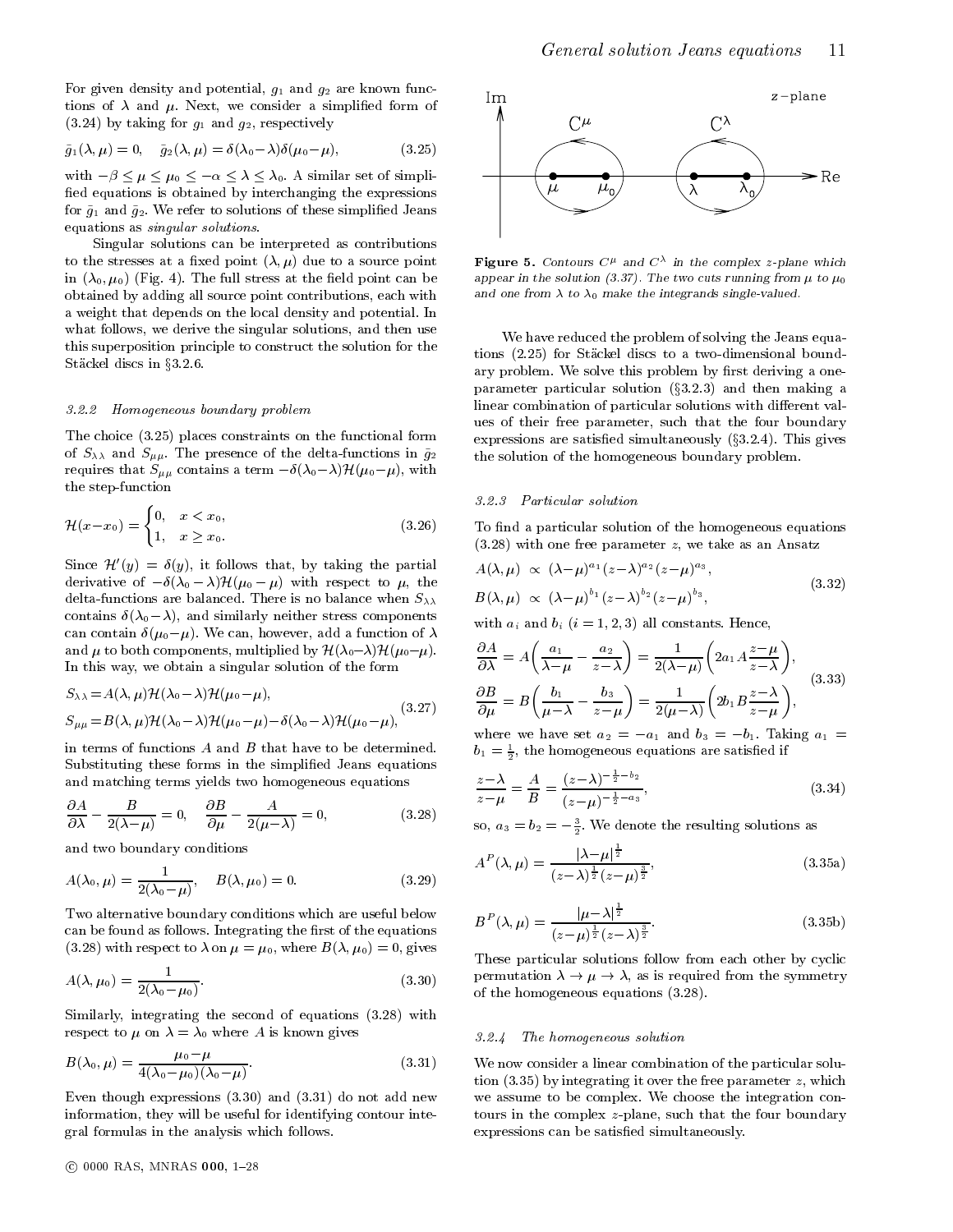## <sup>12</sup> Van de Ven et al.

We multiply  $B^P(\lambda, \mu)$  by  $(z - \mu_0)^{\frac{1}{2}}$ , and integrate it over the closed contour  $C^{\mu}$  (Fig. 5). When  $\mu = \mu_0$ , the integrand is analytic within C , so that the integral vanishes by Cauchy's theorem. Since both the multiplication factor and the integration are independent of  $\lambda$  and  $\mu$ , it follows from the superposition principle that the homogeneous equations are still satisfied. In this way, the second of the boundary expressions  $(3.29)$  is satisfied.

Next, we also multiply  $B^P(\lambda, \mu)$  by  $(z - \lambda_0)^{-\frac{1}{2}}$ , so that the contour  $C$  (Fig. 5) encloses a double pole when  $\lambda =$  $\lambda_0$ . From the Residue theorem (e.g., Conway 1973), it then follows that

$$
\oint_{C^{\lambda}} \frac{(z-\mu_0)^{\frac{1}{2}}}{(z-\lambda_0)^{\frac{1}{2}}} B^P(\lambda_0, \mu) dz = \oint_{C^{\lambda}} \frac{(z-\mu_0)^{\frac{1}{2}}(\lambda_0-\mu)^{\frac{1}{2}}}{(z-\mu)^{\frac{1}{2}}(z-\lambda_0)^2} dz = \text{Fig}
$$
\n
$$
2\pi i (\lambda_0-\mu)^{\frac{1}{2}} \left[ \frac{d}{dz} \left( \frac{z-\mu_0}{z-\mu} \right)^{\frac{1}{2}} \right] = \frac{\pi i (\mu_0-\mu)}{(\lambda_0-\mu_0)^{\frac{1}{2}}(\lambda_0-\mu)}, \quad (3.36)
$$
\n
$$
\text{and}
$$
\n
$$
c^{\lambda}
$$

which equals the boundary expression (3.31), up to the fac $t = \frac{1}{2} \int_{0}^{t} \left( \frac{1}{2} \right) \left( \frac{1}{2} \right) \left( \frac{1}{2} \right) \left( \frac{1}{2} \right) \left( \frac{1}{2} \right) \left( \frac{1}{2} \right)$  $\overline{2}$ 

Taking into account the latter factor, and the ratio  $(3.34)$  of A and B, we postulate as homogeneous solution

$$
A(\lambda,\mu) = \frac{1}{4\pi i} \frac{|\lambda-\mu|^{\frac{1}{2}}}{|\lambda_0-\mu_0|^{\frac{1}{2}}} \oint_C \frac{(z-\mu_0)^{\frac{1}{2}} dz}{(z-\lambda)^{\frac{1}{2}} (z-\mu)^{\frac{3}{2}} (z-\lambda_0)^{\frac{1}{2}}},
$$
 (3.37a)

$$
B(\lambda,\mu) = \frac{1}{4\pi i} \frac{|\mu-\lambda|^{\frac{1}{2}}}{|\lambda_0-\mu_0|^{\frac{1}{2}}} \oint_C \frac{(z-\mu_0)^{\frac{1}{2}} dz}{(z-\mu)^{\frac{1}{2}} (z-\lambda)^{\frac{3}{2}} (z-\lambda_0)^{\frac{1}{2}}},
$$
 (3.37b)

with the choice for the contour  $C$  still to be specified.

The integrands in (3.37) consist of multi-valued functions that all come in pairs  $(z-\tau)$   $\tau$   $\tau$   $(z-\tau_0)$  $\tau$   $\tau$ , for integer m and n, and for  $\tau$  being either  $\lambda$  or  $\mu$ . Hence, we can make the integrands single-valued by specifying two cuts in the complex z-plane, one from  $\mu$  to  $\mu_0$  and one from  $\lambda$  to  $\lambda_0$ .<br>The integrands are now analytic in the cut plane away from its cuts and behave as  $z^{-2}$  at large distances, so that the integral over a circular contour with infinite radius is zero . Connecting the simple contours  $C^{\lambda}$  and  $C^{\mu}$  with this circular contour shows that the cumulative contribution from each of these contours cancels. As a consequence, every time we integrate over the contour  $C^{\sim}$ , we will obtain the same  $\hspace{1cm}$  , result by integrating over  $-C^{\kappa}$  instead. This means we integrate over  $C^{\mu}$  and take the negative of the result or, equally, integrate over  $C^r$  in clockwise direction.

For example, we obtained the boundary expression for B in (3.36) by applying the Residue theorem to the double pole enclosed by the contour C . The evaluation of the integral becomes less straightforward when we consider the contour  $-C^r$  instead. Wrapping the contour around the branch  $\epsilon_{Cr}$ points  $\mu$  and  $\mu_0$  (Fig. 6), one may easily verify that the contribution from the two arcs vanishes if their radius goes to zero. Taking into account the change in phase when going around the two branch points, one may show that the contributions from the two remaining parts of the contour, parallel to the real axis, are equivalent. Hence, we arrive at the



Figure 6. Integration along the contour <sup>C</sup> . The contour is wrapped around the branch points  $\tau$  and  $\tau_0$  ( $\tau = \lambda, \mu$ ), and split into four parts. 1 and 3 run parallel to the real axis in opposite directions. 12 and 14 are two arcs around  $\tau$  and  $\tau_0$ , respectively.

following (real) integral

$$
B(\lambda_0, \mu) = \frac{1}{2\pi} \frac{(\lambda - \mu_0)^{\frac{1}{2}}}{(\lambda_0 - \mu_0)^{\frac{1}{2}}} \int_{\mu}^{\mu_0} \frac{dt}{(\lambda_0 - t)^2} \sqrt{\frac{\mu_0 - t}{t - \mu}}.
$$
 (3.38)

The substitution

$$
t = \mu + \frac{(\mu_0 - \mu)(\lambda_0 - \mu_0) \sin^2 \theta}{(\mu_0 - \mu) s - (\lambda_0 - \mu)}
$$
(3.39)

then indeed gives the correct boundary expression (3.31).

when we take  $\mathbf{v} = \mathbf{v}$  and  $\mathbf{v} = \mathbf{v}$  are left with the left with the left with the left with the left with the left with the left with the left with the left with the left with the left with the left with the integrand  $(z - \lambda)$   $(z - \lambda_0)$  . This is analytic within the contour  $C^{\mu}$  and hence it follows from Cauchy's theorem that there is no contribution. However, if we take the contour  $-C^{\prime\prime}$  instead, it is not clear at once that the integral indeed is zero. To evaluate the complex integral we wrap the contour  $C^{\lambda}$  around the branch points  $\lambda$  and  $\lambda_0$  (Fig. 6). There will be no contribution from the arc around  $\lambda_0$  if its radius goes to zero. However, since the integrand involves the term  $z - \lambda$  with power  $-\frac{1}{2}$ , the contribution from the arc around  $\lambda$  is of the order  $\epsilon^{-\gamma}$  and hence goes to infinity if its radius  $\epsilon > 0$  reduces to zero. If we let the two remaining straight parts of the contour run from  $\lambda + \epsilon$  to  $\lambda_0$ , then their cumulative contribution becomes proportional to  $\tan \theta(\epsilon)$ , with  $\theta(\epsilon)$  approaching  $\frac{\pi}{2}$  when  $\epsilon$  reduces to zero. Hence, both the latter contribution and the contribution from the arc around  $\lambda$  approaches infinity. However, careful investigation of their limiting behaviour shows that they cancel when  $\epsilon$  reaches zero, as is required for the boundary expression  $B(\lambda, \mu_0) = 0$ .

We have shown that the use of  $C^{\lambda}$  and  $-C^{\mu}$  gives the same result, but the effort to evaluate the contour integral varies between the two choices. The boundary expressions for  $A(\lambda, \mu)$ , (3.29) and (3.30) are obtained most easily if we consider  $C^{\lambda}$  when  $\lambda = \lambda_0$  and  $-C^{\mu}$  when  $\mu = \mu_0$ . In both cases the integrand in (3.37a) has a single pole within the chosen contour, so that the boundary expressions follow by straightforward application of the Residue theorem.

We now have proven that the homogeneous solution  $(3.37)$  solves the homogeneous equations  $(3.28)$ , satisfies the boundary values  $(3.29)-(3.31)$  separately and, from the observation that  $C^{\lambda}$  and  $-C^{\mu}$  produce the same result, also simultaneously.

<sup>&</sup>lt;sup>3</sup> We evaluate the square roots as  $(z-\tau)$   $\overline{z} = |z-\tau| \exp i \arg(z-\tau)$ with  $|\arg(z - \tau)| < \pi$ .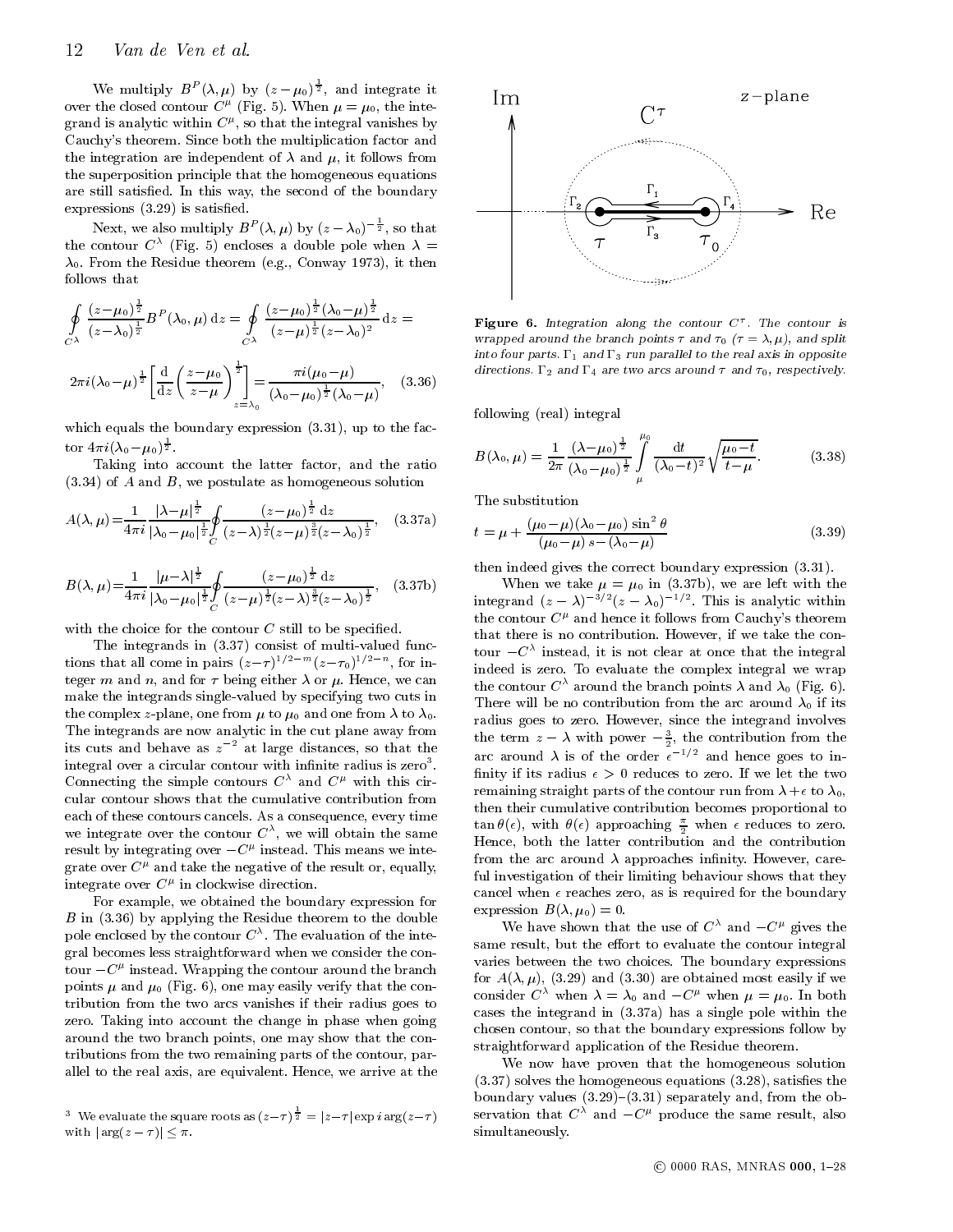#### 3.2.5 Evaluation of the homogeneous solution

The homogeneous solution (3.37) consists of complex contour integrals, which we transform to real integrals by wrapping the contours  $C^{\lambda}$  and  $C^{\mu}$  around the corresponding pair of branch points (Fig. 6). To have no contribution from the arcs around the branch points, we choose the (combination of) contours such that the terms in the integrand involving these branch points have powers larger than  $-1$ . In this way, we can always evaluate the complex integral as a (real) integral running from one branch point to the other.

In the homogeneous solution  $(3.37a)$  for  $A$  we choose  $C = C^{\dagger}$  and in (3.37b) for B we take  $C = -C^{\dagger}$ . Taking into account the changes in phase when going around the branch points, we obtain the following expressions for the homogeneous solution

$$
A(\lambda,\mu) = \frac{1}{2\pi} \frac{|\lambda-\mu|^{\frac{1}{2}}}{|\lambda_0-\mu_0|^{\frac{1}{2}}} \int_{\lambda}^{\lambda_0} \frac{dt}{t-\mu} \sqrt{\frac{t-\mu_0}{(t-\lambda)(t-\mu)(\lambda_0-t)}},
$$
 (3.40a)

$$
B(\lambda,\mu) = \frac{1}{2\pi} \frac{|\lambda-\mu|^{\frac{1}{2}}}{|\lambda_0-\mu_0|^{\frac{1}{2}}} \int_{\mu}^{\mu_0} \frac{dt}{\lambda-t} \sqrt{\frac{\mu_0-t}{(\lambda-t)(t-\mu)(\lambda_0-t)}}. \quad (3.40b)
$$

By a parameterisation of the form (3.39), or by using an integral table (e.g., Byrd & Friedman 1971), expressions (3.40) can be written conveniently in terms of the complete elliptic integral of the second kind,  $E$ , and its derivative  $E'$ 

$$
A(\lambda, \mu; \lambda_0, \mu_0) = \frac{E(w)}{\pi(\lambda_0 - \mu)},
$$
\n(3.41a)

$$
B(\lambda, \mu; \lambda_0, \mu_0) = -\frac{2wE'(w)}{\pi(\lambda_0 - \lambda)}.
$$
\n(3.41b)

with  $w$  defined as in  $(3.16)$ . The second set of arguments that were added to  $A$  and  $B$  make explicit the position  $(\lambda_0, \mu_0)$  of the source point which is causing the stresses at the field point  $(\lambda, \mu)$ .

#### 3.2.6 The disc solution

The solution of equations (3.24) with right hand sides of the simplied form

$$
\tilde{g}_1(\lambda,\mu) = \delta(\lambda_0 - \lambda)\delta(\mu_0 - \mu), \quad \tilde{g}_2(\lambda,\mu) = 0,
$$
\n(3.42)

is obtained from the solution (3.27) by interchanging  $\lambda \leftrightarrow \mu$  $\overline{0}$  or  $\overline{1}$  is in the set of  $\overline{0}$ 

$$
S_{\lambda\lambda} = B(\mu, \lambda; \mu_0, \lambda_0) \mathcal{H}(\lambda_0 - \lambda) \mathcal{H}(\mu_0 - \mu) - \delta(\mu_0 - \mu) \mathcal{H}(\lambda_0 - \lambda),
$$

$$
S_{\mu\mu} = A(\mu, \lambda; \mu_0, \lambda_0) \mathcal{H}(\lambda_0 - \lambda) \mathcal{H}(\mu_0 - \mu).
$$
 (3.43)

To find the solution to the full equations (3.24) at  $(\lambda, \mu)$ , we multiply the singular solutions (3.27) and (3.43) by  $g_1(\lambda_0, \mu_0)$  and  $g_2(\lambda_0, \mu_0)$  respectively and integrate over D, the domain of dependence of  $(\lambda, \mu)$ . This gives the first two lines of the two equations (3.44) below. The terms in the third lines are due to the boundary values of  $S_{\mu\mu}$  at  $\mu = -\alpha$ . They are found by multiplying the singular solution  $(3.27)$  3.3 evaluated for  $\mu_0 = -\alpha$  by  $-S_{\mu\mu}(\lambda_0, -\alpha)$  and integrating over  $\lambda_0$  in D. It is easily verified that this procedure correctly represents the boundary values with singular solutions. The

$$
S_{\lambda\lambda}(\lambda,\mu) = -\int_{\lambda}^{\infty} d\lambda_0 g_1(\lambda_0,\mu)
$$
  
+ 
$$
\int_{\lambda}^{\infty} d\lambda_0 \int_{\mu}^{\infty} d\mu_0 \left[ -g_1(\lambda_0,\mu_0) \frac{2wE'(w)}{\pi(\mu_0-\mu)} + g_2(\lambda_0,\mu_0) \frac{E(w)}{\pi(\lambda_0-\mu)} \right]
$$
  
- 
$$
\int_{\lambda}^{\infty} d\lambda_0 S_{\mu\mu}(\lambda_0, -\alpha) \left[ \frac{E(w)}{\pi(\lambda_0-\mu)} \right],
$$
 (3.44a)  

$$
S_{\mu\mu}(\lambda,\mu) = -\int_{\mu}^{-\alpha} d\mu_0 g_2(\lambda,\mu_0)
$$
  
+ 
$$
\int_{\lambda}^{\infty} d\lambda_0 \int_{\mu}^{\infty} d\mu_0 \left[ -g_1(\lambda_0,\mu_0) \frac{E(w)}{\pi(\lambda-\mu_0)} - g_2(\lambda_0,\mu_0) \frac{2wE'(w)}{\pi(\lambda_0-\lambda)} \right]
$$

$$
+ S_{\mu\mu}(\lambda, -\alpha) - \int\limits_{\lambda}^{\infty} d\lambda_0 S_{\mu\mu}(\lambda_0, -\alpha) \left[ -\frac{2wE'(w)}{\pi(\lambda_0 - \lambda)} \right].
$$
 (3.44b)

The terms  $(\mu_0-\mu)^{-1}$  and  $(\lambda_0-\lambda)^{-1}$  do not cause singularities because they are canceled by components of  $w$ . In order to show that equations  $(3.44)$  are equivalent to the solution (3.21) given by Riemann's method, integrate the terms in  $E'(w)$  by parts, and use the definitions of  $S_{\tau\tau}$ ,  $g_1$  and  $g_2$ .

#### 3.2.7 Convergence of the disc solution

We now return to the convergence issues first discussed in §3.1.4, where we assumed that the density  $\rho$  decays as  $N(\mu)\lambda^{-s/2}$  at large distances and the Stäckel potential as  $\mathcal{O}(\lambda^{\delta})$ . For the physical reasons given there, the assigned boundary stress  $I_{\mu\mu}(\lambda, -\alpha)$  cannot exceed  $O(\lambda$ <sup>2</sup> at large  $\lambda$ , giving an  $S_{\mu\mu}(\lambda, -\alpha)$  of  $O(\lambda^{2n+2+\epsilon-2})$ . It follows that the infinite integrals in  $S_{\mu\mu}(\lambda_0, -\alpha)$  in the solution (3.44) require only that  $s > 2\delta + 1$  for their convergence. This is the less restrictive result to which we referred earlier.

 $\mathbf{L}$   $\mathbf{L}$   $\mathbf{L}$   $\mathbf{R}$ The terms in the boundary stress are seen to contribute terms of the correct order  $O(\lambda^{2^{2}+2^{2}+2^{2}})$  to  $S_{\lambda\lambda}(\lambda,\mu)$  and  $S_{\rm eff}$  , the formulas formulas formulas formulas for the density and potential show  $\Gamma$ that  $g_1(\lambda,\mu) = \mathcal{O}(\lambda^{-2})^{-2}$  while  $g_2(\lambda,\mu)$  is larger and  $\mathcal{O}(\lambda^{-s/2-1/2})$  as  $\lambda \to \infty$ . The  $\lambda_0$  integrations with  $g_1$  and  $g_2$ in their integrands all converge provided  $s > 2\delta + 1$ . Hence,<br>both  $S_{\lambda\lambda}(\lambda,\mu)$  and  $S_{\mu\mu}(\lambda,\mu)$  are  $\mathcal{O}(\lambda^{\delta-s/2+1/2})$ , so that the in their integrands all converge provided  $s > 2\delta + 1$ . Hence, stress components  $T_{\tau\tau}(\lambda,\mu)$  ( $\tau=\lambda,\mu$ ) are  $\mathcal{O}(\lambda^{2-\gamma-1})$ , which is consistent with the physical reasoning of x3.1.4.

Hence, all the conditions necessary for (3.44) to be a valid solution of the Jeans equations (3.24) for a Stackel disc are satisfied provided that  $s > 2\delta + 1$ . We have seen in 33.1.4 that  $\delta$  must lie in the range  $[-\frac{1}{2}, 0)$ . When  $\delta \to 0$  the models approach the isothermal disk, for which also  $s = 1$ when the density is consistent with the potential. Only then our requirement  $s > 2\delta + 1$  is violated.

#### Alternative boundary conditions

We now derive the alternative form of the general disc solution when the boundary conditions are not specied on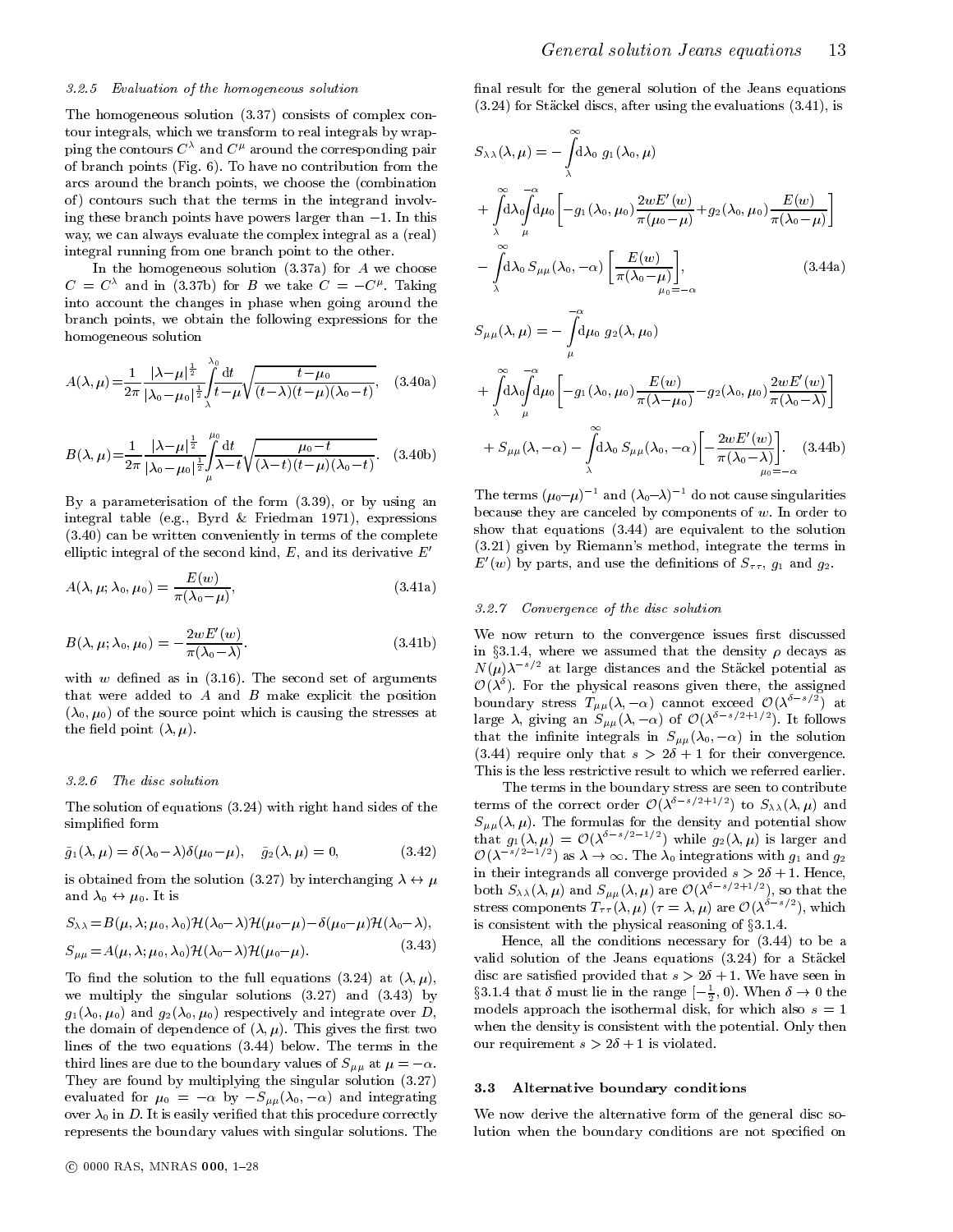$\mu = -\alpha$  but on  $\mu = -\beta$ , or on  $\lambda = -\alpha$  rather than in the the latter is non-trivial, and leads to non-physical solutions. the latter is non-trivial, and leads to non-physical solutions.

#### 3.3.1 Boundary condition for  $\mu$

The analysis in  $\S 3.1$  and  $\S 3.2$  is that needed when the boundary conditions are imposed at large  $\lambda$  and at  $\mu = -\alpha$ . The Jeans equations (2.25) can be solved in a similar way when one or both of those conditions are imposed instead at the opposite boundaries  $\lambda = -\alpha$  and/or  $\mu = -\beta$ . The solution by Riemann's method is accomplished by applying Green's theorem to a different domain, for example  $D' = \{(\lambda_0, \mu_0):$  $\lambda \leq \lambda_0 \leq \infty, -\beta \leq \mu_0 \leq \mu$  when the boundary conditions are at  $\mu = -\beta$  and as  $\lambda \to \infty$ . The Riemann-Green func- $\frac{1}{2}$  and the same PDE (3.10) and the same<br>boundary conditions (3.12) and (3.13), and so again are tions have to satisfy the same PDE (3.10) and the same boundary conditions (3.12) and (3.13), and so again are given by equations  $(3.20a)$  and  $(3.20b)$ . The variable w is negative in  $D'$  instead of positive as in D, but this is unimportant. The only significant difference in the solution of eq. (3.4) is that of a sign due to changes in the limits of the line integrals. The final result, in place of eq.  $(3.14)$ , is

$$
T(\lambda, \mu) = -\int_{\lambda}^{\infty} d\lambda_0 \int_{-\beta}^{\mu} d\mu_0 \mathcal{G}(\lambda_0, \mu_0) U(\lambda_0, \mu_0)
$$
  

$$
-\int_{\lambda}^{\infty} d\lambda_0 \left[ \left( \frac{\partial T}{\partial \lambda_0} + \frac{c_2 T}{\lambda_0 - \mu_0} \right) \mathcal{G} \right]_{\mu_0 = -\beta} \qquad (3.45)
$$

To apply the method of singular solutions to solve for the stresses when the boundary stresses are specified at  $\mu = -\beta$ rather than at  $\mu = -\alpha$ , we modify the singular solutions (3.27) by replacing the step-function  $\mathcal{H}(\mu_0-\mu)$  by  $-\mathcal{H}(\mu-\mu_0)$ throughout. No other change is needed because both functions give  $-\delta(\mu - \mu_0)$  on partial differentiation with respect to  $\mu$ . The two-dimensional problem for A and B remains the same, and so, as with Riemann's method, its solution remains the same. Summing over sources in  $D'$  now gives

$$
S_{\lambda\lambda}(\lambda,\mu) = -\int_{\lambda}^{\infty} d\lambda_0 g_1(\lambda_0,\mu)
$$
\n
$$
-\int_{\lambda}^{\infty} d\lambda_0 \int_{-\beta}^{\mu} d\mu_0 \left[ -g_1(\lambda_0,\mu_0) \frac{2wE'(w)}{\pi(\mu_0-\mu)} + g_2(\lambda_0,\mu_0) \frac{E(w)}{\pi(\lambda_0-\mu)} \right] \quad \text{in} \quad \text{in} \quad \text{in} \quad \text{in} \quad \text{in} \quad \text{in} \quad \text{in} \quad \text{in} \quad \text{in} \quad \text{in} \quad \text{in} \quad \text{in} \quad \text{in} \quad \text{in} \quad \text{in} \quad \text{in} \quad \text{in} \quad \text{in} \quad \text{in} \quad \text{in} \quad \text{in} \quad \text{in} \quad \text{in} \quad \text{in} \quad \text{in} \quad \text{in} \quad \text{in} \quad \text{in} \quad \text{in} \quad \text{in} \quad \text{in} \quad \text{in} \quad \text{in} \quad \text{in} \quad \text{in} \quad \text{in} \quad \text{in} \quad \text{in} \quad \text{in} \quad \text{in} \quad \text{in} \quad \text{in} \quad \text{in} \quad \text{in} \quad \text{in} \quad \text{in} \quad \text{in} \quad \text{in} \quad \text{in} \quad \text{in} \quad \text{in} \quad \text{in} \quad \text{in} \quad \text{in} \quad \text{in} \quad \text{in} \quad \text{in} \quad \text{in} \quad \text{in} \quad \text{in} \quad \text{in} \quad \text{in} \quad \text{in} \quad \text{in} \quad \text{in} \quad \text{in} \quad \text{in} \quad \text{in} \quad \text{in} \quad \text{in} \quad \text{in} \quad \text{in} \quad \text{in} \quad \text{in} \quad \text{in} \quad \text{in} \quad \text{in} \quad \text{in} \quad \text{in} \quad \text{in} \quad \text{in} \quad \text{in} \quad \text{in} \quad \text{in} \quad \text{in} \quad \text{in} \quad \text{in} \quad \text{
$$

$$
S_{\mu\mu}(\lambda,\mu) = \int_{-\beta}^{\infty} d\mu_0 \ g_2(\lambda,\mu_0)
$$
  

$$
- \int_{\lambda}^{\infty} d\lambda_0 \int_{-\beta}^{\mu} d\mu_0 \left[ -g_1(\lambda_0,\mu_0) \frac{E(w)}{\pi(\lambda-\mu_0)} - g_2(\lambda_0,\mu_0) \frac{2wE'(w)}{\pi(\lambda_0-\lambda)} \right] \qquad W_{\text{ecc}} + S_{\mu\mu}(\lambda,-\beta) - \int_{\lambda}^{\infty} d\lambda_0 S_{\mu\mu}(\lambda_0,-\beta) \left[ -\frac{2wE'(w)}{\pi(\lambda_0-\lambda)} \right]. \qquad (3.46b)
$$
  

$$
\lim_{\mu_0=-\beta} \frac{\lambda_0}{\mu_0-\lambda_0} \frac{E(w)}{\mu_0-\lambda_0} \qquad W_{\text{ecc}}.
$$

as an alternative to equations (3.44).

#### 3.3.2 Boundary condition for  $\lambda$

There is a much more significant difference when one assigns necessary that stresses decay to zero at large distances. The<br>stresses induced by arbitrary boundary data at the finite necessary that stresses decay to necessary at large distances. The necessary stresses induced by arbitrary boundary data at the finite boundary  $\lambda = -\alpha$  do decay to zero as a consequence of geometric divergence. The issue is that of the rate of this decay. We find that it is generally less than that required by our analysis in §3.1.4.

To isolate the effect of boundary data at  $\lambda = -\alpha$ , we study solutions of the two-dimensional Jeans equations (2.25) when the inhomogeneous right hand side terms are set to zero and homogeneous boundary conditions of zero stress are applied at either  $\mu = -\alpha$  or  $\mu = -\beta$ . These solutions can be derived either by Riemann's method or by singular solutions. The solution of the homogeneous PDE  $\mathcal{L}T = 0$  is

$$
T(\lambda,\mu) = -\int_{\mu}^{-\alpha} d\mu_0 \left[ \left( \frac{\partial T}{\partial \mu_0} - \frac{c_1 T}{\lambda_0 - \mu_0} \right) \mathcal{G}(\lambda,\mu;\lambda_0,\mu_0) \right], \quad (3.47)
$$

for the case of zero stress at  $\mu = -\alpha$ , and

$$
T(\lambda,\mu) = \int_{-\beta}^{\pi} d\mu_0 \left[ \left( \frac{\partial T}{\partial \mu_0} - \frac{c_1 T}{\lambda_0 - \mu_0} \right) \mathcal{G}(\lambda,\mu;\lambda_0,\mu_0) \right], \qquad (3.48)
$$

for the case of zero stress at  $\mu = -\beta$ .

The behaviour of the stresses at large distances is gov erned by the behaviour of the Riemann-Green functions  $\mathcal G$  $\sim$  GeV and GeV and GeV and GeV and GeV and GeV and GeV and GeV and GeV and GeV and GeV and GeV and GeV and GeV and GeV and GeV and GeV and GeV and GeV and GeV and GeV and GeV and GeV and GeV and GeV and GeV and GeV and for distance  $\mathbf{r}$  and source points at  $\mathbf{r}$  and source points at 0  $\mathbf{r}$  . The source points at 0  $\mathbf{r}$ It follows from equations (3.20) that  $T_{\lambda\lambda}(\lambda,\mu) = O(\lambda^{-2/2})$ and  $T_{\mu\mu}(\lambda,\mu) = \mathcal{O}(\lambda^{-\alpha})$ . As a restuit, the radial stresses dominate at large distances and they decay as only the in verse first power of distance. Their rate of decay is less than  $\mathcal{O}(\lambda^{z-z/z})$  – obtained in §3.1.4 from physical arguments – if the requirement  $s > 2\delta + 1$  is satisfied. This inequality is the necessary commutes which we derive in  $\alpha$  in  $3.3$ . be a valid solution of the disc Jeans equations (3.24). It is violated in the isothermal limit.

There is a physical implication of radial stresses which decay as only the inverse first power of distance. It implies that net forces of finite magnitude are needed at an outer boundary to maintain the system, the finite magnitudes arising from the product of the decaying radial stresses and the increasing length of the boundary over which they act. That length grows as the first power of distance. Because this situation is perhaps more naturally understood in three dimensions, we return to it in our discussion of oblate models in x3.4.2. For now, lacking any physical reason for allowing a stellar system to have such an external constraint, we con clude that boundary conditions can be applied only at large  $\lambda$  and not at  $\lambda = -\alpha$ .

#### 3.3.3 Disc solution for a general nite region

We now apply the singular solution method to solve  $\mathbf{e}$  is a some rectangle minimum  $\mathbf{e}$  is a some rectangle minimum  $\mathbf{e}$  $m_{\rm m}$  min  $m_{\rm m}$  minimax, where the stress stress  $\mu$  is given a stress stress  $\sigma$ in  $\mu$ , and  $S_{\lambda\lambda}$  is given on a boundary in  $\lambda$ . This solution includes (3.44) and (3.46) as special cases. It will be needed for the large-radii scale-free case of  $\S 3.4.3$ .

As we saw in  $\S 3.3.1$ , singular solutions can easily be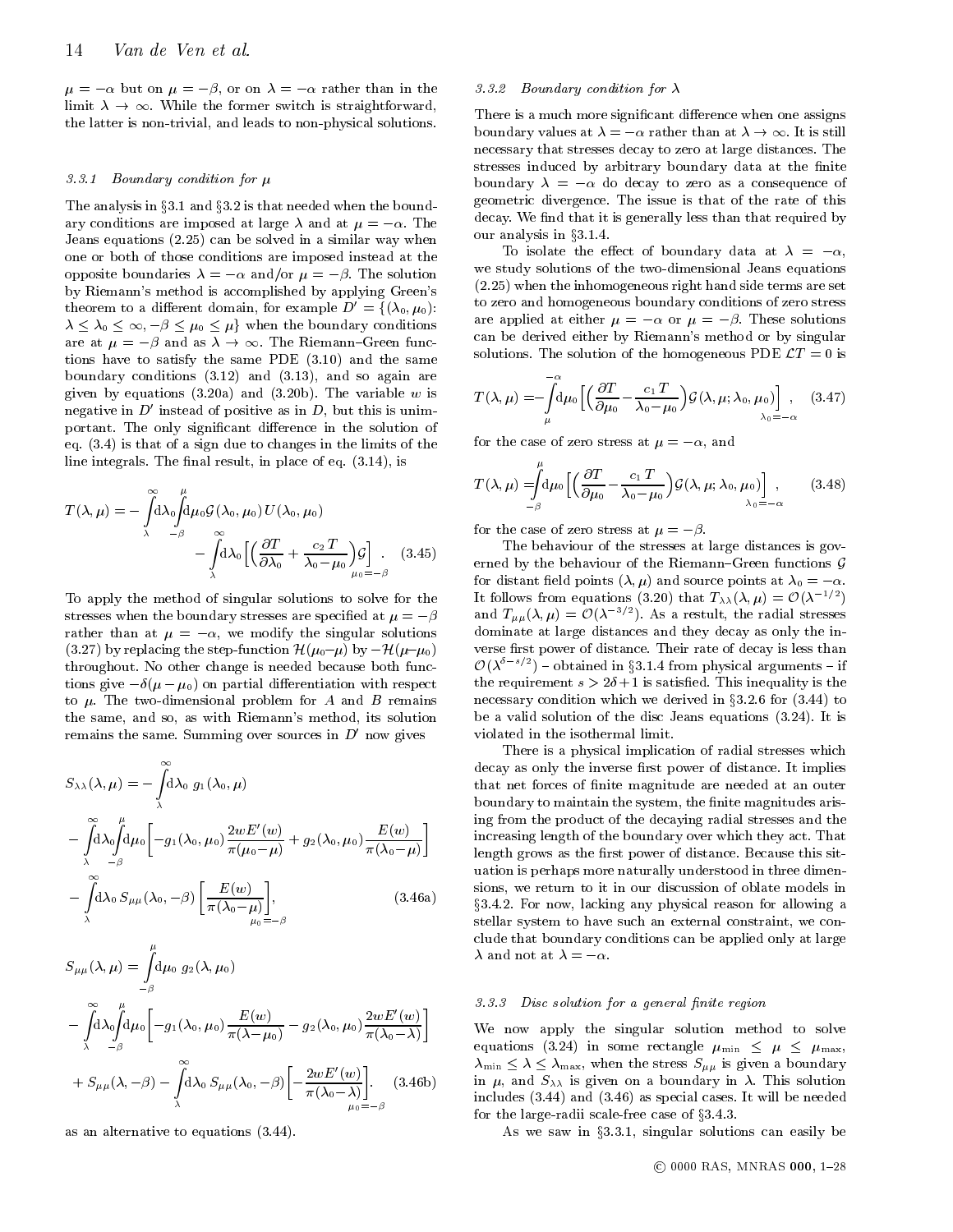adapted to alternative choices for the domain of dependence of a field point  $(\lambda, \mu)$ . Originally this was D, the first of the four quadrants into which  $(\lambda_0, \mu_0)$ -space is split by the lines  $\lambda_0 = \lambda$  and  $\mu_0 = \mu$  (Fig. 4). It has the singular solution (3.27). We then obtained the singular solution for the fourth quadrant D' simply by replacing  $\mathcal{H}(\mu_0 - \mu)$  by  $-\mathcal{H}(\mu - \mu_0)$ in  $(3.27)$ . We can similarly find the singular solution for  $t_{\text{max}}$  are second quadrant minimum  $\Delta$  ,  $\alpha$   $\Delta$  ,  $\alpha$  is  $\alpha$  ,  $\alpha$   $\Delta$  ,  $\alpha$  ,  $\alpha$  ,  $\alpha$ replacing H(0) by H(0), and for the third quadrantic quadrantic  $\mathbf{q}$  $\mathcal{L}$  min  $\mathcal{L}$  , and  $\mathcal{L}$  and  $\mathcal{L}$  from  $\mathcal{L}$  the H(0 ) by replacing H(0 ) by  $\mathcal{L}$  $-\mathcal{H}(\lambda-\lambda_0)$  and  $\mathcal{H}(\mu_0-\mu)$  by  $-\mathcal{H}(\mu-\mu_0)$ . We find the part of the solution of equations (3.24) due to the right hand side  $g$  terms by multiplying the first and second terms of the singular solutions by  $g_1(\lambda_0, \mu_0)$  and  $g_2(\lambda_0, \mu_0)$ , respectively, and integrating over the relevant domain. We use  $\lambda = \lambda_e$ and  $\mu = \mu_e$  to denote the boundaries at which stresses are specified. We find the part of the solution generated by the boundary values of  $S_{\mu\mu}$  by multiplying the singular solution  $(3.27)$ , modified for the domain and evaluated at  $\mu_0 = \mu_e$ ,  $\mathbf{b}$  s(0; e) and integrating over  $\mathbf{b}$ plus sign is needed when  $\mu_e = \mu_{\min}$  and the minus when  $\mu_e = \mu_{\text{max}}$ . Similarly, the part of the solution generated by the boundary values of  $S_{\lambda\lambda}$  is obtained by multiplying the singular solution (3.43), modied for the domain and evaluated at 111 and integrating over 2000 and integrating over 2000 and integrating over 2011  $\mu_0$  in the domain. The sign is plus if  $\lambda_e = \lambda_{\min}$  and minus if  $\lambda_e = \lambda_{\text{max}}$ . The final solution is

$$
S_{\lambda\lambda}(\lambda,\mu) = S_{\lambda\lambda}(\lambda_{e},\mu) - \int_{\lambda}^{\lambda_{e}} d\lambda_{0}g_{1}(\lambda_{0},\mu) \qquad t
$$
  
+ 
$$
\int_{\lambda}^{\lambda_{e}} d\lambda_{0} \int_{\mu}^{\mu_{e}} d\mu_{0} [g_{1}(\lambda_{0},\mu_{0})B(\mu,\lambda;\mu_{0},\lambda_{0})+g_{2}(\lambda_{0},\mu_{0})A(\lambda,\mu;\lambda_{0},\mu_{0})] \qquad t
$$
  
- 
$$
\int_{\lambda}^{\lambda_{e}} d\lambda_{0} S_{\mu\mu}(\lambda_{0},\mu_{e})A(\lambda,\mu;\lambda_{0},\mu_{e}) - \int_{\mu}^{\mu_{e}} d\mu_{0} S_{\lambda\lambda}(\lambda_{e},\mu_{0})B(\mu,\lambda;\mu_{0},\lambda_{e}),
$$
  
 (3.49a)

$$
S_{\mu\mu}(\lambda,\mu)=S_{\mu\mu}(\lambda,\mu_e)-\int\limits_{\mu}^{\infty}\!\!\mathrm{d}\mu_0 g_2(\lambda,\mu_0)
$$
 
$$
\lambda_e=\mu_e
$$

. . . . . . . . .  $\int\limits_{\lambda}^{\infty}\!\!\!{\rm d}\lambda_{0}\!\int\limits_{\mu}^{\infty}\!\!\!{\rm d}\mu_{0}\left[g_{1}(\lambda_{0},\mu_{0})A(\mu,\lambda;\mu_{0},\lambda_{0})\!+\!g_{2}(\lambda_{0},\mu_{0})B(\lambda,\mu;\lambda_{0},\mu_{0})\right]$ 

$$
-\int_{\lambda}^{\lambda_e} d\lambda_0 S_{\mu\mu}(\lambda_0,\mu_e) B(\lambda,\mu;\lambda_0,\mu_e) - \int_{\mu}^{\mu_e} d\mu_0 S_{\lambda\lambda}(\lambda_e,\mu_0) A(\mu,\lambda;\mu_0,\lambda_e).
$$
\n(3.49b)

This solution is uniquely determined once  $g_1$  and  $g_2$  are given, and the boundary values  $S_{\mu\mu}(\lambda_0,\mu_e)$  and  $S_{\lambda\lambda}(\lambda_e,\mu_0)$ are prescribed. It shows that the hyperbolic equations (3.24) can equally well be integrated in either direction in the characteristic variables  $\lambda$  and  $\mu$ . Solutions (3.44) and (3.46)  $\mu_e = -\alpha$  and  $\mu_e = -\beta$  respectively, and evaluating A and<br>B by equations (3.41).  $\mathbf{r}$  and  $\mathbf{r}$  and evaluating  $\mathbf{r}$  $B$  by equations  $(3.41)$ .

#### 3.4 Applying the disc solution to limiting cases

We showed in §2.6 that the Jeans equations for prolate and oblate potentials and for three-dimensional Stackel models

with a scale-free DF all reduce to a set of two equations equivalent to those for the Stackel disc. Here we apply our solution for the Stackel disc to these special three-dimensional cases, with particular attention to the behaviour at large radii and the boundary conditions. This provides further insight in some of the previously published solutions. We also consider the case of a Stackel disc built with thin tube orbits.

## 3.4.1 Prolate potentials

We can apply the disc solution (3.46) to solve the Jeans equations (2.35) by setting  $S_{\lambda\lambda}(\lambda,\mu) = |\lambda - \mu|^{\frac{1}{2}} \mathcal{T}_{\lambda\lambda}(\lambda,\mu)$ and  $S_{\mu\mu}(\lambda,\mu)=|\mu-\lambda|^{\frac{-}{2}}\mathcal{T}_{\mu\mu}(\lambda,\mu),$  and taking

$$
g_1(\lambda, \mu) = -|\lambda - \mu|^{\frac{1}{2}} (\lambda + \beta)^{\frac{1}{2}} (\mu + \beta)^{\frac{1}{2}} \left[ \rho \frac{\partial V_S}{\partial \lambda} + \frac{\partial T_{\chi \chi}}{\partial \lambda} \right],
$$
  

$$
g_2(\lambda, \mu) = -|\mu - \lambda|^{\frac{1}{2}} (\lambda + \beta)^{\frac{1}{2}} (\mu + \beta)^{\frac{1}{2}} \left[ \rho \frac{\partial V_S}{\partial \mu} + \frac{\partial T_{\chi \chi}}{\partial \mu} \right].
$$
 (3.50)

The boundary terms in  $S_{\mu\mu}(\lambda, -\beta)$  vanish because of the boundary condition (2.36). As before, we regard the azimuthal stress  $T_{\chi\chi}$  as a variable that can be arbitrarily assigned, provided that it has the correct behaviour at large  $\lambda$ (§3.1.4). The choice of  $T_{\chi\chi}$  is also restricted by the requirement that the resulting solutions for the stresses  $T_{\lambda\lambda}$  and  $-\mu\mu$  are non-negative (see x2.3).

The analysis needed to show that the solution obtained in this way is valid requires only minor modications of that of  $\mathbf{r}$  as a  $\mathbf{r}$  we suppose that the prescribed azimuthal the prescribed azimuthal  $\mathbf{r}$ stresses also decay as  $O(\lambda^{2\gamma-2})$  as  $\lambda \to \infty$ . As a result of the extra factor in the definitions  $(3.50)$ , we now have  $g_1(\lambda,\mu) = \mathcal{O}(\lambda^{2\gamma-1})$  and  $g_2(\lambda,\mu) = \mathcal{O}(\lambda^{2\gamma-1})$  as  $\lambda$ and  $S_{\mu\mu}$  are  $\mathcal{O}(\lambda^{\delta-s/2+1})$ . Hence the stresses  $T_{\lambda\lambda}$  and  $T_{\mu\mu}$ , which follow from  $T_{\tau\tau} = T_{\chi\chi} + S_{\tau\tau}/\sqrt{(\lambda-\mu)(\lambda+\beta)(\mu+\beta)},$ are once again  $\mathcal{O}(\lambda \rightarrow)$ . The requirement  $s > 20 + 2$  is no stronger than the requirement  $s > 2\delta + 1$  of §3.2.7; it is simply the three-dimensional version of that requirement. It also does not break down until the isothermal limit. That limit is still in the still below s in the still below s  $\mathcal{L}$ 

#### 3.4.2 Oblate potentials

The oblate case with Jeans equations  $(2.37)$  differs significantly from the prolate case. Now  $S_{\lambda\lambda}(\lambda,\nu) = |\lambda \nu |^{\overline{2}} \mathcal{T}_{\lambda \lambda}(\lambda, \nu)$  vanishes at  $\lambda = -\alpha$  and  $S_{\nu \nu}(\lambda, \nu) = |\nu - \nu|$  $\lambda |^{\frac{1}{2}}\mathcal{T}_{\nu \nu}(\lambda,\nu)$  vanishes at  $\nu=-\alpha.$  If one again supposes that the azimuthal stresses  $T_{\phi\phi}$  can be assigned initially, then one encounters the problem discussed in  $\S 3.3.2$  of excessively large radial stresses at large distances. To relate that analysis to the present case, we use the solution (3.44) with  $\mu$ replaced by  $\nu$ , and with zero boundary value  $S_{\nu\nu}(\lambda, -\alpha)$ , and for  $g_1$  and  $g_2$  the right hand side of  $(2.37)$  multiplied by  $|\lambda - \nu|^{\frac{1}{2}}$  and  $|\nu - \lambda|^{\frac{1}{2}}$ , respectively.

The estimates we obtained for the prolate case are still valid, so the stresses  $T_{\lambda\lambda}$  and  $T_{\nu\nu}$  are  $\mathcal{O}(\lambda^{2\gamma-2})$ . Difficulties arise when this solution for  $S_{\lambda\lambda}$  does not vanish at  $\lambda = -\alpha$ , but instead has some nonzero value  $\kappa(\nu)$ there. To obtain a physically acceptable solution, we must add to it a solution of the homogeneous equations (2.37) with boundary values  $\mathcal{T}_{\lambda\lambda}(-\alpha,\nu) = -\kappa(\nu)/\sqrt{-\alpha-\nu}$  and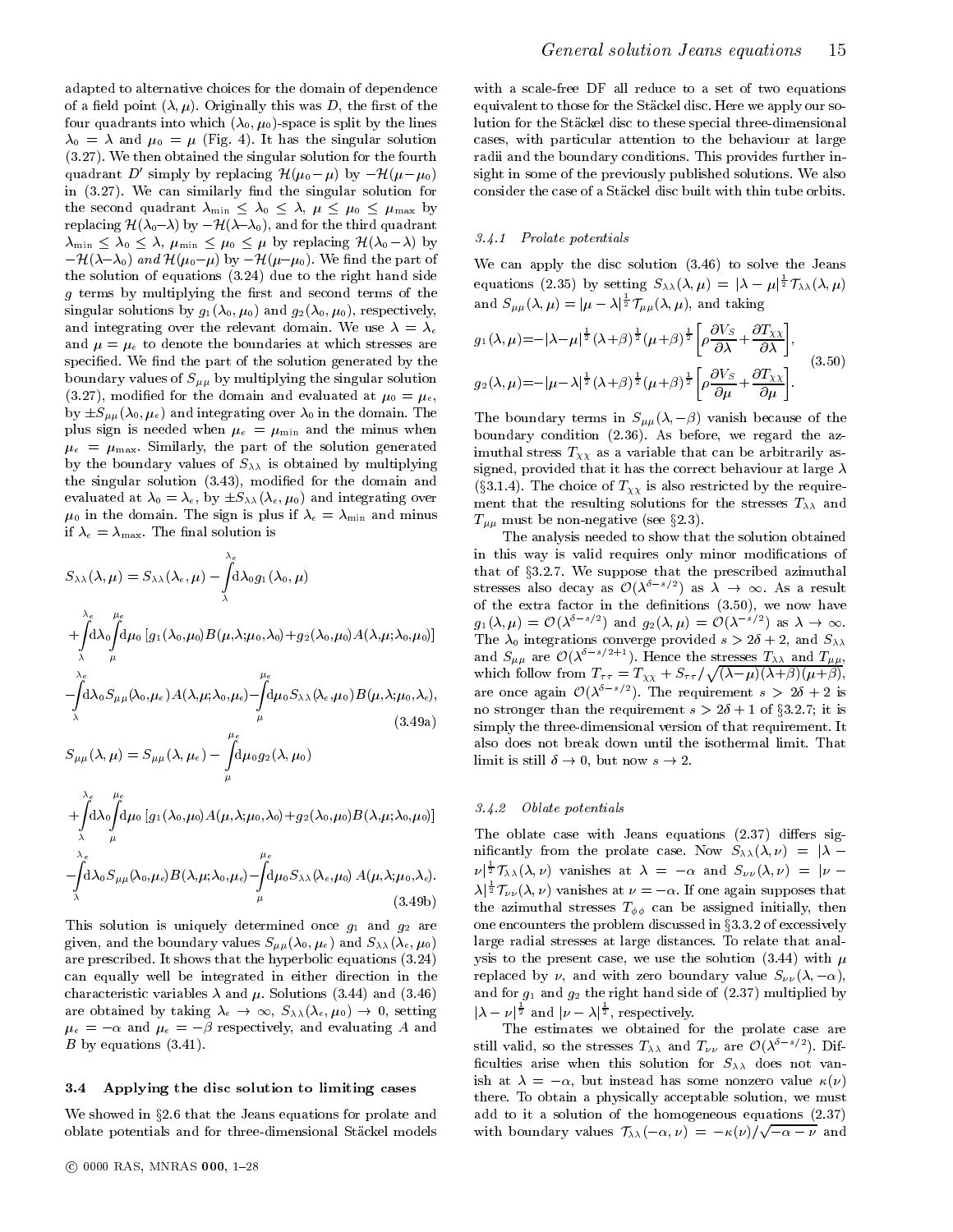$\mathcal{T}_{\nu\nu}(\lambda, -\alpha) = 0$ . This is precisely the problem we discussed  $\mathcal{T}_{\lambda\lambda}(\lambda,\mu) = \mathcal{O}(\lambda^{-1/2}),$  and hence  $T_{\lambda\lambda}(\lambda,\mu) = \mathcal{O}(\lambda^{-1}).$  This (3) is larger than  $\mathcal{O}(\lambda^{2^{n-2}+2})$  when the three-dimensional requirement  $s > 2\delta + 2$  is met. We therefore conclude that the approach in which one first selects the azimuthal stress  $T_{\phi\phi}$ and then calculates the other two stresses will be unsuc cessful unless the choice of  $T_{\phi\phi}$  is fortunate, and leads to ()  $\sim$  0. Otherwise, it leads only to models which either  $\sim$  $\alpha$  is the continuity condition  $\alpha$   $\alpha$   $-\varphi\varphi$  at  $\alpha$   $\beta$   $-\gamma$ ,  $\beta$ or else have radial stresses which require external forces at large distances.

The physical implication of radial stresses which decay as only  $O(\lambda^{-1})$ , or the inverse second power of distance, is eircu that net forces of finite magnitude are needed at an outer boundary to maintain the system. This finite magnitude arises from the product of the decaying radial stresses and the increasing surface area of the boundary over which they act, which grows as the second power of distance. This situation is analogous to that of an isothermal sphere, as illustrated in problem 4-9 of Binney & Tremaine (1987), for<br>which the contribution from an outer surface integral purt  $3.4.4$ which the contribution from an outer surface integral must be taken into account in the balance between energies re quired by the virial theorem.

There are, of course, many physical models which satisfy the continuity condition and whose radial stresses decay in the physically correct manner at large distances, but some strategy other than that of assigning  $T_{\phi\phi}$  initially is needed to find them. In fact, only Evans (1990) used the approach of assigning  $T_{\phi\phi}$  initially. He computed a numerical solution for a mass model with  $s = 3$  and  $V_s \propto \mathcal{O}(\lambda^{-2} \ln \lambda)$  for  $s$ large  $\lambda$ , so that the stresses there should be  $\mathcal{O}(\lambda^{-1} \ln \lambda)$ . He set  $I_{\phi\phi} = -\frac{1}{3} \rho V_S$ , which is of this magnitude, and integrated from  $\lambda = -\alpha$  in the direction of increasing  $\lambda$  for a finite range. Evans does not report on the large  $\lambda$  behaviour, and it is possible that his choice of  $T_{\phi\phi}$  gives  $\kappa(\nu) = 0$ , but his Figure 2 especially shows velocity ellipsoids which become increasingly elongated in the radial direction, consistent with our prediction that  $T_{\lambda\lambda}$  generally grows as  $O(\lambda^-)$ when the boundary value of  $T_{\lambda\lambda}$  is assigned at  $\lambda = -\alpha$ .

A more common and effective approach to solve the Jeans equations for oblate models has been to specify the ratio  $T_{\lambda\lambda}/T_{\nu\nu}$ , and then to solve for one of those stresses and  $T_{\phi\phi}$  (Bacon, Simien & Monnet 1983; Dejonghe & de Zeeuw 1988; Evans & Lynden-Bell 1991; Arnold 1995). This leads to a much simpler mathematical problem with just a single first-order PDE. The characteristics of that PDE have non-negative slopes  $d\lambda/d\nu$ , and therefore cut across the coordinate lines of constant  $\lambda$  and  $\nu$ . The solution is obtained by integrating in along the characteristics from large  $\lambda$ . The continuity conditions (2.23) are taken care of automatically, the region  $-\gamma \leq \nu \leq -\alpha \leq \infty$  is covered, and it is easy to verify that the stresses so obtained are everywhere positive.

#### 3.4.3 Large radii limit with scale-free DF

We found in  $\S 2.5.4$  that the first of the Jeans equations in conical coordinates (2.29) reduces to an algebraic relation for the radial stress  $T_{rr}$ . The problem that remains is that of solving the second and third Jeans equations for  $T_{\mu\mu}$  and  $T_{\nu\nu}$ . Those equations are exactly the same as those of the disc case after we apply the coordinate permutation  $\lambda \rightarrow$ 

 $\mu \to \nu$ , and the physical domain is  $-\gamma \leq \nu \leq -\beta \leq \mu \leq$  $-\alpha$  with finite ranges of both variables. Hence, the solution (3.49) can be applied with  $T_{\mu\mu}$  assigned at either  $\mu_e = -\alpha$  $-\alpha$  with finite ranges of both variables. Hence, the solution or  $\mu_e = -\beta$ , and  $T_{\nu\bar{\nu}}$  at either  $\nu_e = -\beta$  or  $\nu_e = -\gamma$ . For  $g_1$  and  $g_2$  we take the same expressions as for the disc case, i.e., the right-hand side of  $\lambda$  is and side of (3.24), but with  $\lambda$ multiplied by  $r^*$ . To obtain  $T_{\mu\mu}$  and  $T_{\nu\nu}$  from the  $S_{\lambda\lambda}$  and  $S_{\mu\mu}$  respectively, we use the transformation

$$
S_{\tau\tau} = (\mu - \nu)^{\frac{1}{2}} r^{\zeta} T_{\tau\tau}, \quad \tau = \mu, \nu,
$$
 (3.51)

with  $\zeta > 0$  the scaling factor. We can choose to specify the stress components on the two boundaries  $\mu = -\beta$  and  $\nu = -\beta$ . For a given radius r these boundaries cover the circular cross section with the  $(x, z)$ -plane (Fig. 3). We can consider the  $(x, z)$ -plane as the starting space for the solution. It turns out that the latter also applies to the triaxial solution  $(\S4.6.3)$  and compares well with Schwarzschild (1993), who used the same plane to start his numerically calculated orbits from.

#### Thin tube orbits

For infinitesimally thin tube orbits in Stäckel discs we have  $\tau$  , so that  $\tau$  (x2.5.6.6), so that equations (3.24) reduce to the set of  $\tau$ 

$$
-\frac{S_{\mu\mu}}{2(\lambda-\mu)} = g_1(\lambda,\mu), \quad \frac{\partial S_{\mu\mu}}{\partial \mu} = g_2(\lambda,\mu). \tag{3.52}
$$

A solution is possible only if the right hand side terms satisfy the subsidiary equation

$$
g_2(\lambda,\mu) = -2\frac{\partial}{\partial \mu} [(\lambda - \mu)g_1(\lambda,\mu)].
$$
\n(3.53)

We find below that this equation places restrictions on the form of the (surface) density  $\rho$ , and we use this relation between  $g_1$  and  $g_2$  to show that the disc solution (3.44) yields the right results for the stress components.

If we write the disc potential  $(2.24)$  as a divided difference,  $V_S = -f[\lambda, \mu]$ , we have that

$$
g_1 = (\lambda - \mu)^{\frac{1}{2}} \rho f[\lambda, \lambda, \mu], \quad g_2 = (\lambda - \mu)^{\frac{1}{2}} \rho f[\lambda, \mu, \mu]. \quad (3.54)
$$

Upon substitution of these expressions in (3.53) we obtain a PDE in  $\mu$ , of which the solution implies the following form for the density

$$
\rho(\lambda,\mu) = \frac{\tilde{f}(\lambda)}{(\lambda-\mu)\sqrt{f[\lambda,\lambda,\mu]}},\tag{3.55}
$$

where  $f(\lambda)$  is an arbitrary function independent of  $\mu$ . From  $(3.52)$  and the definition  $(3.23)$  it then follows that  $T_{\mu\mu}(\lambda,\mu,\nu) \;=\; -2\tilde{f}(\lambda)\sqrt{f[\lambda,\lambda,\mu]}.$  The tube density that de Zeeuw, Hunter & Schwarzschild (1987) derive from the DF for thin tube orbits in the perfect elliptic disk (their eq. [4.25]) is indeed of the form (3.55).

To show that the general disc solution  $(3.44)$  gives  $S_{\lambda\lambda}(\lambda,\mu) = 0$ , we substitute eq. (3.53) for  $g_2(\lambda,\mu)$  in (3.44a). After partial integration and using

$$
2(\lambda_0 - \mu_0) \frac{\partial}{\partial \mu_0} \frac{E(w)}{\pi(\lambda_0 - \mu)} = \frac{2wE'(w)}{\pi(\mu_0 - \mu)},
$$
\n(3.56)

we find that the area integral reduces to

$$
\stackrel{\text{nd}}{\rightarrow} \qquad \int\limits_{\lambda}^{\infty} d\lambda_0 \left\{ g_1(\lambda_0, \mu) - 2(\lambda_0 + \alpha) g_1(\lambda_0, -\alpha) \left[ \frac{E(w)}{\pi(\lambda_0 - \mu)} \right] \right\}.
$$
 (3.57)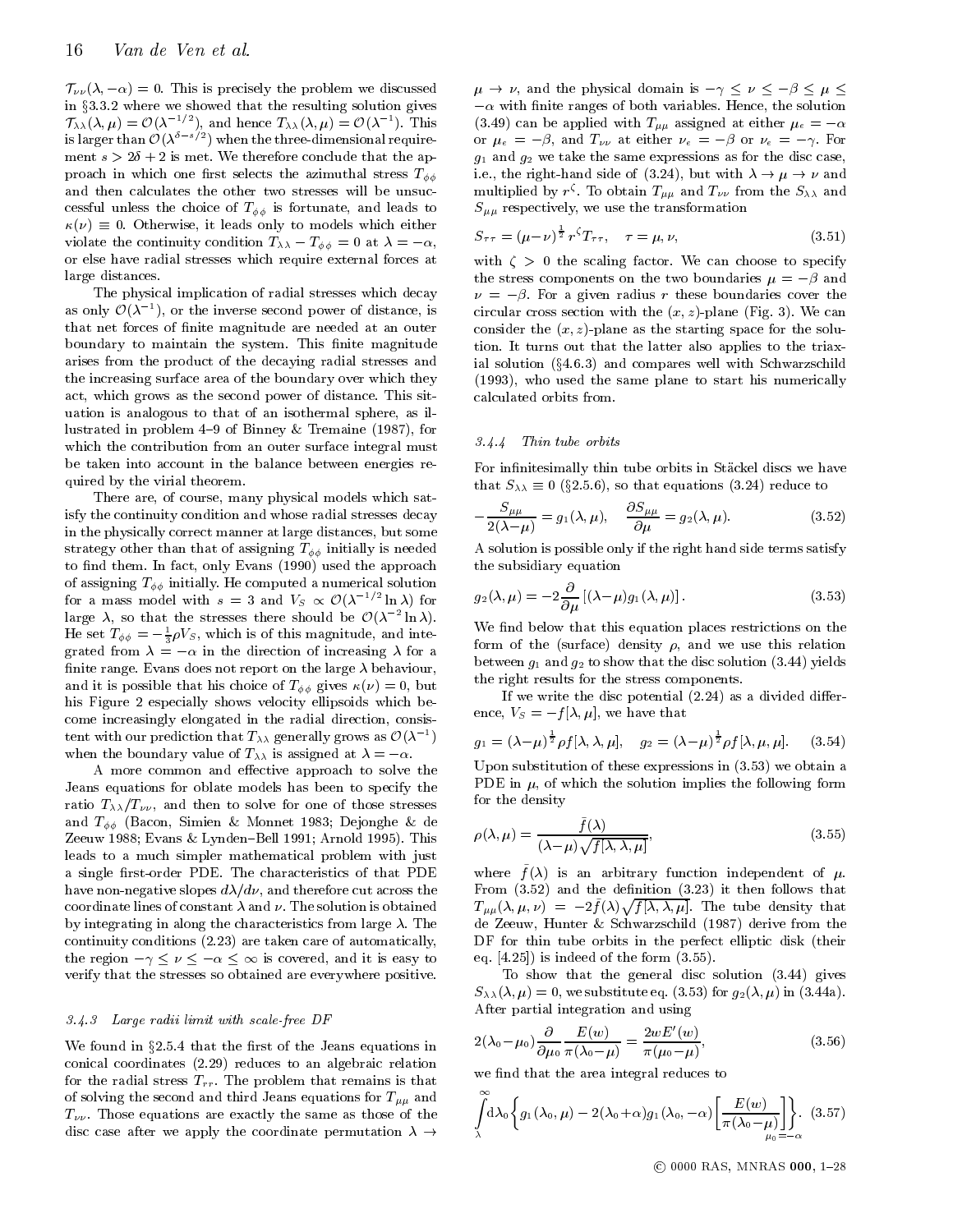The first part cancels the first line of  $(3.44a)$  and since from (3.52) we have that  $-2(\lambda_0 + \alpha)g_1(\lambda_0, -\alpha) = S_{\mu\mu}(\lambda_0, -\alpha),$ the second part cancels the third line. Hence, we have  $S_{\lambda\lambda}(\lambda,\mu) = 0$  as required. To see that the general disc solution also yields  $S_{\mu\mu}(\lambda,\mu)$  correctly, we apply similar steps to (3.44b), where we use the relation

$$
-2(\lambda_0 - \mu_0) \frac{\partial}{\partial \mu_0} \frac{2w E'(w)}{\pi(\lambda_0 - \lambda)} = \frac{E(w)}{\pi(\lambda - \mu_0)}.
$$
 (3.58)

We are finally left with

$$
S_{\mu\mu}(\lambda,\mu) = S_{\mu\mu}(\lambda,-\alpha) - \int_{\mu}^{-\alpha} d\mu_0 g_2(\lambda,\mu_0), \qquad (3.59)
$$

which is just the second equation of (3.52) integrated with respect to  $\mu$ .

#### THE GENERAL CASE  $\overline{4}$

We now solve the system of three Jeans equations (2.16) for triaxial Stäckel models by applying the singular solution superposition method, introduced in §3.2 for the twodimensional case. Although the calculations are more complex for a triaxial model, the step-wise solution method is similar to that in two dimensions. Specifically, we first simplify the Jeans equations and show that they reduce to a three-dimensional homogeneous boundary problem. We then find a two-parameter particular solution and apply contour integration to both complex parameters to obtain the general homogeneous solution. The latter yields the three singular solutions of the simplied Jeans equations, from which, by superposition, we construct the general solution.

#### Simplified Jeans equations  $4.1$

We start by introducing the functions

$$
S_{\tau\tau}(\lambda,\mu,\nu) = \sqrt{(\lambda-\mu)(\lambda-\nu)(\mu-\nu)} T_{\tau\tau}(\lambda,\mu,\nu), \qquad (4.1)
$$

with  $\tau = \lambda, \mu, \nu$ , to write the Jeans equations for triaxial Stackel models (2.16) in the more convenient form

$$
\frac{\partial S_{\lambda\lambda}}{\partial \lambda} - \frac{S_{\mu\mu}}{2(\lambda - \mu)} - \frac{S_{\nu\nu}}{2(\lambda - \nu)} = g_1(\lambda, \mu, \nu), \qquad (4.2a)
$$

$$
\frac{\partial S_{\mu\mu}}{\partial \mu} - \frac{S_{\nu\nu}}{2(\mu - \nu)} - \frac{S_{\lambda\lambda}}{2(\mu - \lambda)} = g_2(\lambda, \mu, \nu),
$$
\n(4.2b)

$$
\frac{\partial S_{\nu\nu}}{\partial \nu} - \frac{S_{\lambda\lambda}}{2(\nu - \lambda)} - \frac{S_{\mu\mu}}{2(\nu - \mu)} = g_3(\lambda, \mu, \nu), \qquad (4.2c)
$$

where the function  $g_1$  is defined as

$$
g_1(\lambda, \mu, \nu) = -\sqrt{(\lambda - \mu)(\lambda - \nu)(\mu - \nu)} \rho \frac{\partial V_S}{\partial \lambda},
$$
 (4.3)

and  $g$  and  $g$  for the bundle permutation by cyclic permutation  $\mathcal{F}$  . The contribution is the contribution of  $\mathcal{F}$ We keep the three terms  $\lambda-\mu$ ,  $\lambda-\nu$  and  $\mu-\nu$  under one square root. With each cyclic permutation two of the three terms change sign, so that the combination of the three terms is always positive real. Therefore. the square root of the combination is always single-valued, whereas in the case of three separate square roots we would have a multi-valued function.

We simplify equations (4.2) by substituting for  $g_1, g_2$ and g3, respectively

$$
\tilde{g}_1(\lambda, \mu, \nu) = 0,\n\tilde{g}_2(\lambda, \mu, \nu) = \delta(\lambda_0 - \lambda) \delta(\mu_0 - \mu) \delta(\nu_0 - \nu),\n\tilde{g}_3(\lambda, \mu, \nu) = 0,
$$
\n(4.4)

with

$$
-\gamma \le \nu \le \nu_0 \le -\beta \le \mu \le \mu_0 \le -\alpha \le \lambda \le \lambda_0. \tag{4.5}
$$

 $\begin{pmatrix} 0 & - & - & 0 \\ 0 & - & 0 \\ 0 & - & 0 \end{pmatrix}$ <br>  $\begin{pmatrix} 0 & - & 0 \\ 0 & - & 0 \\ 0 & - & 0 \end{pmatrix}$ <br>  $\begin{pmatrix} 0 & - & 0 \\ 0 & - & 0 \\ 0 & - & 0 \end{pmatrix}$ <br>  $\begin{pmatrix} 0 & - & 0 \\ 0 & - & 0 \\ 0 & - & 0 \end{pmatrix}$ <br>  $\begin{pmatrix} 0 & - & 0 \\ 0 & - & 0 \\ 0 & - & 0 \end{pmatrix}$ <br>  $\begin{pmatrix} 0 & - & 0 \\ 0 & - & 0 \\$ We obtain two similar systems of simplicity  $\mathbb{R}^n$  . The system of simplicity  $\mathbb{R}^n$ cyclic permutation of the left-hand side of (4.2). Once we have obtained the singular solutions of the simplified system with the right-hand side given by (4.4), those for the other two systems follow via cyclic permutation.

#### 4.2 Homogeneous boundary problem

The choice (4.4) implies that the functions  $S_{\tau\tau}(\lambda, \mu, \nu)$  (4.1) must have the following forms

$$
S_{\lambda\lambda} = A(\lambda, \mu, \nu) \mathcal{H}(\lambda_0 - \lambda) \mathcal{H}(\mu_0 - \mu) \mathcal{H}(\nu_0 - \nu)
$$
  
+  $F(\lambda, \mu) \delta(\nu_0 - \nu) \mathcal{H}(\lambda_0 - \lambda) \mathcal{H}(\mu_0 - \mu),$   

$$
S_{\mu\mu} = B(\lambda, \mu, \nu) \mathcal{H}(\lambda_0 - \lambda) \mathcal{H}(\mu_0 - \mu) \mathcal{H}(\nu_0 - \nu)
$$
  
+  $G(\lambda, \mu) \delta(\nu_0 - \nu) \mathcal{H}(\lambda_0 - \lambda) \mathcal{H}(\mu_0 - \mu)$   
+  $H(\mu, \nu) \delta(\lambda_0 - \lambda) \mathcal{H}(\mu_0 - \mu) \mathcal{H}(\nu_0 - \nu)$   
-  $\delta(\lambda_0 - \lambda) \delta(\nu_0 - \nu) \mathcal{H}(\mu_0 - \mu),$   

$$
S_{\nu\nu} = C(\lambda, \mu, \nu) \mathcal{H}(\lambda_0 - \lambda) \mathcal{H}(\mu_0 - \mu) \mathcal{H}(\nu_0 - \nu)
$$
 (4.6)

$$
+ I(\mu,\nu) \, \delta(\lambda_0-\lambda) \, \mathcal{H}(\mu_0-\mu) \, \mathcal{H}(\nu_0-\nu),
$$

with  $A, B, C$  and  $F, G, H, I$  yet unknown functions of three and two coordinates, respectively, respectively, and  $\mathbf{r}_\text{c}$ function (3.26). After substituting these forms into the simplied Jeans equations and matching terms we obtain 14 equations. Eight of them comprise the following two homogeneous systems with two boundary conditions each

$$
\begin{cases}\n\frac{\partial F'}{\partial \lambda} - \frac{G}{2(\lambda - \mu)} = 0, & F(\lambda_0, \mu) = \frac{1}{2(\lambda_0 - \mu)}, \\
\frac{\partial G}{\partial \mu} - \frac{F}{2(\mu - \lambda)} = 0, & G(\lambda, \mu_0) = 0,\n\end{cases}
$$
\n(4.7)

and

$$
\begin{cases}\n\frac{\partial H}{\partial \mu} - \frac{I}{2(\mu - \nu)} = 0, & H(\mu_0, \nu) = 0, \\
\frac{\partial I}{\partial \nu} - \frac{H}{2(\nu - \mu)} = 0, & I(\mu, \nu_0) = \frac{1}{2(\nu_0 - \mu)}.\n\end{cases}
$$
\n(4.8)

We have shown in  $3 - 3$  how to solve these two-dimensional dimensional dimensional dimensional dimensional dimensional dimensional dimensional dimensional dimensional dimensional dimensional dimensional dimensional dimens homogeneous boundary problems in terms of the complete elliptic integral of the second kind  $E$  and its derivative  $E'$ . The solutions are

$$
F(\lambda, \mu) = \frac{E(w)}{\pi(\lambda_0 - \mu)}, \qquad G(\lambda, \mu) = -\frac{2wE'(w)}{\pi(\lambda_0 - \lambda)},
$$
  
\n
$$
H(\mu, \nu) = -\frac{2wE'(u)}{\pi(\nu_0 - \nu)}, \qquad I(\mu, \nu) = -\frac{E(u)}{\pi(\mu - \nu_0)},
$$
\n(4.9)

where  $u$  and similarly  $v$ , which we will encounter later on, follow from  $\alpha$  (3.16) by cyclic permutation is the control of  $\alpha$  $\overline{0}$   $\overline{1}$   $\overline{0}$   $\overline{0}$   $\overline{0}$   $\overline{0}$   $\overline{0}$   $\overline{0}$ 

$$
u = \frac{(\mu_0 - \mu)(\nu_0 - \nu)}{(\mu_0 - \nu_0)(\mu - \nu)}, \quad v = \frac{(\nu_0 - \nu)(\lambda_0 - \lambda)}{(\lambda_0 - \nu_0)(\lambda - \nu)}.
$$
(4.10)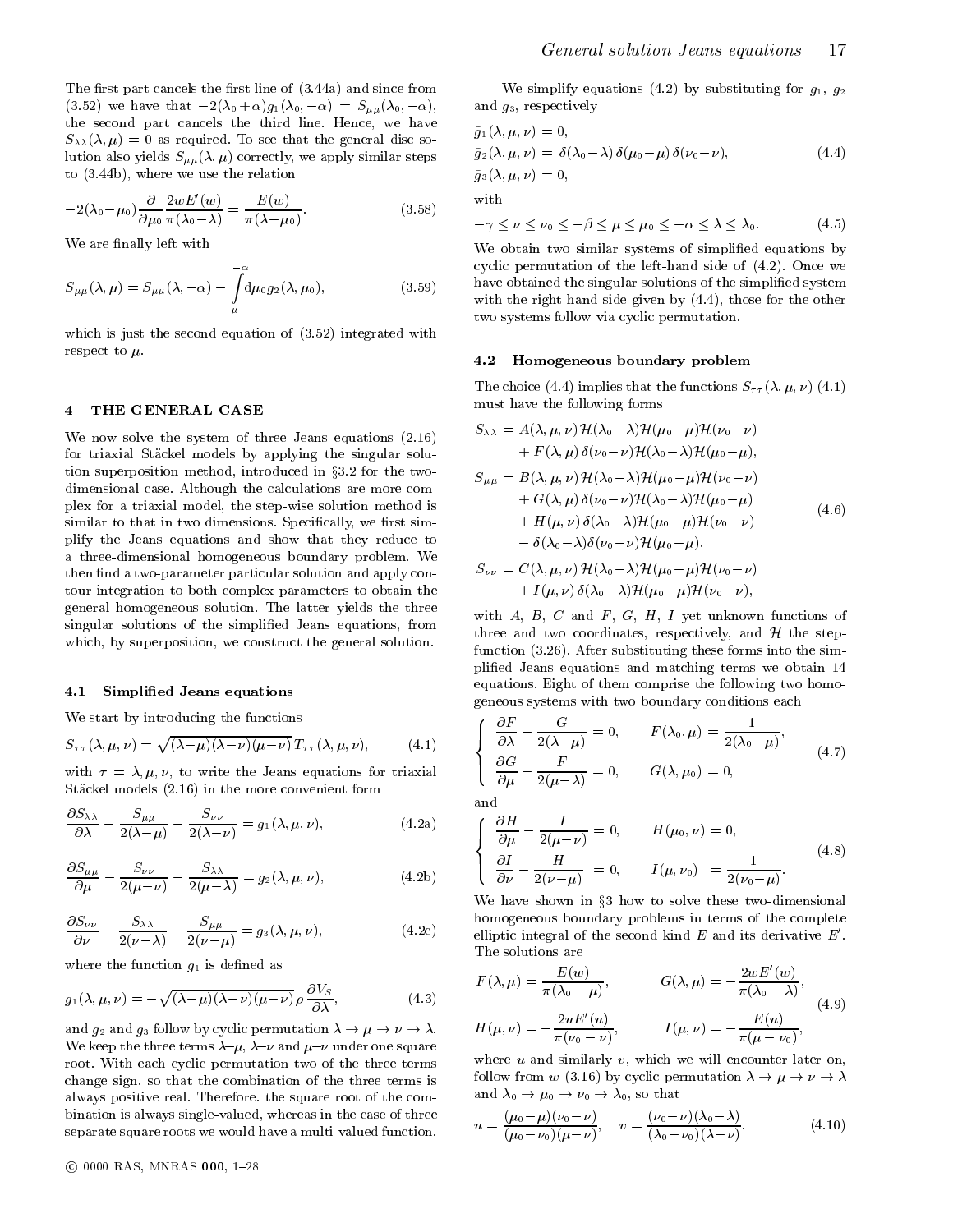The remaining six equations form a three-dimensional homogeneous boundary problem, consisting of three homogeneous Jeans equations

$$
\frac{\partial A}{\partial \lambda} - \frac{B}{2(\lambda - \mu)} - \frac{C}{2(\lambda - \nu)} = 0, \qquad \frac{\partial B}{\partial \mu} - \frac{C}{2(\mu - \nu)} - \frac{A}{2(\mu - \lambda)} = 0, \qquad \frac{\partial C}{\partial \nu} - \frac{A}{2(\nu - \lambda)} - \frac{B}{2(\nu - \mu)} = 0.
$$
\n(4.11)

and three boundary conditions, specically the values of  $A(\lambda_0, \mu, \nu)$ ,  $B(\lambda, \mu_0, \nu)$ , and  $C(\lambda, \mu, \nu_0)$ . As in §3.2.2, it is useful to supplement these boundary conditions with the values of A, B, and C at the other boundary surfaces. These are obtained by integrating the pairs of equations (4.11) which apply at those surfaces, and using the boundary conditions. This results in the following nine boundary values

$$
A(\lambda_0, \mu, \nu) = \frac{1}{2\pi} \left[ \frac{E(u)}{(\lambda_0 - \nu)(\mu - \nu_0)} + \frac{2uE'(u)}{(\lambda_0 - \mu)(\nu_0 - \nu)} \right],
$$
  
\n
$$
A(\lambda, \mu_0, \nu) = \frac{1}{2\pi} \left[ \frac{E(v)}{(\lambda_0 - \nu)(\mu_0 - \nu_0)} + \frac{2vE'(v)}{(\lambda_0 - \mu_0)(\nu_0 - \nu)} \right],
$$
  
\n
$$
A(\lambda, \mu, \nu_0) = \frac{E(w)}{4\pi(\lambda_0 - \mu)} \left[ \frac{\lambda - \mu}{(\lambda - \nu_0)(\mu - \nu_0)} + \frac{\lambda_0 - \mu_0}{(\lambda_0 - \nu_0)(\mu_0 - \nu_0)} \right],
$$
  
\n
$$
B(\lambda_0, \mu, \nu) = \frac{uE'(u)}{2\pi(\nu_0 - \nu)} \left[ \frac{\mu_0 - \mu}{(\lambda_0 - \mu_0)(\lambda_0 - \mu)} - \frac{\nu_0 - \nu}{(\lambda_0 - \nu_0)(\lambda_0 - \nu)} \right],
$$
  
\n
$$
C^P
$$
  
\n
$$
B(\lambda_0, \mu, \nu) = \frac{uE'(u)}{2\pi(\nu_0 - \nu)} \left[ \frac{\mu_0 - \mu}{(\lambda_0 - \mu_0)(\lambda_0 - \mu)} - \frac{\nu_0 - \nu}{(\lambda_0 - \nu_0)(\lambda_0 - \nu)} \right],
$$

$$
B(\lambda, \mu_0, \nu) = 0, \tag{4.12}
$$

$$
B(\lambda, \mu, \nu_0) = \frac{wE'(w)}{2\pi(\lambda_0 - \lambda)} \left[ \frac{\mu_0 - \mu}{(\mu_0 - \nu_0)(\mu - \nu_0)} - \frac{\lambda_0 - \lambda}{(\lambda_0 - \nu_0)(\lambda - \nu_0)} \right], \quad \text{that}
$$
  
\n
$$
C(\lambda_0, \mu, \nu) = \frac{E(u)}{4\pi(\mu - \nu_0)} \left[ \frac{\mu - \nu}{(\lambda_0 - \mu)(\lambda_0 - \nu)} + \frac{\mu_0 - \nu_0}{(\lambda_0 - \mu_0)(\lambda_0 - \nu_0)} \right], \quad \text{mgg}
$$
  
\n
$$
C(\lambda, \mu_0, \nu) = \frac{1}{2\pi} \left[ \frac{E(v)}{(\lambda_0 - \mu_0)(\lambda - \nu_0)} - \frac{2vE'(v)}{(\mu_0 - \nu_0)(\lambda_0 - \lambda)} \right], \quad \frac{\partial A}{\partial \lambda}
$$
  
\n
$$
C(\lambda, \mu, \nu_0) = \frac{1}{2\pi} \left[ \frac{E(w)}{(\lambda_0 - \mu)(\lambda - \nu_0)} - \frac{2wE'(w)}{(\mu - \nu_0)(\lambda_0 - \lambda)} \right]. \quad \text{This}
$$

If we can solve the three homogeneous equations (4.11) and satisfy the nine boundary expressions (4.12) simultaneously, then we obtain the singular solutions (4.6). By superposition, we can then construct the solution of the Jeans equations for triaxial Stackel models.

#### 4.3 Particular solution

By analogy with the two-dimensional case, we look for particular solutions of the homogeneous equations (4.11) and by superposition of these particular solutions we try to satisfy the boundary expressions (4.12) simultaneously, in order to obtain the homogeneous solution for A, B and C.

#### 4.3.1 One-parameter particular solution

By substitution one can verify that

$$
A^{P}(\lambda,\mu,\nu) = \frac{\sqrt{(\lambda-\mu)(\lambda-\nu)(\mu-\nu)}}{(\lambda-\mu)(\lambda-\nu)} \frac{(z-\lambda)}{(z-\mu)(z-\nu)}, \quad (4.13)
$$

with  $B^{\pm}$  and  $C^{\pm}$  following from  $A^{\pm}$  by cyclic permutation, solves the homogeneous equations (4.11). To satisfy the nine boundary expressions (4.12), we could integrate this particular solution over its free parameter  $z$ , in the complex plane. From §3.2.4, it follows that, at the boundaries, this results in x3.2.4, it follows that, at the boundaries, this results in simple polynomials in (; ; ) and (0; 0; 0). This means that the nine boundary expressions (4.12) cannot be satis fied, since in addition to these simple polynomials they also contain  $E$  and  $E'$ . The latter are functions of one variable, so that at least one extra freedom is necessary. Hence, we look for a particular solution with two free parameters.

#### 4.3.2 Two-parameter particular solution

A particular solution with two free parameters  $z_1$  and  $z_2$ can be found by splitting the z-dependent terms of the oneparameter solution (4.13) into two similar parts and then relabelling them. The result is the following two-parameter particular solution

$$
A^{P} = \frac{\sqrt{(\lambda - \mu)(\lambda - \nu)(\mu - \nu)}}{(\lambda - \mu)(\lambda - \nu)} \prod_{i=1}^{2} \frac{(z_{i} - \lambda)^{\frac{1}{2}}}{(z_{i} - \mu)^{\frac{1}{2}}(z_{i} - \nu)^{\frac{1}{2}}},
$$
  
\n
$$
B^{P} = \frac{\sqrt{(\lambda - \mu)(\lambda - \nu)(\mu - \nu)}}{(\mu - \nu)(\mu - \lambda)} \prod_{i=1}^{2} \frac{(z_{i} - \mu)^{\frac{1}{2}}}{(z_{i} - \nu)^{\frac{1}{2}}(z_{i} - \lambda)^{\frac{1}{2}}}, \quad (4.14)
$$
  
\n
$$
C^{P} = \frac{\sqrt{(\lambda - \mu)(\lambda - \nu)(\mu - \nu)}}{(\nu - \lambda)(\nu - \mu)} \prod_{i=1}^{2} \frac{(z_{i} - \nu)^{\frac{1}{2}}}{(z_{i} - \lambda)^{\frac{1}{2}}(z_{i} - \mu)^{\frac{1}{2}}}.
$$

These functions are cyclic in  $(\lambda, \mu, \nu)$ , as is required from the symmetry of the homogeneous equations (4.11). The presence of the square roots, such as occurred earlier in the solu- $\tau$  tion  $(3.32)$  for the disc case, allows us to fit boundary values that contain elliptic integrals.

To show that this particular solution solves the homogeneous Jeans equations, we calculate the derivative of  $A^-(\lambda,\mu,\nu)$  with respect to  $\lambda$ :

$$
\frac{\partial A^P}{\partial \lambda} = \frac{A^P}{2} \left( \frac{1}{\lambda - z_1} + \frac{1}{\lambda - z_2} - \frac{1}{\lambda - \mu} - \frac{1}{\lambda - \nu} \right). \tag{4.15}
$$

This can be written as

$$
\frac{\partial A^P}{\partial \lambda} = \frac{1}{2(\lambda - \mu)} \left[ -\frac{(z_1 - \mu)(z_2 - \mu)(\lambda - \nu)}{(z_1 - \lambda)(z_2 - \lambda)(\mu - \nu)} A^P \right] + \frac{1}{2(\lambda - \nu)} \left[ \frac{(z_1 - \nu)(z_2 - \nu)(\lambda - \mu)}{(z_1 - \lambda)(z_2 - \lambda)(\mu - \nu)} A^P \right].
$$
\n(4.16)

From the two-parameter particular solution we have

$$
\frac{B^P}{A^P} = -\frac{(z_1 - \mu)(z_2 - \mu)(\lambda - \nu)}{(z_1 - \lambda)(z_2 - \lambda)(\mu - \nu)},
$$
\n
$$
\frac{C^P}{A^P} = \frac{(z_1 - \nu)(z_2 - \nu)(\lambda - \mu)}{(z_1 - \lambda)(z_2 - \lambda)(\mu - \nu)},
$$
\n(4.17)

so that, after substitution of these ratios, the first homogeneous equation of  $(4.11)$ , is indeed satisfied. The remaining two homogeneous equations can be checked in the same way.

#### The homogeneous solution  $4.4$

In order to satisfy the four boundary expressions of the two dimensional case, we multiplied the one-parameter particular solution by terms depending on  $\lambda_0$ ,  $\mu_0$  and the free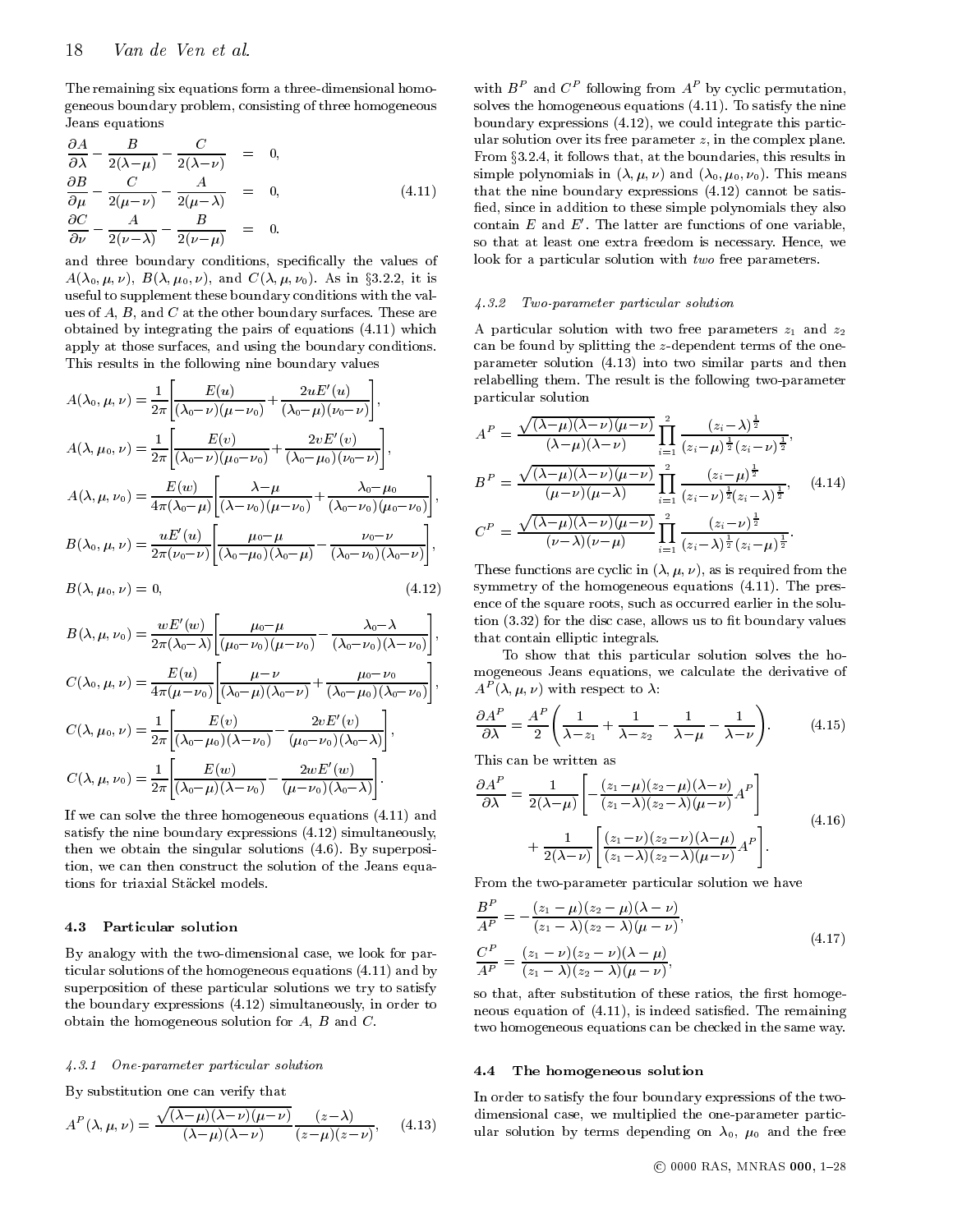complex parameter z, followed by contour integration over the latter. Similarly, in the triaxial case we multiply the two parameter particular solution (3.35) by terms depending on  $\lambda_0$ ,  $\mu_0$ ,  $\nu_0$  and the two free parameters  $z_1$  and  $z_2$ , in such a way that by contour integration over the latter two complex parameters the nine boundary expressions (4.12) can be satisfied. Since these terms and the integration are independent of  $\lambda$ ,  $\mu$  and  $\nu$ , it follows from the superposition principle that the homogeneous equations (4.11) remain satised.

The contour integrations over  $z_1$  and  $z_2$  are mutually independent, since we can separate the two-parameter particular solution (4.14) with respect to these two parameters. This allows us to choose a pair of contours, one contour in the  $z_1$ -plane and the other contour in the  $z_2$ -plane, and integrate over them separately. We consider the same simple contours as in the disk case (Fig. 5) around the pairs of branch points  $(\lambda, \lambda_0)$  and  $(\mu, \mu_0)$ , and a similar contour around  $(\nu, \nu_0)$ . We denote these contours by  $C_i^{\, \tau}, \; C_i^{\, \tau}$  and with  $C_i$  respectively, with  $i = 1, 2$  indicating in which of the two  $C_i$ complex planes we apply the contour integration.

## 4.4.1 Boundary expressions for B

It follows from (4.12) that  $B = 0$  at the boundary  $\mu = \mu_0$ . From Cauchy's theorem, B would indeed vanish if, in this case, in either the  $z_1$ -plane or  $z_2$ -plane the integrand for B is analytic within the chosen integration contour. The boundary expression for B at  $\nu = \nu_0$  follows from the one at  $\cdots$   $\cdots$   $\cdots$   $\cdots$   $\cdots$   $\cdots$   $\cdots$   $\cdots$   $\cdots$   $\cdots$   $\cdots$   $\cdots$   $\cdots$   $\cdots$   $\cdots$   $\cdots$   $\cdots$   $\cdots$ this symmetry, also the form of both boundary expressions puts constraints on the solution for B. The boundary expressions can be separated in two parts, one involving the complete elliptic integral  $E'$  and the other consisting of a two-component polynomial in  $\tau$  and  $\tau_0$  ( $\tau = \lambda, \mu, \nu$ ). Each of the two parts follows from a contour integration in one of the two complex planes. For either of the complex parameters,  $z_1$  or  $z_2$ , the integrands will consist of a combination of the six terms  $z_i - \tau$  and  $z_i - \tau_0$  with powers that are half-odd integers, i.e., the integrals are of hyperelliptic form. If two of the six terms cancel on one of the boundaries, we will be left with an elliptic integral. We expect the polynomial to result from applying the Residue theorem to a double pole, as this would involve a first derivative and hence give two components. This leads to the following Ansatz

$$
B(\lambda, \mu, \nu) \propto \frac{\sqrt{(\lambda - \mu)(\lambda - \nu)(\mu - \nu)}}{(\mu - \nu)(\mu - \lambda)} \times
$$
  

$$
\oint_{C_1} \frac{(z_1 - \mu)^{\frac{1}{2}} (z_1 - \lambda_0)^{\frac{1}{2}} dz_1}{(z_1 - \nu)^{\frac{1}{2}} (z_1 - \lambda)^{\frac{1}{2}} (z_1 - \mu_0)^{\frac{1}{2}} (z_1 - \nu_0)^{\frac{3}{2}}} \times
$$
  

$$
\oint_{C_2} \frac{(z_2 - \mu)^{\frac{1}{2}} (z_2 - \nu_0)^{\frac{1}{2}} dz_2}{(z_2 - \nu)^{\frac{1}{2}} (z_2 - \lambda)^{\frac{1}{2}} (z_2 - \mu_0)^{\frac{1}{2}} (z_2 - \lambda_0)^{\frac{3}{2}}}.
$$
(4.18)

Upon substitution of  $\mu = \mu_0$ , the terms involving  $\mu_0$  cancel in both integrals, so that the integrands are analytic in both contours  $C_1^{\kappa}$  and  $C_2^{\kappa}$ . Hence, by choosing either of these contours as integration contour, the boundary expression  $B(\lambda, \mu_0, \nu) = 0$  is satisfied.

When  $\lambda = \lambda_0$ , the terms with  $\lambda_0$  in the first integral in (4.18) cancel, while in the second integral we have  $(z_2 - \lambda_0)$  . The first integral is analytic within  $C_1$ , so that T

there is no contribution from this contour. However, the integral over  $C_1^{\kappa}$  is elliptic and can be evaluated in terms of  $E'$  (cf. §3.2.5). We apply the Residue theorem to the second integral, for which there is a double pole inside the contour  $C_2$ . Considering  $C_1^c$  and  $C_2^c$  as a pair of contours, the expression for B at  $\lambda = \lambda_0$  becomes

$$
B(\lambda, \mu, \nu) \propto -16\pi^2 \frac{\sqrt{(\lambda_0 - \mu_0)(\lambda_0 - \nu_0)(\mu_0 - \nu_0)}}{(\mu_0 - \nu_0)(\mu_0 - \lambda_0)} \times
$$

$$
\frac{uE'(u)}{2\pi(\nu_0 - \nu)} \left[ \frac{\mu_0 - \mu}{(\lambda_0 - \mu_0)(\lambda_0 - \mu)} - \frac{\nu_0 - \nu}{(\lambda_0 - \nu_0)(\lambda_0 - \nu)} \right], \quad (4.19)
$$

which is the required boundary expression up to a scaling factor. As a before, we have the terms of  $\mathbf{r}$  $\mu_0-\nu_0$  under one square root, so that it is single-valued with respect to cyclic permutation in these coordinates.

The boundary expression for B at  $\nu = \nu_0$  is symmetric with the one at  $\lambda = \lambda_0$ , so that a similar approach can be used. In this case, for the second integral, there is no contribution from  $C_2$  , whereas it can be expressed in terms of E if  $C_2 = C_2$ . The first integrand has a double pole in  $C_1^{\cdot}$  . The total contribution from the pair  $(C_1^{\cdot},C_2^{\cdot})$  gives the correct boundary expression, up to a scaling factor that is the same as in (4.19).

Taking into account the latter scaling factor, this shows that the Ansatz  $(4.18)$  for B produces the correct boundary expressions and hence we postulate it as the homogeneous solution for  $B$ . The expressions for  $A$  and  $C$  then follow from the ratios (4.17). Absorbing the minus sign in (4.19) into the pair of contours, i.e., either of the two contours we integrate in clockwise direction, we postulate the following homogeneous solution

$$
A(\lambda, \mu, \nu) = \frac{(\mu_0 - \nu_0)(\mu_0 - \lambda_0)}{16\pi^2(\lambda - \mu)(\lambda - \nu)} \sqrt{\frac{(\lambda - \mu)(\lambda - \nu)(\mu - \nu)}{(\lambda_0 - \mu_0)(\lambda_0 - \nu_0)(\mu_0 - \nu_0)}} \times
$$
  

$$
\oint_{C_1} \frac{(z_1 - \lambda)^{\frac{1}{2}}(z_1 - \lambda_0)^{\frac{1}{2}} dz_1}{(z_1 - \mu)^{\frac{1}{2}}(z_1 - \mu)^{\frac{1}{2}}(z_1 - \mu_0)^{\frac{1}{2}}(z_1 - \nu_0)^{\frac{3}{2}}} \times
$$
  

$$
\oint_{C_2} \frac{(z_2 - \lambda)^{\frac{1}{2}}(z_2 - \nu_0)^{\frac{1}{2}} dz_2}{(z_2 - \mu)^{\frac{1}{2}}(z_2 - \mu_0)^{\frac{1}{2}}(z_2 - \lambda_0)^{\frac{3}{2}}}, \qquad (4.20)
$$

$$
B(\lambda, \mu, \nu) = \frac{(\mu_0 - \nu_0)(\mu_0 - \lambda_0)}{16\pi^2(\mu - \nu)(\mu - \lambda)} \sqrt{\frac{(\lambda - \mu)(\lambda - \nu)(\mu - \nu)}{(\lambda_0 - \mu_0)(\lambda_0 - \nu_0)(\mu_0 - \nu_0)}} \times
$$
  

$$
\oint_{C_1} \frac{(z_1 - \mu)^{\frac{1}{2}}(z_1 - \lambda_0)^{\frac{1}{2}} dz_1}{(z_1 - \nu)^{\frac{1}{2}}(z_1 - \lambda)^{\frac{1}{2}}(z_1 - \mu_0)^{\frac{1}{2}}(z_1 - \nu_0)^{\frac{3}{2}}} \times
$$
  

$$
\oint_{C_2} \frac{(z_2 - \mu)^{\frac{1}{2}}(z_2 - \nu_0)^{\frac{1}{2}} dz_2}{(z_2 - \nu)^{\frac{1}{2}}(z_2 - \lambda)^{\frac{1}{2}}(z_2 - \mu_0)^{\frac{1}{2}}(z_2 - \lambda_0)^{\frac{3}{2}}},
$$
(4.21)

$$
C(\lambda, \mu, \nu) = \frac{(\mu_0 - \nu_0)(\mu_0 - \lambda_0)}{16\pi^2(\nu - \lambda)(\nu - \mu)} \sqrt{\frac{(\lambda - \mu)(\lambda - \nu)(\mu - \nu)}{(\lambda_0 - \mu_0)(\lambda_0 - \nu_0)(\mu_0 - \nu_0)}} \times
$$
  

$$
\oint_{C_1} \frac{(z_1 - \nu)^{\frac{1}{2}}(z_1 - \lambda_0)^{\frac{1}{2}} dz_1}{(z_1 - \lambda)^{\frac{1}{2}}(z_1 - \mu)^{\frac{1}{2}}(z_1 - \mu_0)^{\frac{1}{2}}(z_1 - \nu_0)^{\frac{3}{2}}} \times
$$
  

$$
\oint_{C_2} \frac{(z_2 - \nu)^{\frac{1}{2}}(z_2 - \nu_0)^{\frac{1}{2}} dz_2}{(z_2 - \lambda)^{\frac{1}{2}}(z_2 - \mu)^{\frac{1}{2}}(z_2 - \mu_0)^{\frac{1}{2}}(z_2 - \lambda_0)^{\frac{3}{2}}}.
$$
(4.22)

The integrands consist of multi-valued functions that all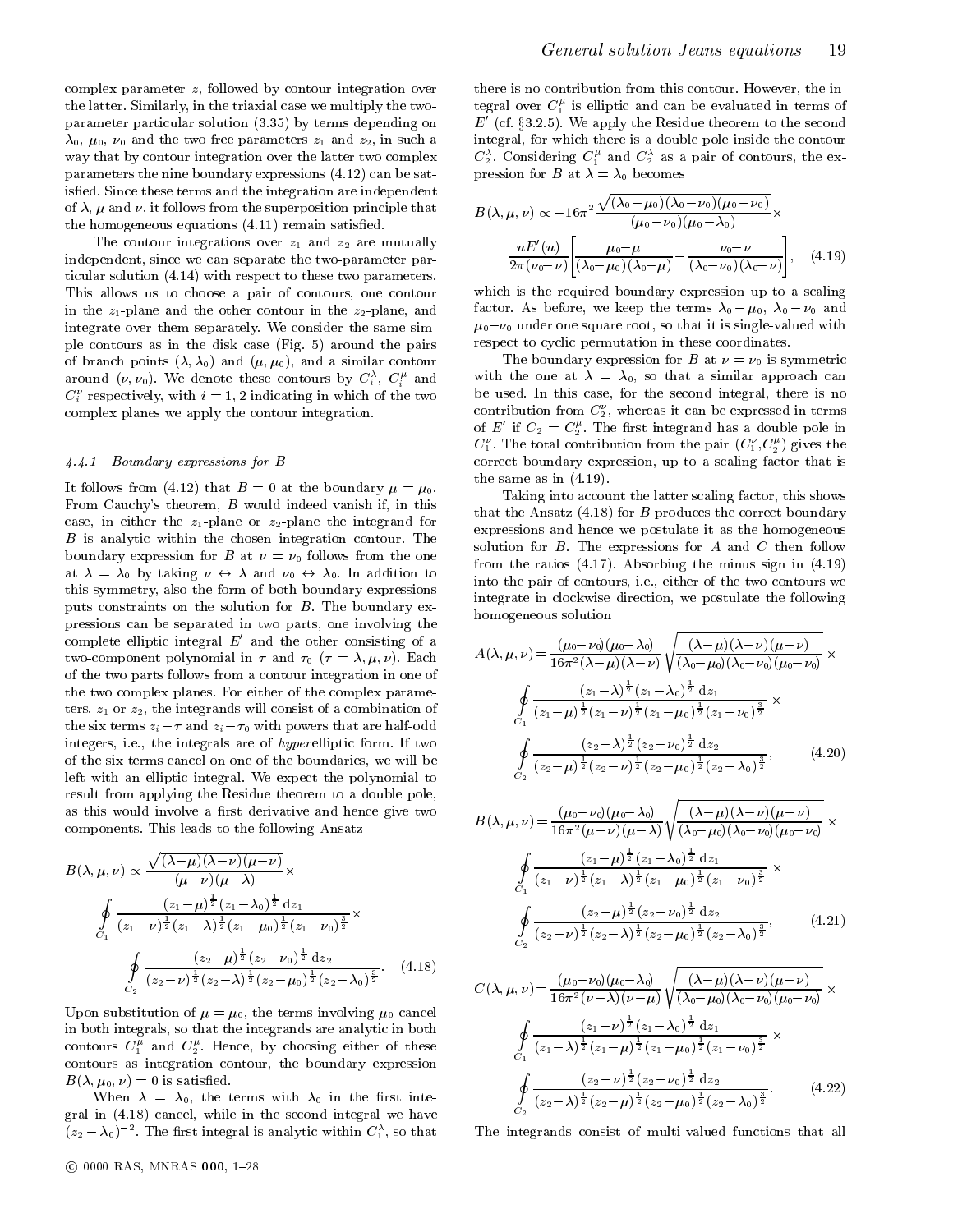come in pairs of the form  $(z-\tau)$ <sup> $\overline{z}^{-m}(z-\tau_0)$  $\overline{z}^{-n}$ , for integers</sup> m and n, with  $\tau$  equal to  $\lambda$ ,  $\mu$  or  $\nu$ . Hence, completely analogous to our procedure in  $\S 3.2.4$ , we can make the integrands single-valued by specifying, in the complex  $z_1$ -plane and  $z_2$ plane, three cuts running between the three pairs  $(\lambda, \lambda_0)$ ,  $(\mu, \mu_0)$ ,  $(\nu, \nu_0)$  of branch points, that are enclosed by the simple contours. The integrands are now analytic in the cut plane away from its cuts and behave again as  $z_i$   $\bar{\ }$  at large  $\qquad$  ti distances, so that the integral over a circular contour with radius going to infinity, will be zero. Hence, connecting the simple contours  $C_i^{\gamma}$ ,  $C_i^{\gamma}$  and  $C_i^{\gamma}$  with this circular contour, shows that their cumulative contribution cancels

$$
C_i^{\nu} + C_i^{\mu} + C_i^{\lambda} = 0, \qquad i = 1, 2. \tag{4.23}
$$

This relation will allow us to make a combination of con tours, so that the nine boundary expressions (4.12) can be satisfied simultaneously  $(\S4.4.3)$ . Before doing so, we first establish whether, with the homogeneous solution for A and C given by  $(4.20)$  and  $(4.22)$ , respectively, we indeed satisfy their corresponding boundary expressions separately.

#### 4.4.2 Boundary expressions for A and C

The boundary expressions and the homogeneous solution of C, follow from those of A by taking  $\lambda \leftrightarrow \nu$  and  $\lambda_0 \leftrightarrow \nu_0$ . Henceforth, once we have checked the boundary expressions for A, those for C can be checked in a similar way.

Upon substitution of  $\lambda = \lambda_0$  in the expression for A (4.20), the first integrand is proportional to  $z_1 - \lambda$  and thus  $\epsilon$ is analytic within the contour  $C_1$ . The contribution to the  $\sum_{\alpha\in\mathcal{C}}$ boundary expression therefore needs to come from either  $C_1^{\mu}$ or  $C_1$  . The substitution

$$
z_1 - \lambda_0 = \frac{\lambda_0 - \nu}{\mu - \nu} (z_1 - \mu) - \frac{\lambda_0 - \mu}{\mu - \nu} (z_1 - \nu), \tag{4.24}
$$

splits the first integral into two complete elliptic integrals

$$
\frac{\lambda_0 - \nu}{\mu - \nu} \oint_{C_1} \frac{(z_1 - \mu)^{\frac{1}{2}} dz_1}{(z_1 - \nu)^{\frac{1}{2}} (z_1 - \mu_0)^{\frac{1}{2}} (z_1 - \nu_0)^{\frac{3}{2}}} \quad \text{if} \\
-\frac{\lambda_0 - \mu}{\mu - \nu} \oint_{C_1} \frac{(z_1 - \nu)^{\frac{1}{2}} dz_1}{(z_1 - \mu)^{\frac{1}{2}} (z_1 - \mu_0)^{\frac{1}{2}} (z_1 - \nu_0)^{\frac{3}{2}}}.
$$
(4.25)

Within the contour  $U_1^c$ , the integrals can be evaluated in  $\overline{\mathbf{a}}$   $\mathbf{a}$ terms of  $E'(u)$  and  $E(u)$  respectively. When  $\lambda = \lambda_0$ , the second integral in (4.20) has a single pole contribution from the contour  $C_2$ . Together,  $-C_1^cC_2^c$ , exactly reproduces the  $A($ boundary expression  $A(\lambda_0, \mu, \nu)$  in (4.12).

When  $\mu = \mu_0$ , both integrands in the expression for A have a single pole within the contour  $C_i^{\perp}$ . However, the  $D_{\parallel}$ combination  $C_1^r C_2^r$  does not give the correct boundary ex-  $\hspace{0.2cm}$ pression. We again split both integrals to obtain the required complete elliptic integrals. In the first we substitute

$$
z_1 - \lambda_0 = \frac{\lambda_0 - \nu_0}{\mu_0 - \nu_0} (z_1 - \mu_0) - \frac{\lambda_0 - \mu_0}{\mu_0 - \nu_0} (z_1 - \nu_0).
$$
 (4.26)

For the contour  $C_1$  , the first integral after the split can be found that evaluated in terms of  $E'(v)$ , but the second integral we leave unchanged. For the integral in the  $z_2$ -plane we substitute

$$
z_2 - \nu_0 = \frac{\lambda_0 - \nu_0}{\lambda_0 - \mu_0} (z_2 - \mu_0) - \frac{\mu_0 - \nu_0}{\lambda_0 - \mu_0} (z_2 - \lambda_0).
$$
 (4.27)

We take  $\mathbb{C}_2$  as contour, and evaluate the first integral after the split in terms of  $E(v)$ . We again leave the second integral unchanged. Except for the contour choice, it is of the same form as the integral we left unchanged in the  $z_1$ -plane.

To obtain the required boundary expression for A at  $\mu = \mu_0$ , it turns out that we have to add the contribution of three pairs of contours,  $C_1^{\circ}C_2^{\circ}$ ,  $C_1^{\circ}C_2^{\circ}$  and  $C_1^{\circ}C_2^{\circ}$ . With the above substitutions  $(4.26)$  and  $(4.27)$ , the first two pairs together provide the required boundary expression, but in addition we have two similar contour integrals

$$
\frac{i/8\pi}{(\lambda_0-\nu_0)^{\frac{1}{2}}(\lambda-\nu)^{\frac{1}{2}}}\oint_{C^{\tau}}\frac{(z-\lambda)^{\frac{1}{2}}\,\mathrm{d}z}{(z-\nu)^{\frac{1}{2}}(z-\lambda_0)^{\frac{1}{2}}(z-\nu_0)^{\frac{1}{2}}(z-\mu_0)},\quad(4.28)
$$

with contours  $C^+$  and  $C^-$ , respectively. The third pair,  $C_1^r C_2^r$  , involves the product of two single pole contributions. The resulting polynomial

$$
\frac{i/8\pi}{(\lambda_0-\nu_0)^{\frac{1}{2}}} \frac{2\pi i (\lambda-\mu_0)^{\frac{1}{2}}}{(\mu_0-\nu)^{\frac{1}{2}}(\lambda_0-\mu_0)^{\frac{1}{2}}(\mu_0-\nu_0)^{\frac{1}{2}}},
$$
(4.29)

can be written in the same form as  $(4.28)$ , with contour  $C^{\mu}$ . As a result, we now have the same integral over all three contours, so that from (4.23), the cumulative result vanishes and we are left with the required boundary expression.

 $\sim$   $\sim$   $\sim$   $\sim$   $\sim$   $\sim$  at the same boundary. This is expected since their boundary The expression for A at  $\nu = \nu_0$  resembles the one for B expressions in  $(4.12)$  are also very similar. The first integral now has a contribution from a double pole in the contour  $C_1$  . The second integral has no contribution from the contour  $C_2$ . However, within  $C_2^r$ , the second integral can be evaluated in terms of  $E(w)$ . We obtain the correct boundary expression  $A(\lambda,\mu,\nu_0)$  by considering the pair  $-C_1C_2^c$ .

#### 4.4.3 Combination of contours

In the previous paragraphs we have constructed a homoge neous solution for  $A$ ,  $B$  and  $C$ , and we have shown that with this solution all nine boundary expressions can be satisfied. For each boundary expression separately, we have determined the required pair of contours and also contours from which there is no contribution. Now we have to find the right combination of all these contours to fit the boundary expressions simultaneously.

We first summarise the required and non-contributing pairs of contours per boundary expression

$$
A(\lambda_0, \mu, \nu) : -C_1^{\mu} C_2^{\lambda} \pm C_1^{\lambda} C_2^{\nu},
$$
  
\n
$$
A(\lambda, \mu_0, \nu) : +C_1^{\mu} C_2^{\nu} + C_1^{\lambda} C_2^{\mu} + C_1^{\mu} C_2^{\mu},
$$
  
\n
$$
A(\lambda, \mu, \nu_0) : -C_1^{\nu} C_2^{\mu} \pm C_1^{\tau} C_2^{\nu},
$$

$$
B(\lambda_0, \mu, \nu) : -C_1^{\mu} C_2^{\lambda} \pm C_1^{\lambda} C_2^{\tau}, \nB(\lambda, \mu_0, \nu) : \pm C_1^{\mu} C_2^{\tau} \pm C_1^{\tau} C_2^{\mu}, \nB(\lambda, \mu, \nu_0) : -C_1^{\nu} C_2^{\mu} \pm C_1^{\tau} C_2^{\nu},
$$
\n(4.30)

$$
C(\lambda_0, \mu, \nu) : -C_1^{\mu} C_2^{\lambda} \pm C_1^{\lambda} C_2^{\tau},
$$
  
\n
$$
C(\lambda, \mu_0, \nu) : +C_1^{\mu} C_2^{\nu} + C_1^{\lambda} C_2^{\mu} + C_1^{\mu} C_2^{\mu},
$$
  
\n
$$
C(\lambda, \mu, \nu_0) : -C_1^{\nu} C_2^{\mu} \pm C_1^{\tau} C_2^{\nu},
$$

where  $\tau$  can be  $\lambda$ ,  $\mu$  or  $\nu$ . At each boundary separately,  $\lambda = \lambda_0, \mu = \mu_0$  and  $\nu = \nu_0$ , the allowed combination of contours matches between  $A$ ,  $B$  and  $C$ . This leaves the question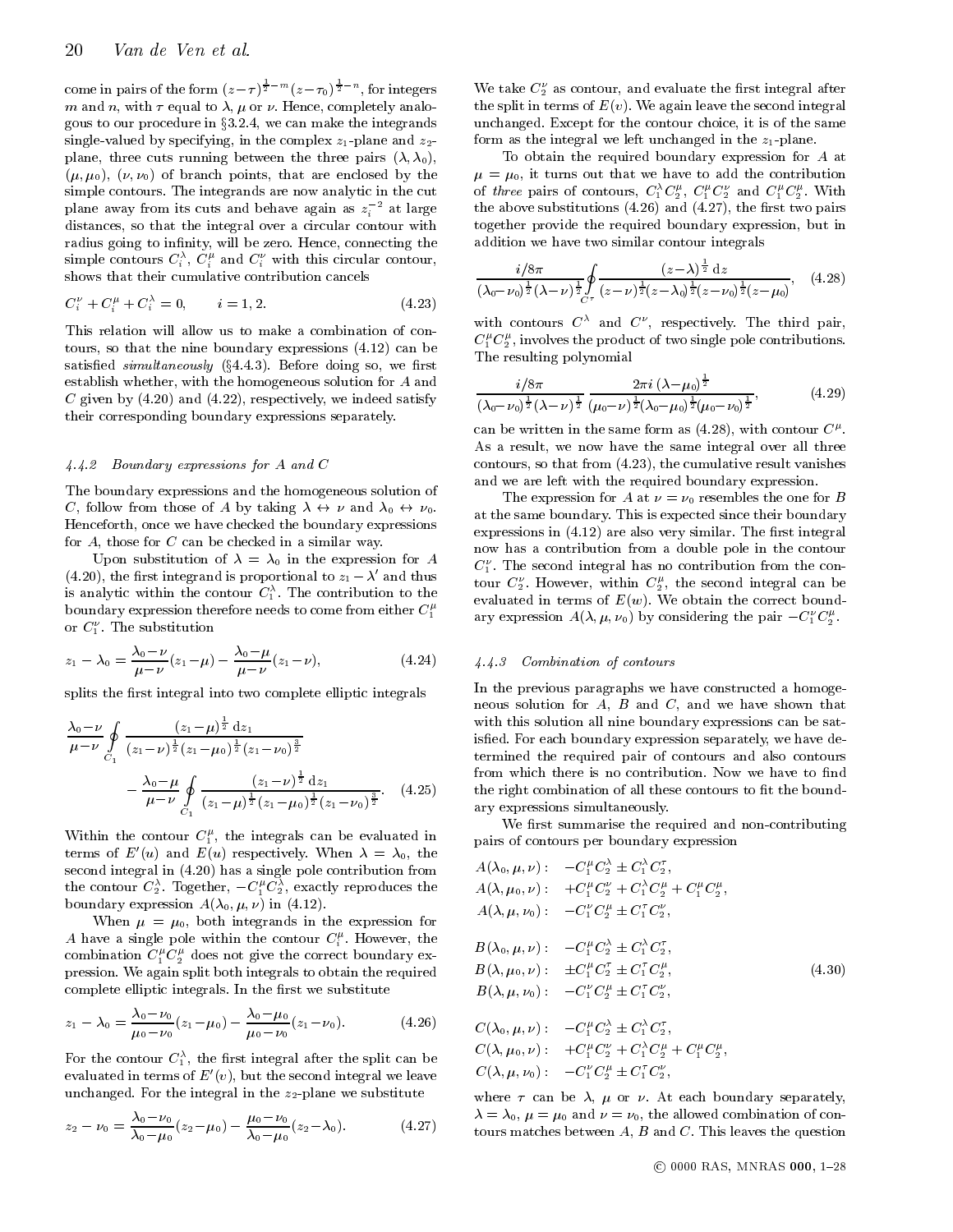From (4.23), we know that in both the complex  $z_1$ -plane and  $z_2$ -plane, the cumulative contribution of the three simple contours cancels. As a consequence, each of the following three combinations of integration contours

$$
C_1^{\mu} C_2^{\mu} = -C_1^{\mu} (C_2^{\lambda} + C_2^{\nu}) = - (C_1^{\lambda} + C_1^{\nu}) C_2^{\mu}, \qquad (4.31)
$$

will give the same result. Similarly, we can add to each combination the pairs  $C_1^r C_2^r$  and  $C_1^r C_2^r$  , to obtain

$$
C_1^{\mu} C_2^{\nu} + C_1^{\lambda} C_2^{\mu} + C_1^{\mu} C_2^{\mu} = C_1^{\lambda} C_2^{\mu} - C_1^{\mu} C_2^{\lambda} = C_1^{\mu} C_2^{\nu} - C_1^{\nu} C_2^{\mu}.
$$
 (4.32)

The first combination of contour pairs matches the allowed range for  $\mu = \mu_0$  in (4.30) and the second and third match the boundary expressions  $\lambda = \lambda_0$  and  $\nu = \nu_0$ . This completes the proof that the expressions  $(4.20)-(4.22)$  for A, B and C solve the homogeneous equations  $(4.11)$  and satisfy the nine boundary expressions (4.12) simultaneously when the integration contour is any of the three combinations (4.32). We shall see below that the first of these combinations is preferred in numerical evaluations.

#### 4.5 Evaluation of the homogeneous solutions

We write the complex contour integrals in the homogeneous solutions  $A$ ,  $B$  and  $C$  (4.20-4.22) as real integrals. The resulting complete hyperelliptic integrals are expressed as single quadratures, which can be evaluated numerically in a straightforward way. We also express the complete elliptic integrals in the two-dimensional homogeneous solutions  $F$ ,  $G, H$  and  $I(4.9)$  in this way to facilitate their numerical evaluation.

#### 4.5.1 From complex to real integrals

To transform the complex contour integrals in  $(4.20)-(4.22)$ in real integrals we wrap the contours  $C^+, C^*$  and  $C^-$  around  $\hspace{0.2cm} \cdots$ the corresponding pair of branch points (Fig. 6). The integradies consistent of terms  $\frac{1}{2}$  and  $\frac{1}{2}$  and  $\frac{1}{2}$  and  $\frac{1}{2}$  and  $\frac{1}{2}$  and  $\frac{1}{2}$  and  $\frac{1}{2}$  and  $\frac{1}{2}$  and  $\frac{1}{2}$  and  $\frac{1}{2}$  and  $\frac{1}{2}$  and  $\frac{1}{2}$  and  $\frac{1}{2}$  and  $\frac{1}{2}$  a larger than  $-1$ , except  $z_1 - \nu_0$  and  $z_2 - \lambda_0$ , both of which occur to the power  $-\frac{1}{2}$ . This means that for all simple con-  $A$ tours  $C_i^{\tau}$  ( $\tau = \lambda, \mu, \nu; i = 1, 2$ ), except for  $C_1^{\nu}$  and  $C_2^{\lambda}$ , the contribution from the arcs around the branch points vanishes. In the latter case, we are left with the parts parallel to the real axis, so that we can rewrite the complex integrals as real integrals with the branch points as integration limits. The only combination of contours of the three given in (4.32) that does not involve both  $C_1^+$  and  $C_2^-,$  is

$$
S \equiv C_1^{\mu} C_2^{\nu} + C_1^{\lambda} C_2^{\mu} + C_1^{\mu} C_2^{\mu}.
$$
 (4.33)

We have to be careful with the changes in phase when wrapping each of the simple contours around the branch points. One can verify that the phase changes per contour are the same for all three the homogeneous solutions  $A$ ,  $B$  and  $C$ , and also that the contribution from the parts parallel to the real axis is equivalent. This gives a factor 2 per contour and thus a factor 4 for the combination of contour pairs in S. In this way, we can transform the double complex contour integration into the following combination of real integrals

$$
\iint\limits_{S} dz_1 dz_2 = 4\left(\int\limits_{\lambda}^{\lambda_0} dt_1 \int\limits_{\mu}^{\mu_0} dt_2 + \int\limits_{\mu}^{\mu_0} dt_1 \int\limits_{\nu}^{\nu_0} dt_2 - \int\limits_{\mu}^{\mu_0} dt_1 \int\limits_{\mu}^{\mu_0} dt_2\right), \quad (4.34)
$$

with  $t_i$  the real part of  $z_i$ .

We apply this transformation to  $(4.20)-(4.22)$ , and we absorb the factor of 4 left in the denominators into the integrals, so that we can write

$$
A(\lambda, \mu, \nu; \lambda_0, \mu_0, \nu_0) = \frac{(\mu_0 - \nu_0)(\mu_0 - \lambda_0)\Lambda}{\pi^2(\lambda - \mu)(\lambda - \nu)} (A_1 A_2 + A_3 A_4 - A_2 A_3),
$$
  

$$
\mu_0 - \nu_0)(\mu_0 - \lambda_0)\Lambda_{\text{max}} = \Sigma \Sigma \Sigma \Sigma
$$

$$
B(\lambda, \mu, \nu; \lambda_0, \mu_0, \nu_0) = \frac{(\mu_0 - \nu_0)(\mu_0 - \lambda_0) \Lambda}{\pi^2 (\mu - \nu)(\mu - \lambda)} (B_1 B_2 + B_3 B_4 - B_2 B_3),
$$

$$
C(\lambda, \mu, \nu; \lambda_0, \mu_0, \nu_0) = \frac{(\mu_0 - \nu_0)(\mu_0 - \lambda_0)\Lambda}{\pi^2(\nu - \lambda)(\nu - \mu)} (C_1C_2 + C_3C_4 - C_2C_3),
$$
\n(4.35)

where  $A_i$ ,  $B_i$  and  $C_i$   $(i = 1, 2, 3, 4)$  are complete hyperelliptic integrals, for which we give expressions below, and

$$
\Lambda^2 = \frac{(\lambda - \mu)(\lambda - \nu)(\mu - \nu)}{(\lambda_0 - \mu_0)(\lambda_0 - \nu_0)(\mu_0 - \nu_0)}.
$$
\n(4.36)

The second set of arguments added to  $A$ ,  $B$  and  $C$  make explicit the position  $(\lambda_0, \mu_0, \nu_0)$  of the source point which is causing the stresses at the field point  $(\lambda, \mu, \nu)$ .

#### $4.5.2$  The complete hyperelliptic integrals

With the transformation described in the previous section the expression for, e.g., the complete hyperelliptic integral  $A_2$  is of the form

$$
A_2 = \frac{1}{2} \int_{\mu}^{\mu_0} \frac{\mathrm{d}t}{\lambda_0 - t} \sqrt{\frac{(\lambda - t)(t - \nu_0)}{(\mu_0 - t)(t - \mu)(\lambda_0 - t)(t - \nu)}}.
$$
(4.37)

The integrand has two singularities, one at the lower integration limit  $t = \mu$  and one at the upper integration limit  $t = \mu_0$ . The substitution  $t = \mu + (\mu_0 - \mu) \cos^2 \theta$  removes  $\tau = \mu_0$ . The substitution  $\tau = \mu + (\mu_0 - \mu) \cos \theta$  removes<br>both singularities, since  $dt / \sqrt{(\mu_0 - t)(t - \mu)} = 2(\mu_0 - \mu) d\theta$ .

All complete hyperelliptic integrals  $A_i$ ,  $B_i$  and  $C_i$  (i =  $1, 2, 3, 4$  in  $(4.35)$  are of the form  $(4.37)$  and have at most two singularities at either of the integration limits. Hence, we can apply a similar substitution to remove the singularities. This results in the following expressions

$$
A_{1} = (\lambda_{0} - \lambda)^{2} \int_{0}^{\pi/2} \frac{\sin^{2} \theta \cos^{2} \theta d\theta}{x_{3} \Delta x}, \qquad A_{2} = \int_{0}^{\pi/2} \frac{y_{1} y_{4} d\theta}{y_{3} \Delta y},
$$
\n
$$
A_{4} = (\nu_{0} - \nu) \int_{0}^{\pi/2} \frac{z_{2} \sin^{2} \theta d\theta}{z_{1} \Delta x}, \qquad A_{3} = \int_{0}^{\pi/2} \frac{y_{3} y_{4} d\theta}{y_{1} \Delta y},
$$
\n
$$
B_{1} = (\lambda_{0} - \lambda) \int_{0}^{\pi/2} \frac{x_{2} \sin^{2} \theta d\theta}{x_{3} \Delta x}, \qquad B_{2} = (\mu_{0} - \mu) \int_{0}^{\pi/2} \frac{y_{1} \cos^{2} \theta d\theta}{y_{3} \Delta y},
$$
\n
$$
B_{4} = (\nu_{0} - \nu) \int_{0}^{\pi/2} \frac{z_{4} \sin^{2} \theta d\theta}{z_{1} \Delta z}, \qquad B_{3} = (\mu_{0} - \mu) \int_{0}^{\pi/2} \frac{y_{3} \cos^{2} \theta d\theta}{y_{1} \Delta y},
$$
\n
$$
C_{1} = (\lambda_{0} - \lambda) \int_{0}^{\pi/2} \frac{x_{4} \sin^{2} \theta d\theta}{x_{3} \Delta x}, \qquad C_{2} = \int_{0}^{\pi/2} \frac{y_{1} y_{2} d\theta}{y_{3} \Delta y},
$$
\n
$$
C_{4} = (\nu_{0} - \nu) \int_{0}^{\pi/2} \frac{\sin^{2} \theta \cos^{2} \theta d\theta}{z_{1} \Delta z}, \qquad C_{3} = \int_{0}^{\pi/2} \frac{y_{2} y_{3} d\theta}{y_{1} \Delta y},
$$
\n
$$
(4.38c)
$$

<sup>c</sup> 0000 RAS, MNRAS 000, 1{28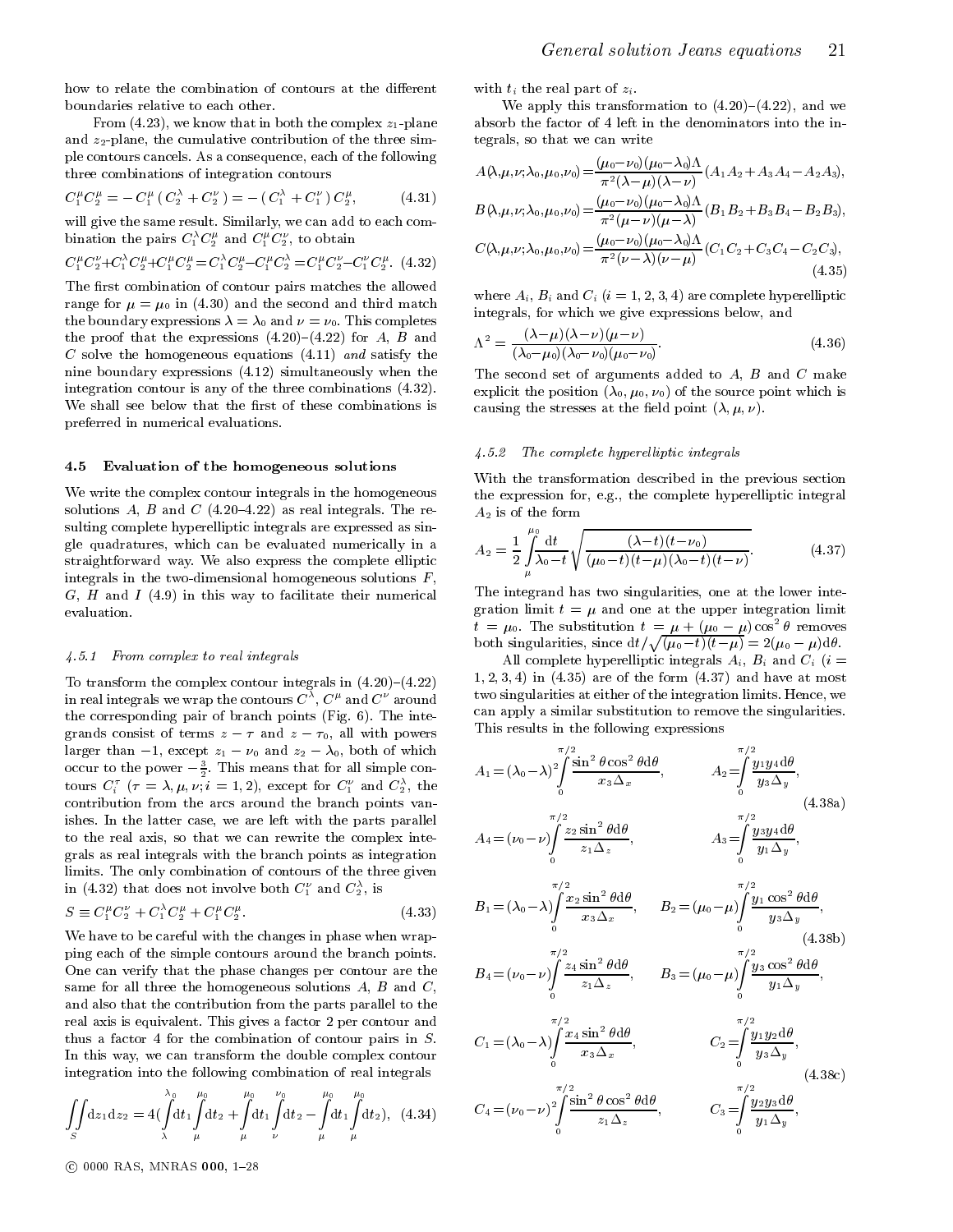where we have defined

 $\Delta_x = x_1x_2x_3x_4, \quad \Delta_y = y_1y_2y_3y_4, \quad \Delta_z = z_1z_2z_3z_4, \quad (4.39)$ 

and the factors  $x_i$ ,  $y_i$  and  $z_i$   $(i = 1, 2, 3, 4)$  are given by

$$
x_1 = (\lambda - \mu_0) + (\lambda_0 - \lambda) \cos^2 \theta, \quad x_2 = (\lambda - \mu) + (\lambda_0 - \lambda) \cos^2 \theta, \quad \alpha_3 = (\lambda - \nu_0) + (\lambda_0 - \lambda) \cos^2 \theta, \quad x_4 = (\lambda - \nu) + (\lambda_0 - \lambda) \cos^2 \theta, \quad \alpha_4 = (\lambda - \nu) + (\lambda_0 - \lambda) \cos^2 \theta, \quad \alpha_5 = (\mu - \nu_0) + (\mu_0 - \mu) \cos^2 \theta, \quad y_2 = (\mu - \nu) + (\mu_0 - \mu) \cos^2 \theta, \quad y_3 = (\mu - \lambda_0) + (\mu_0 - \mu) \cos^2 \theta, \quad y_4 = (\mu - \lambda) + (\mu_0 - \mu) \cos^2 \theta, \quad z_1 = (\nu - \lambda_0) + (\nu_0 - \nu) \cos^2 \theta, \quad z_2 = (\nu - \lambda) + (\nu_0 - \nu) \cos^2 \theta, \quad z_3 = (\nu - \mu_0) + (\nu_0 - \nu) \cos^2 \theta, \quad z_4 = (\nu - \mu) + (\nu_0 - \nu) \cos^2 \theta. \quad (4.40)
$$

For each i these factors follow from each other by cyclic permutation of ! ! ! andat the same time 0 ! 0 ! 0 ! 0. Half of the factors { all xi , y1 and  $y_2$  – are always positive, whereas the other factors are always negative. The latter implies that one has to be careful with the signs of the factors under the square root when evaluating the single quadratures numerically.

#### 4.5.3 The complete el liptic integrals

The two-dimensional homogeneous solutions  $F, G, H$  and I are given in (4.9) in terms of the Legendre complete elliptic integrals  $E(m)$  and  $E(m)=[E(m) - K(m)]/2m$ . Numerical routines for  $E(m)$  and  $K(m)$  (e.g., Press et al. 1999) generally require to be  $\frac{1}{\alpha}$  . In the argument to be  $\frac{1}{\alpha}$ allowed range of the confocal ellipsoidal coordinates, the arguments  $u(4.10)$  and  $w(3.16)$  become larger than unity. In these cases we can use transformations to express  $E(m)$ and  $K(m)$  in terms of  $E(1/m)$  and  $K(1/m)$  (e.g., Byrd & Friedman 1971).

We prefer, however, to write the complete elliptic integrals as single quadratures similar to the above expressions for the hyperelliptic integrals. These quadratures can easily be evaluated numerically and apply to the full range of the confocal ellipsoidal coordinates. The resulting expressions for the two-dimensional homogeneous solutions are

$$
F(\lambda, \mu; \lambda_0, \mu_0) = \frac{1}{\pi} \sqrt{\frac{\lambda - \mu}{\lambda_0 - \mu_0}} \int_0^{\pi/2} \frac{x_1 d\theta}{x_2 \sqrt{x_1 x_2}},
$$
  
\n
$$
G(\lambda, \mu; \lambda_0, \mu_0) = \frac{1}{\pi} \sqrt{\frac{\lambda - \mu}{\lambda_0 - \mu_0}} (\mu_0 - \mu) \int_0^{\pi/2} \frac{\sin^2 \theta d\theta}{y_4 \sqrt{y_3 y_4}},
$$
  
\n
$$
H(\mu, \nu; \mu_0, \nu_0) = \frac{1}{\pi} \sqrt{\frac{\mu - \nu}{\mu_0 - \nu_0}} (\mu_0 - \mu) \int_0^{\pi/2} \frac{\sin^2 \theta d\theta}{y_2 \sqrt{y_1 y_2}},
$$
  
\n
$$
I(\mu, \nu; \mu_0, \nu_0) = \frac{1}{\pi} \sqrt{\frac{\mu - \nu}{\mu_0 - \nu_0}} \int_0^{\pi/2} \frac{z_3 d\theta}{z_4 \sqrt{z_3 z_4}}.
$$
(4.41)

Again we have added two arguments to make the position of the unit source explicitly. We note that the homogeneous solutions  $A(\lambda, \mu; \lambda_0, \mu_0)$  and  $B(\lambda, \mu; \lambda_0, \mu_0)$  for the disc case  $(3.41)$  are equivalent to F and G respectively.

#### 4.6 General triaxial solution

We now construct the solution of the Jeans equations for triaxial Stackel models (4.2), by superposition of singular solutions, which involve the homogeneous solution derived in the above. We match the solution to the boundary conditions at  $\mu = -\alpha$  and  $\nu = -\beta$ , and check for convergence of the solution when  $\lambda \to \infty$ . Next, we consider alternative boundary conditions and present the triaxial solution for a general finite region. We also show that the general solution yields the correct result in the case of thin tube orbits and the triaxial Abel models of Dejonghe & Laurent (1991). Finally, we describe a numerical test of the triaxial solution to a polytrope model.

#### 4.6.1 Superposition of singular solutions

Substitution of the functions  $A, B, C$  (4.35) and the functions F, G, H, I (4.41) in expression (4.6), provides the three singular solutions of the system of simplied Jeans equations, with the right-hand side given by (4.4). We denote these by  $S_2^{\perp}$  (  $\tau = \lambda, \mu, \nu$ ). The singular solutions of the two similar simplied systems, with the triplet of delta functions at the right-hand side of the  $first$  and third equation,  $S_1^+$  and  $S_3^+$  then follow from  $S_2^+$  by cyclic permutation. This gives

$$
S_1^{\lambda\lambda} = B(\nu, \lambda, \mu; \nu_0, \lambda_0, \mu_0) + G(\nu, \lambda; \nu_0, \lambda_0) \delta(\mu_0 - \mu) + H(\lambda, \mu; \lambda_0, \mu_0) \delta(\nu_0 - \nu) - \delta(\mu_0 - \mu) \delta(\nu_0 - \nu), S_1^{\mu\mu} = C(\nu, \lambda, \mu; \nu_0, \lambda_0, \mu_0) + I(\lambda, \mu; \lambda_0, \mu_0) \delta(\nu_0 - \nu) S_1^{\nu\nu} = A(\nu, \lambda, \mu; \nu_0, \lambda_0, \mu_0) + F(\nu, \lambda; \nu_0, \lambda_0) \delta(\mu_0 - \mu), \quad (4.42a)
$$
  

$$
S_2^{\lambda\lambda} = A(\lambda, \mu, \nu; \lambda_0, \mu_0, \nu_0) + F(\lambda, \mu; \lambda_0, \mu_0) \delta(\nu_0 - \nu), S_2^{\mu\mu} = B(\lambda, \mu, \nu; \lambda_0, \mu_0, \nu_0) + G(\lambda, \mu; \lambda_0, \mu_0) \delta(\nu_0 - \nu) + H(\mu, \nu; \mu_0, \nu_0) \delta(\lambda_0 - \lambda) - \delta(\nu_0 - \nu) \delta(\lambda_0 - \lambda), S_2^{\nu\nu} = C(\lambda, \mu, \nu; \lambda_0, \mu_0, \nu_0) + I(\mu, \nu; \mu_0, \nu_0) \delta(\lambda_0 - \lambda) \quad (4.42b)
$$

$$
S_3^{\lambda \lambda} = C(\mu, \nu, \lambda; \mu_0, \nu_0, \lambda_0) + I(\nu, \lambda; \nu_0, \lambda_0) \delta(\mu_0 - \mu),
$$
  
\n
$$
S_3^{\mu \mu} = A(\mu, \nu, \lambda; \mu_0, \nu_0, \lambda_0) + F(\mu, \nu; \mu_0, \nu_0) \delta(\lambda_0 - \lambda)
$$
  
\n
$$
S_3^{\nu \nu} = B(\mu, \nu, \lambda; \mu_0, \nu_0, \lambda_0) + G(\mu, \nu; \mu_0, \nu_0) \delta(\lambda_0 - \lambda)
$$
  
\n
$$
+ H(\nu, \lambda; \nu_0, \lambda_0) \delta(\mu_0 - \mu) - \delta(\lambda_0 - \lambda) \delta(\mu_0 - \mu). \quad (4.42c)
$$

These singular solutions describe the contribution of a source point in  $(\lambda_0, \mu_0, \nu_0)$  to  $(\lambda, \mu, \nu)$ . To find the solution of the full equations (4.2), we multiply the singular solutions (4.42a), (4.42b) and (4.42c) by  $g_1(\lambda_0, \mu_0, \nu_0)$ ,  $g_2(\lambda_0, \mu_0, \nu_0)$ and  $g_3(\lambda_0, \mu_0, \nu_0)$ , respectively, so that the contribution from the source point naturally depends on the local density and potential (cf. eq. [4.3]). Then, for each coordinate  $\tau = \lambda, \mu, \nu$ , we add the three weighted singular solutions, and integrate , de val de volume de possesse de la possesse de la possession de la possession de la possession de la possess

$$
\Omega = \{ (\lambda_0, \mu_0, \mu_0) : \lambda \le \lambda_0 < \infty, \mu \le \mu_0 \le -\alpha, \nu \le \nu_0 \le -\beta \}, \quad (4.43)
$$

which is the three-dimensional extension of the integration domain  $D$  in Fig. 4. The resulting solution solves the inhomogeneous Jeans equations (4.2), but does not give the correct values at the boundaries  $\mu = -\alpha$  and  $\nu = -\beta$ . They are found by multiplying the singular solutions (4.42b) evaluated at  $\mu_0 = -\alpha$ , and, similarly, the singular solutions (4.42c) evaluated at  $\nu_0 = -\beta$ , by  $-S_{\mu\mu}(\lambda_0, -\alpha, \nu_0)$  and  $S = \mathbb{Z} \cup \{0\}$ , if  $\{0, 1, 0\}$ , and integrating in the integration in the integration in the integration of  $S$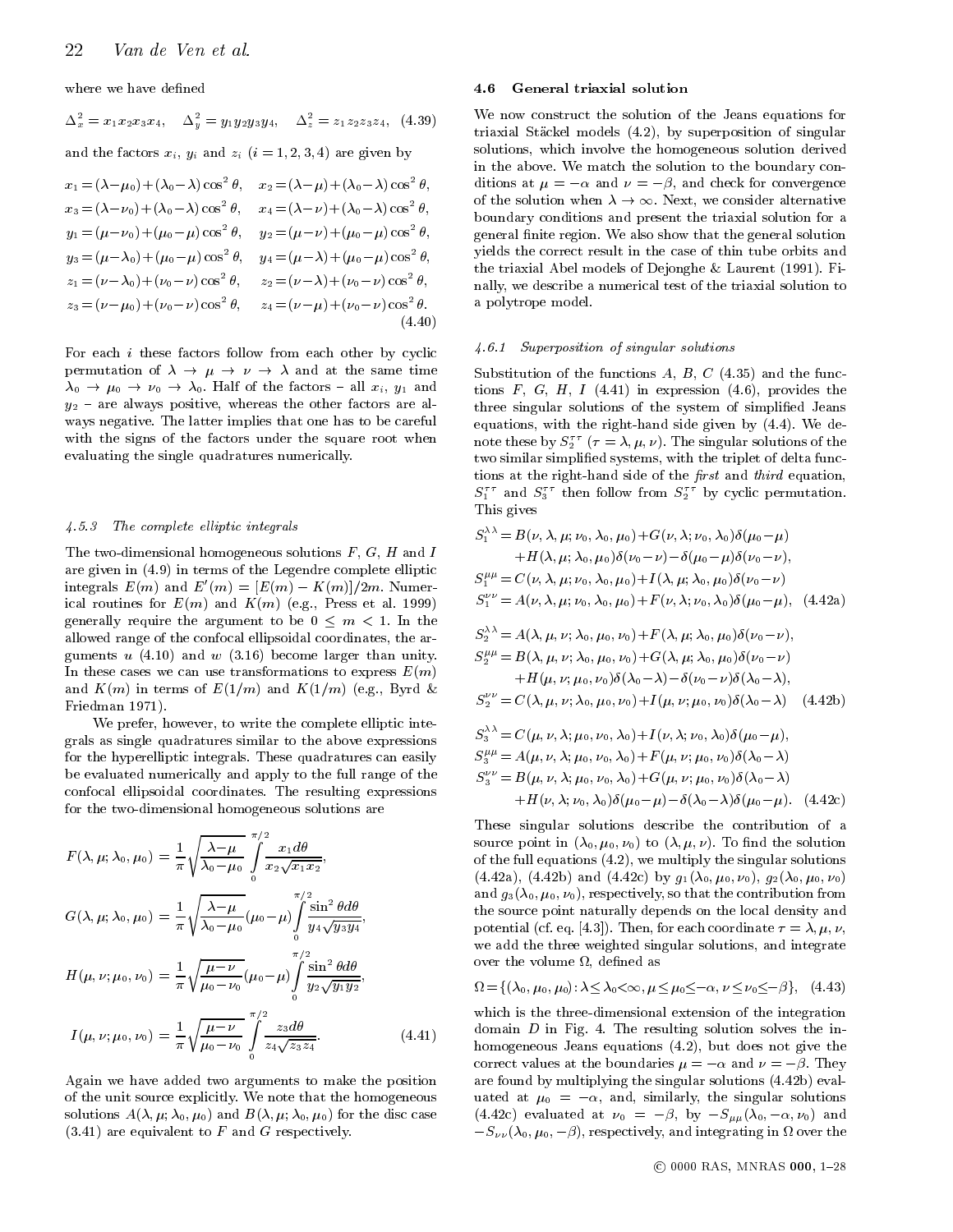coordinates that are not fixed. One can verify that this procedure represents the boundary values correctly. The final result for the general solution of the Jeans equations (4.2) for triaxial Stackel models is

$$
S_{\tau\tau}(\lambda,\mu,\nu) = \int_{\mu}^{\infty} d\lambda_0 \int d\mu_0 \int d\nu_0 \sum_{i=1}^3 g_i(\lambda_0,\mu_0,\nu_0) S_i^{\tau\tau}(\lambda,\mu,\nu;\lambda_0,\mu_0,\nu_0) \n\begin{array}{c}\n\alpha \\
\lambda \\
\vdots \\
\alpha\n\end{array} \n\begin{array}{c}\n-\beta \\
\frac{\alpha}{\mu} \sum_{\nu} \int d\lambda_0 \int d\mu_0 \int d\lambda_0 S_{\mu\mu}(\lambda_0,-\alpha,\nu_0) S_2^{\tau\tau}(\lambda,\mu,\nu;\lambda_0,-\alpha,\nu_0) \n\end{array}
$$

where  $\tau = (\lambda, \mu, \nu)$ . This gives the stresses everywhere, once we have specified  $S_{\mu\mu}(\lambda, -\alpha, \nu)$  and  $S_{\nu\nu}(\lambda, \mu, -\beta)$ . At both boundaries  $\mathbf{r}$  , the three stress components components components through  $\mathbf{r}$ nents are related by a set of two Jeans equations, i.e., (4.2) evaluated at  $\mu = -\alpha$  and  $\nu = -\beta$  respectively. From §3, we know that the solution of these two-dimensional systems both will involve a (boundary) function of one variable. We need this latter freedom to satisfy the continuity conditions  $(2.17)$ . This means it is sufficient to specify any of the three  $\mathbf{r}$  and  $\mathbf{r}$  and  $\mathbf{r}$  and  $\mathbf{r}$  and  $\mathbf{r}$ 

#### 4.6.2 Convergence of the general triaxial solution

As in  $33.1.4$ , 3.2.7 and 3.4 we suppose  $G(\tau) = O(\tau)$  when the  $\tau \to \infty$ , with  $\delta$  in the range  $[-\frac{1}{2}, 0)$ . This<br>potential  $V_S$  (2.3) is also  $\mathcal{O}(\tau^{\delta})$ . We assum<br> $\rho$ , which does not need to be the density  $\rho$ potential  $V_S$  (2.3) is also  $\mathcal{O}(\tau)$ . We assume that the density by  $\rho$ , which does not need to be the density  $\rho_S$  which generates  $V_s$ , is of the form  $N(\mu, \nu) \lambda^{-\gamma}$  when  $\lambda \to \infty$ . In the special case where  $\rho = \rho_s$ , we have  $s \le 4$  except possibly along the z-axis. When  $s = 4$  the models remain flattened out to the  $\alpha$  is the state s  $\alpha$  and  $\alpha$  is the state state state state state  $\alpha$ z-axis. When  $s = 4$  the models remain flattened out to the largest radii, but when  $s < 4$  the function  $N(\mu, \nu) \rightarrow 1$  in the limit  $\lambda \to \infty$  (de Zeeuw et al. 1986).

he definition (4.3), we find that  $g_1$ <br>is  $\lambda_0 \to \infty$ , while  $g_2(\lambda_0, \mu_0, \nu_0)$  and From the definition (4.3), we find that  $g_1(\lambda_0, \mu_0, \nu_0)$  = are larger and both  $\mathcal{O}(\lambda_0^{-s/2})$ . To investigate the behaviour of the singular solutions (4.42) at large distance, we have  $-2$   $-1$   $-2$ are larger and both  $\mathcal{O}(\lambda_0^{-1})$ . To investigate the behaviour of the singular solutions (4.42) at large distance, we have to carefully analyse the complete hyperelliptic (4.38) and elliptic (4.41) integrate as 1.0  $\pm$  1.1. This is simplificated by  $\mathcal{I}$ writing them as Carlson's R-functions (Carlson 1977). We finally find for the singular solutions that  $S_1^+ = \mathcal{O}(1)$  when  $\hspace{0.5cm} \qquad \quad \text{{\large\it 4.6}}.$  $\lambda_0 \to \infty$ , whereas  $S_2^{\gamma}$  and  $S_3^{\gamma}$  are smaller and  $\mathcal{O}(\lambda_0^{\gamma})$ , with  $\tau = \lambda, \mu, \nu$ . This shows that for the volume integral in the triaxial solution (4.44) to converge, we must have  $\delta - s/2 +$  $\lambda_0 \to \infty$ , whereas  $S_2^{\tau\tau}$  and  $S_3^{\tau\tau}$  are smaller and  $\mathcal{O}(\lambda_0^{-1})$ , with  $\cdots$  ;  $\cdots$  is shown that for the volume in the volume integrals in the volume in the volume in the volume in the volume in  $\cdots$ triaxial solution (4.44) to converge, we must have  $\delta - s/2 +$  $1 < 0$ . This is equivalent to the requirement  $s > 2\delta + 2$  we obtained in §3.4 for the limiting cases of prolate and oblate potentials and for the large radii limit with scale-free DF. From the convergence of the remaining two double integrals in (4.44), we find that the boundary stresses  $S_{\mu\mu}(\lambda, -\alpha, \nu)$ and  $S_{\nu\nu}(\lambda,\mu,-\beta)$  cannot exceed  $\mathcal{O}(1)$  when  $\lambda \to \infty$ .

The latter is in agreement with the large  $\lambda$  behaviour of  $S_{\tau\tau}(\lambda,\mu,\nu)$  that follows from the volume integral. The singular solutions  $S_i$  =  $\mathcal{O}(1)$  ( $i = 1$ , hich are all  $\mathcal{O}(\lambda^{-1})$ . Evaluating the<br>ge distance then gives  $S_{\tau\tau}(\lambda, \mu, \nu)$  = than  $S_i^{rr}$  and  $S_i^{rr}$ , which are all  $\mathcal{O}(\lambda^{-1})$ . Evaluating the volume integral at large distance then gives  $S_{\tau\tau}(\lambda,\mu,\nu)$  =  $\mathcal{O}(\lambda^{\delta-s/2+1})$ , i.e., not exceeding  $\mathcal{O}(1)$  if the requirement  $s > 2\delta + 2$  is satisfied. We obtain the same behaviour and requirement from the energy equation (2.10).

We conclude that for the general triaxial case, as well as for the limiting cases with a three-dimensional shape, the stress components  $T_{\tau\tau}(\lambda,\mu,\nu)$  are  $\mathcal{O}(\lambda^{--})$  at large distance, with the requirement that  $s > 20 + 2$  for  $-\frac{1}{2} \le$  $\delta$  < 0. We obtained the same result for the stresses in the disc case, except that then  $s > 2\delta + 1$ . Both the threedimensional and two-dimensional requirements are met for many density distributions  $\rho$  and potentials  $V<sub>S</sub>$  of interest. They do not break down until the isothermal limit  $\delta \to 0$ , ! 0, with  $s = 1$  (disc) and  $s = 2$  (three-dimensional) is reached.

#### 4.6.3 Alternative boundary conditions

Our solution for the stress components at each point  $(\lambda, \mu, \nu)$ in a triaxial model with a Stackel potential consists of the weighted contribution of all sources outwards of this point. Accordingly, we have integrated with respect to  $\lambda_0$ ,  $\mu_0$  and  $\nu_0$ , with lower limits the coordinates of the chosen point and upper limits  $\infty$ ,  $-\alpha$  and  $-\beta$ , respectively. To obtain the correct expressions at the outer boundaries, the stresses must vanish when  $\lambda \to \infty$  and they have to be specified at  $\mu = -\alpha$  and  $\nu = -\beta$ .

 $\tau \to \infty$ , with  $\delta$  in the range  $\left[-\frac{1}{2}, 0\right)$ . This implies that the physical region  $-\gamma \leq \nu_0 \leq -\beta \leq \mu_0 \leq -\alpha \leq \lambda_0 < \infty$  is split ! 1 in step-functions, but the changes in the integration limits can- $-\alpha$  and  $\nu = -\beta$ .<br>The integration limits  $\lambda$ ,  $\mu$  and  $\nu$  are fixed, but for the other three limits we can, in principle, equally well choose  $-\alpha$ ,  $-\beta$  and  $-\gamma$  respectively. The latter choices also imply the specication of the stress components at these boundaries instead. Each of the eight possible combinations of these limits corresponds to one of the octants into which the by the lines through the point  $(\lambda, \mu, \nu)$ . By arguments similar to those given in §3.3, one may show that in all octants by the lines through the point  $(\lambda, \mu, \nu)$ . By arguments simithe expressions  $(4.35)$  for  $A, B, C$ , and  $(4.9)$  for  $F, G, H, I$ are equivalent. Hence, again the only differences in the singular solutions are due to possible changes in the sign of the cel the sign differences between the corresponding singular solutions. However, as in  $\S 3.3$  for the two-dimensional case, it is not difficult to show that while switching the boundary conditions  $\mu$  and  $\nu$  is indeed straightforward, the switch from  $\lambda \to \infty$  to  $\lambda = -\alpha$  again leads to solutions which generally we the incorrect radial fall-off, and hence are non-physical. have the incorrect radial fall-o, and hence are non-physical.

#### 4.6.4 Triaxial solution for a general finite region

 $s_{\perp}$  + 2  $\frac{1}{2}$  we finite region as If we denote non-fixed integration limits by  $\lambda_e$ ,  $\mu_e$  and  $\nu_e$ respectively, we can write the triaxial solution for a general

$$
S_{\tau\tau}(\lambda,\mu,\nu) = \int_{\lambda}^{\lambda_e} d\lambda_0 \int d\mu_0 \int d\nu_0 \sum_{i=1}^3 g_i(\lambda_{0},\mu_{0},\nu_0) S_i^{\tau\tau}(\lambda,\mu,\nu;\lambda_{0},\mu_{0},\nu_0)
$$
  
\n
$$
- \int d\mu_0 \int d\nu_0 S_{\lambda\lambda}(\lambda_e,\mu_{0},\nu_0) S_1^{\tau\tau}(\lambda,\mu,\nu;\lambda_e,\mu_{0},\nu_0)
$$
  
\n
$$
- \int d\mu_0 \int d\nu_0 S_{\lambda\lambda}(\lambda_e,\mu_{0},\nu_0) S_2^{\tau\tau}(\lambda,\mu,\nu;\lambda_{0},\mu_e,\nu_0)
$$
  
\n
$$
- \int d\nu_0 \int d\lambda_0 S_{\mu\mu}(\lambda_{0},\mu_e,\nu_0) S_2^{\tau\tau}(\lambda,\mu,\nu;\lambda_{0},\mu_e,\nu_0)
$$
  
\n
$$
- \int_{\lambda}^{\lambda_e} d\lambda_0 \int d\mu_0 S_{\nu\nu}(\lambda_{0},\mu_{0},\nu_e) S_3^{\tau\tau}(\lambda,\mu,\nu;\lambda_{0},\mu_{0},\nu_e), \quad (4.45)
$$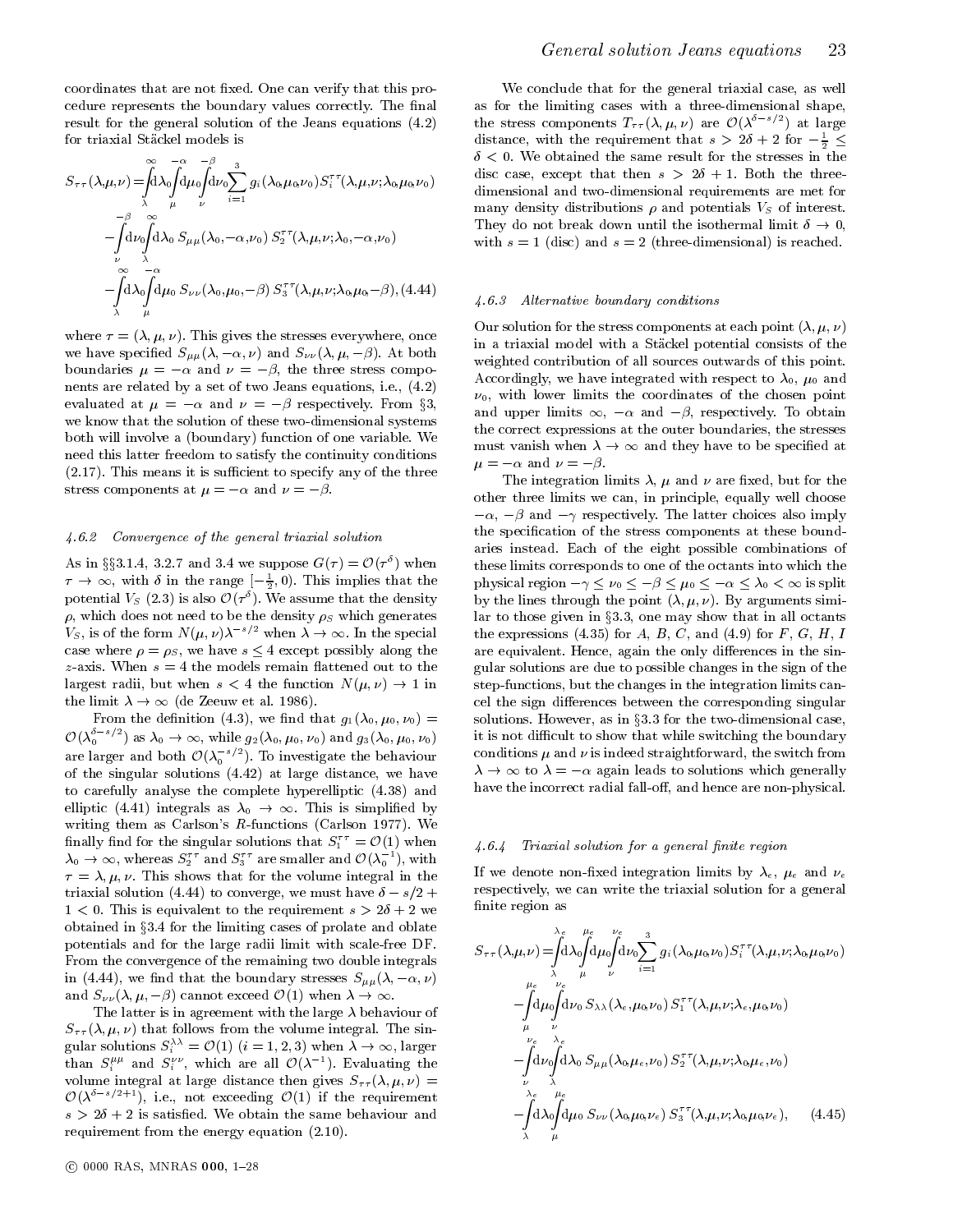with, as usual,  $\tau = \lambda, \mu, \nu$ . The weight functions  $g_i$  (i = 1, 2, 3) are defined in (4.3) and the singular solutions  $S_i^{\pm}$  are the given by  $(4.42)$ . The non-fixed integration limits are chosen in the corresponding physical ranges, i.e.,  $\sim$  2  $\sim$  2  $\sim$  2  $\sim$  2  $\sim$  2  $\sim$  2  $\sim$  2  $\sim$  2  $\sim$  $r$  , and  $r$  is the set  $\{r, \ldots, r\}$  , and  $r$  is the  $\{r, \ldots, r\}$  . The set  $\{r, \ldots, r\}$ The solution requires the specification of the stress components on the boundary surfaces  $\lambda = \lambda_e$ ,  $\mu = \mu_e$  and  $\nu = \nu_e$ . On each of these surfaces the three stress components are related by two of the three Jeans equations (4.2) and the conti nuity conditions  $(2.17)$ . Hence, once one of the stress components is prescribed on three boundary surfaces, the solution (4.44) yields all three stresses everywhere in the triaxial Stäckel galaxy. The stresses on the remaining three boundary surfaces then follow as the limits of the latter solution.

#### 4.6.5 Physical solutions

Statler (1987) and HZ92 showed that many different DFs are consistent with a triaxial density  $\rho$  in the potential  $V_S$ .  $\sim$  processes and boundary plane is the property frequency of the area of  $\sim$  10 side the focal hyperbola in the  $(x, z)$ -plane (Fig. 2), is only reached by inner (I) and outer (O) long-axis tube orbits. A split between the contribution of both orbit families to the density in this plane has to be chosen, upon which the DF for both the I and O orbits is fixed in case only thin tubes are populated, but many other possibilities exist when the full set of I- and O-orbits is included. For each of these DFs, the density provided by the I- and O-tubes can then in principle be found throughout conguration space. In the area  $\mathbf{r}$  is the focal element in the focal element of  $\mathbf{r}$ the O-tubes and S-tubes contribute to the density. Subtracting the known density of the O-orbits leaves the density to be provided by the S-tubes in this plane, from which their DF can be determined. This is again unique when only thin orbits are used, but is non-unique otherwise. The density that remains after subtracting the I-, O-, and S-tube densities from  $\rho$  must be provided by the box (B) orbits. Their DF is now fixed, and can be found by solving a system of

The total DF is the sum of the DFs of the four orbit  $\frac{f(t)}{E}$ <br>families, and is hence highly non-unique. All these DFs give ca The total DF is the sum of the DFs of the four orbit rise to a range of stresses  $T_{\lambda\lambda}$ ,  $T_{\mu\mu}$ ,  $T_{\nu\nu}$ , and our solution of the Jeans equations must be sufficiently general to contain them as a subset. This is indeed the case, as we are allowed to choose the stresses on the special surfaces  $\nu = -\beta$  and  $\mu = -\alpha$ . However, not all choices will correspond to physical  $\mathbf{I}$  is necessary but not such that  $\mathbf{I}$  is necessary but not such that  $\mathbf{I}$ for the associated DF to be non-negative everywhere.

#### 4.6.6 The general solution for thin tube orbits

For each of the three tube families in case of infinitesimally thin orbits one of the three stress components vanishes everywhere (see  $\S 2.5.6$ ). We are left with two non-zero stress components related to the density and potential by three reduced Jeans equations (4.2). We thus have subsidiary conditions on the three right hand side terms  $q_1$ ,  $q_2$  and  $q_3$ .

HZ92 solved for the two non-trivial stresses and showed that they can be found by single quadratures (with integrands involving no worse than complete elliptic integrals), once the corresponding stress had been chosen at  $\nu = -\beta$ (for I- and O-tubes) or at  $\mu = -\alpha$  (for S-tubes).

By analogy with the reasoning for the thin tube orbits in the disc case  $(\S3.4.4)$ , we can show that for each of the three tube families in the case of thin orbits the general triaxial solution (4.45) gives the stress components correctly. Consider, e.g., the thin I-tubes, for which S  $\mu\mu$   $-$  at the latter decomposition to  $(4.45)$ , substitute for  $g_1$ ,  $g_2$  and  $g_3$  the subsidiary conditions that follow from the reduced Jeans equations (4.2) and substitute for the singular solutions the expressions (4.42). After several partial integrations, we use that the homoge neous solutions  $A$ ,  $B$  and  $C$  solve a homogeneous system similar to (4.11), but now with respect to the source point coordinates  $(\lambda_0, \mu_0, \nu_0)$ 

$$
\frac{\partial B(\nu,\lambda,\mu;\nu_0,\lambda_0,\mu_0)}{\partial \lambda_0} = \frac{A(\lambda,\mu,\nu;\lambda_0,\mu_0,\nu_0)}{2(\lambda_0-\mu_0)} + \frac{C(\mu,\nu,\lambda;\mu_0,\nu_0,\lambda_0)}{2(\lambda_0-\nu_0)},
$$
\n(4.46)

where other relations follow by cyclic permutation of  $\lambda \rightarrow$  $\mathbf{v}$  , and similar for the similar form  $\mathbf{v}$  , and similar for the similar form  $\mathbf{v}$ two-dimensional homogeneous solutions  $F, G, H$  and I the relations follow from

$$
\frac{\partial G(\mu, \lambda; \mu_0, \lambda_0)}{\partial \lambda_0} = \frac{F(\lambda, \mu; \lambda_0, \mu_0)}{2(\lambda_0 - \mu_0)},
$$
\n
$$
\frac{\partial H(\mu, \nu; \mu_0, \nu_0)}{\partial \mu_0} = \frac{I(\nu, \mu; \nu_0, \mu_0)}{2(\mu_0 - \nu_0)}.
$$
\n(4.47)

It indeed turns out that for  $S_{\mu\mu}(\lambda,\mu,\nu)$  all terms cancel on the right hand side of (4.45). The terms that are left in the case of  $S_{\lambda\lambda}$  and  $S_{\nu\nu}$  are just eq. (4.2a) integrated with respect to  $\lambda$  and eq. (4.2c) integrated with respect to  $\nu$ , respectively, and using that S  $\mu\mu$  as similar analysis as as above shows that also for thin O- and S-tubes  $-$  for which S 0 in both cases { the general triaxial solution yields the correct result.

#### 4.6.7 Triaxial Abel models

For a galaxy with a triaxial potential of Stackel form, the DF is a function of the three exact isolating integrals of motion,  $f(\mathbf{x}, \mathbf{v}) = f(E, I_2, I_3)$  (see also §2.2). The expressions for  $E, I_2$  and  $I_3$  in terms of the phase-space coordinates  $(\mathbf{x}, \mathbf{v})$ can be found in e.g. Z85. We can thus write the velocity moments of the DF as a triple integral over  $E$ ,  $I_2$  and  $I_3$ . Assuming that the DF is function of only one variable

$$
S \equiv E + wI_2 + uI_3, \tag{4.48}
$$

with w and u constants, Dejonghe & Laurent (1991) show that the triple integration simplifies to a one-dimensional Abel integration over S. Even though a DF of this form can only describe a self-consistent model in the spherical case (ellipsoidal hypothesis, see, e.g., Eddington 1915), the Jeans equations do not require self-consistency.

The special Abel form results in a simple analytical relation between the three stress components (Dejonghe & Laurent 1991, their eq. [5.6])

$$
T_{\mu\mu} = T_{\lambda\lambda} a_{\mu\nu} / a_{\lambda\nu}, \qquad T_{\nu\nu} = T_{\lambda\lambda} a_{\mu\nu} / a_{\mu\lambda}, \qquad (4.49)
$$
  
with

$$
a_{\sigma\tau} = (\gamma - \alpha) + (\sigma + \alpha)(\tau + \alpha)w - (\sigma + \gamma)(\tau + \gamma)u, \qquad (4.50)
$$

and  $\sigma, \tau = \lambda, \mu, \nu$ . With these relations we find that

$$
\frac{T_{\lambda\lambda} - T_{\mu\mu}}{\lambda - \mu} = \frac{T_{\lambda\lambda}}{a_{\lambda\nu}} \frac{\partial a_{\lambda\nu}}{\partial \lambda}, \quad \frac{T_{\lambda\lambda} - T_{\nu\nu}}{\lambda - \nu} = \frac{T_{\lambda\lambda}}{a_{\lambda\mu}} \frac{\partial a_{\lambda\mu}}{\partial \lambda}.
$$
 (4.51)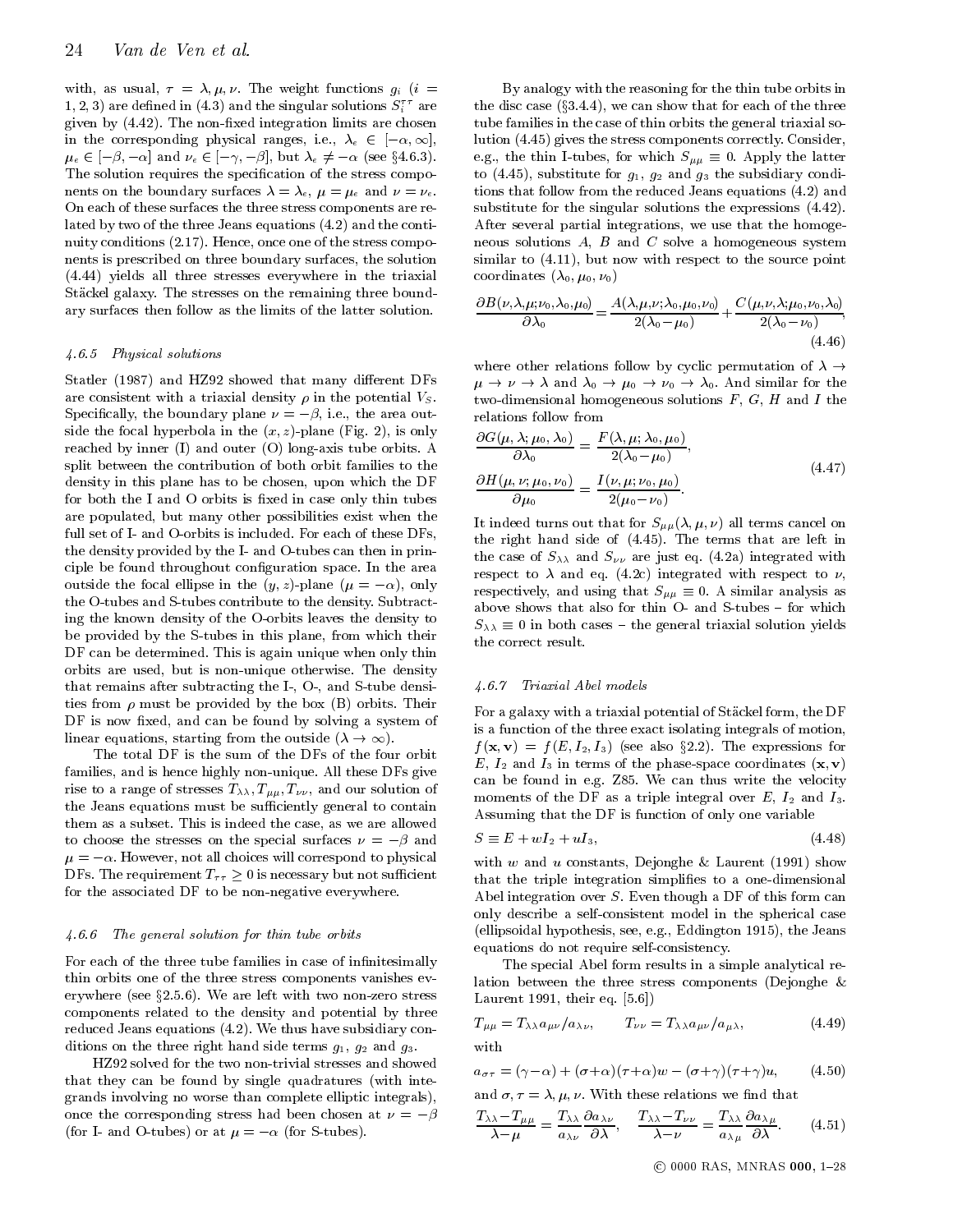The first Jeans equation  $(2.16a)$  now becomes a first-order partial differential equation for  $T_{\lambda\lambda}$ . This equation can be solved in a straightforward way and provides an elegant and simple expression for the radial stress component

$$
T_{\lambda\lambda}(\lambda,\mu,\nu) = \sqrt{\frac{a_{\lambda e\mu}a_{\lambda e\nu}}{a_{\lambda\mu}a_{\lambda\nu}}} T_{\lambda\lambda}(\lambda_e,\mu,\nu)
$$
\n
$$
+ \int\limits_{\lambda}^{\lambda_e} d\lambda_0 \left[ \sqrt{\frac{a_{\lambda_0\mu}a_{\lambda_0\nu}}{a_{\lambda\mu}a_{\lambda\nu}}} \rho \frac{\partial V_S}{\partial \lambda_0} \right].
$$
\n(4.52)

The expressions for  $T_{\mu\mu}$  and  $T_{\nu\nu}$  follow by application of the term on the right-hand side of  $(4.52)$  vanishes.<br>The density  $\rho$ , which does not need to be the density  $\rho_S$ term on the right-hand side of (4.52) vanishes.

which generates  $V_s$ , is of the Abel form as given in eq. (3.11) of Dejonghe & Laurent (1991). If we substitute this form in (4.52), we obtain, after changing the order of integration and evaluating the integral with respect to  $\lambda$ , again a single Abel integral that is equivalent to the expression for  $T_{\lambda\lambda}$  that follows from eq. (3.10) of by Dejonghe & Laurent (1991). Using the relations (4.49) and the corresponding subsidiary conditions for  $g_1$ ,  $g_2$  and  $g_3$ , it can be shown that the general triaxial solution (4.45) gives the stress components correctly.

#### 4.6.8 Numerical test

We have numerically implemented the general triaxial solution (4.45), and tested it on a polytrope dynamical model, for which the DF depends only on energy E as  $f(E) \propto$  $E^{\sim}$   $\rightarrow$  , with  $n > \frac{1}{2}$ . Integration of this DF over velocity  $v$ , the s with  $E = -V - \frac{1}{2}v^2$  for a potential  $V \leq 0$ , shows that the have density  $\rho \propto (-v)^n$  (e.g., Binney & Tremaine 1987, p. 223). a This density is not consistent with the Stackel potentials we use but, as noted in  $\S 2.3$ , the Jeans equations do not require self-consistency. The first velocity moments and the mixed second moments of the DF are all zero. The remaining three moments all equal  $\lambda$  / (n + 1), so that the isotropic stress stress of the polytrope model  $T_{\text{pol}} \propto (-V)$  .

We take the potential V to be of Stäckel form  $V_S$  (2.3), and consider two different choices for  $G(\tau)$  in (2.4). The first is the simple form  $G(\tau) = -GM/(\sqrt{\tau} + \sqrt{-\alpha})$  that is related hav to Henon's isochrone (de Zeeuw & Pfenniger 1988). The second is the form for the perfect ellipsoid, for which  $G(\tau)$  is given in Z85 in terms of complete elliptic integrals. The partial derivatives of  $V_S(\lambda, \mu, \nu)$ , that appear in the weights  $g_1$ ,  $g_2$  and  $g_3$ , can be obtained in terms of  $G(\tau)$  and its derivative in a straightforward way by using the expressions derived by de Zeeuw et al. (1986).

The calculation of the stresses is done in the following way. We choose the polytrope index  $n$ , and fix the triaxial Stäckel model by choosing  $\alpha$ ,  $\beta$  and  $\gamma$ . This gives  $T_{pol}$ . Next, we obtain successively the stresses  $T_{\lambda\lambda}$ ,  $T_{\mu\mu}$  and  $T_{\nu\nu}$  from the general triaxial solution (4.45) by numerical integration, where the relation between  $S_{\tau\tau}$  and  $T_{\tau\tau}$  is given by (4.1). We first fix the upper integration limits  $\lambda_e$ ,  $\mu_e$  and  $\nu_e$ . All integrands contain the singular solutions (4.42), that involve the homogeneous solutions  $A, B, C, F, G, H$  and I, for which we numerically evaluate the single quadratures (eq. [4.35], [4.38] and [4.41]). The weights  $g_1, g_2$  and  $g_3$  (4.3) involve the polytrope density and Stackel potential. This leaves the boundary stresses in the integrands, for which we use the

polytrope stress  $T_{pol}$  that follows from the choice of the DF, evaluated at the corresponding boundary surfaces. We then evaluate the general solution away from these boundaries, and compare it with the known result.

We carried out the numerical calculations for different choices of n,  $\alpha$ ,  $\beta$  and  $\gamma$  and at different field points  $(\lambda, \mu, \nu)$ . In each case the resulting stresses  $T_{\lambda\lambda}$ ,  $T_{\mu\mu}$  and  $T_{\nu\nu}$  - independently calculated { were equivalent to high precision and equal to  $T_{pol}$ . This agreement provides a check on the accuracy of both our formulae and their numerical implementation, and demonstrates the feasibility of using our methods for computing triaxial stress distributions. That will be the sub ject of a follow-up paper.

#### 5 DISCUSSION AND CONCLUSIONS

Eddington (1915) showed that the velocity ellipsoid in a triaxial galaxy with a separable potential of Stäckel form is everywhere aligned with the confocal ellipsoidal coordinate system in which the equations of motion separate. Lynden{ Bell (1960) derived the three Jeans equations which relate the three principal stresses to the potential and the density. They constitute a highly-symmetric set of first-order partial differential equations in the three confocal coordinates. Solutions were found for the various two-dimensional limiting cases, but with methods that do not carry over to the general case, which, as a consequence, remained unsolved.

In this paper, we have introduced an alternative solution method, using superposition of singular solutions. We have shown that this approach not only provides an elegant alternative to the standard Riemann-Green method for the two-dimensional limits, but also, unlike the standard methods, can be generalised to solve the three-dimensional system. The resulting solutions contain complete (hyper)elliptic integrals which can be evaluated in a straightforward way. In the derivation, we have recovered (and in some cases corrected) all previously known solutions for the various two dimensional limiting cases with more symmetry, as well as the two special solutions known for the general case, and have also claried the restrictions on the boundary values. We have numerically tested our solution on a polytrope model.

The general Jeans solution is not unique, but requires specification of principal stresses at certain boundary surfaces, given a separable triaxial potential, and a triaxial density distribution (not necessarily the one that generates the potential). We have shown that these boundary surfaces can be taken to be the plane containing the long and the short axis of the galaxy, and, more specically, the part that is crossed by all three families of tube orbits and the box or bits. This is not unexpected, as HZ92 demonstrated that the phase-space distribution functions of these triaxial systems are defined by specifying the population of each of the three tube orbit families in a principal plane. Once the tube orbit populations have been defined in this way, the population of the box orbits is fixed, as it must reproduce the density not contributed by the tubes, and there is only one way to do this. While HZ92 chose to define the population of inner and outer long axis tubes in a part of the  $(x, z)$ -plane, and the short axis tubes in a part of the  $(y, z)$ -plane, it is in fact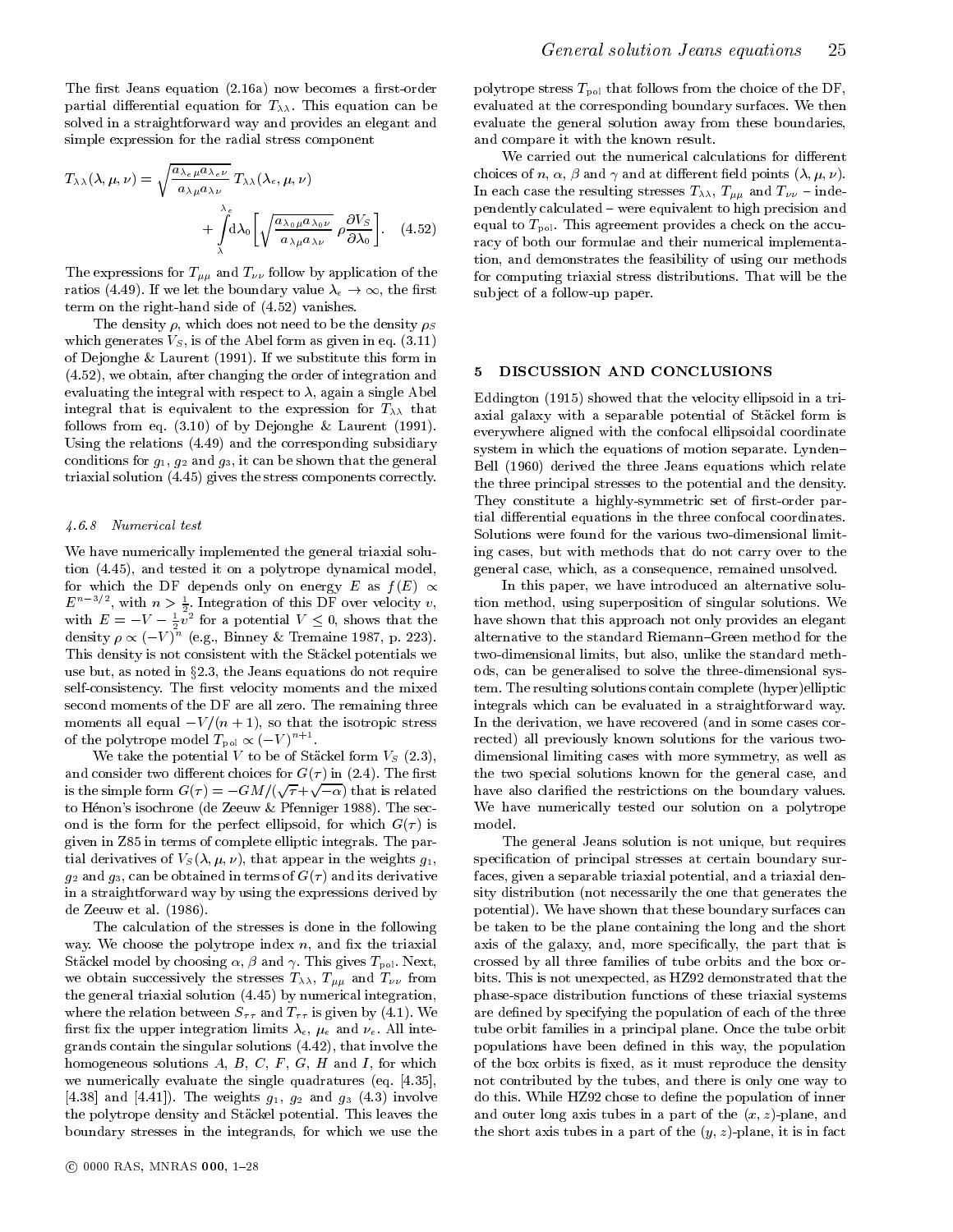also possible to specify all three of them in the appropriate parts of the  $(x, z)$ -plane, just as is needed for the stresses.

The set of all Jeans solutions (4.45) contains all the stresses that are associated with the physical distribution functions for  $f = 0$ , but, as in the case of spherical and axisymmetric models, undoubtedly also contains solutions which are unphysical, e.g., those associated with distribution functions that are negative in some parts of phase space. The many examples of the use of spherical and axisymmetric Jeans models in the literature suggest nevertheless that the Jeans solutions can be of signicant use.

While triaxial models with a separable potential do not provide an adequate description of the nuclei of galaxies with cusped luminosity profiles and a massive central black hole, they do catch much of the orbital structure at larger radii, and in some cases even provide a good approximation of the galaxy potential. The solutions for the mean streaming motions, i.e., the first velocity moments of the distribution function, are quite helpful in understanding the variety of observed velocity fields in giant elliptical galaxies and constraining their intrinsic shapes (e.g., Statler 1991, 1994b; Arnold et al.1994; Statler, DeJonghe & Smecker-Hane 1999; Statler 2001). We expect that the projected velocity dispersion fields that can be derived from our Jeans solutions will be similarly useful, and, in particular, that they can be used to establish which combinations of viewing directions and intrinsic axis ratios are firmly ruled out by the observations. As some of the projected properties of the Stäckel models can be evaluated by analytic means (Franx 1988), it is possible that this holds even for the intrinsic moments considered  $1131$ here. Work along these lines is in progress.

The solutions presented here constitute a signicant step towards completing the analytic description of the properties of the separable triaxial models, whose history by now spans more than a century. It is remarkable that the entire Jeans solution can be written down by means of classical methods. This suggests that similar solutions can be found for the higher dimensional analogues of (2.16), most likely involving hyperelliptic integrals of higher order. It is also likely that the higher-order velocity moments for the separable triaxial models can be found by similar analytic means, but the effort required may become prohibitive.

#### **ACKNOWLEDGMENTS**

This paper owes much to Donald Lynden-Bell's enthusiasm and inspiration. This work begun during a sabbatical visit by CH to Leiden Observatory in 1992, supported in part by a Bezoekersbeurs from NWO, and also by NSF through grant DMS 9001404. CH is currently supported by NSF through grant DMS 0104751. This research was supported in part by the Netherlands Research School for Astronomy NOVA. The authors gratefully acknowledge stimulating discussions with Wyn Evans during the initial phases of this work.

#### REFERENCES

- Abramowitz M., Stegun I. A., 1965, Handbook of Mathematical Functions. New York, Dover Publications
- Arnold R., 1995, MNRAS, 276, 293
- Arnold R., de Zeeuw P. T., Hunter C., 1994, MNRAS, 271, 924
- Bacon R., Simien F., Monnet G., 1983, A&A, 128, 405
- Bak J., Statler T. S., 2000, AJ, 120, 110
- Binney J., 1976, MNRAS, 177, 19
- Binney J., 1978, MNRAS, 183, 501
- Binney J., 1982, MNRAS, 201, 15
- Binney J., Tremaine S., 1987, Galactic Dynamics. Princeton, NJ, Princeton University Press
- Bishop J. L., 1986, ApJ, 305, 14
- Bishop J. L., 1987, ApJ, 322, 618
- Byrd P. F., Friedman M. D., 1971, Handbook of Elliptic Integrals for Engineers and Scientists. Springer-Verlag, Berlin Heidelberg New York, 2nd revised ed.
- Carlson B. C., 1977, Special Functions of Applied Mathematics. Academic Press, New York San Francisco London
- Chandrasekhar S., 1939, ApJ, 90, 1
- Chandrasekhar S., 1940, ApJ, 92, 441
- Conway J., 1973, Functions of one complex variable. New York, Springer-Verlag
- Copson E. T., 1975, Partial Differential Equations. Cambridge, Cambridge University Press
- de Zeeuw P. T., 1985a, MNRAS, 216, 273 [Z85]
- de Zeeuw P. T., 1985b, MNRAS, 216, 599
- de Zeeuw P. T., Hunter C., 1990, ApJ, 356, 365
- de Zeeuw P. T., Hunter C., Schwarzschild M., 1987, ApJ, 317, 607
- de Zeeuw P. T., Peletier R., Franx M., 1986, MNRAS, 221, 1001
- de Zeeuw P. T., Pfenniger D., 1988, MNRAS, 235, 949
- Dejonghe H., de Zeeuw P. T., 1988, ApJ, 333, 90
- Dejonghe H., Laurent D., 1991, MNRAS, 252, 606
- Eddington A. S., 1915, MNRAS, 76, 37
- Evans N., 1990, Intern. J. Computer Math., 34, 105
- Evans N. W., Carollo C. M., de Zeeuw P. T., 2000, MNRAS, 318,
- Evans N. W., de Zeeuw P. T., 1992, MNRAS, 257, 152
- Evans N. W., Lynden-Bell D., 1989, MNRAS, 236, 801 [EL89]
- Evans N. W., Lynden-Bell D., 1991, MNRAS, 251, 213
- Franx M., 1988, MNRAS, 231, 285
- Gebhardt K., Richstone D., Tremaine S., Lauer T. D., Bender R., Bower G., Dressler A., Faber S., Filippenko A. V., Green R., Grillmair C., Ho L. C., Kormendy J., Magorrian J., Pinkney J., 2003, ApJ, in press
- Gerhard O. E., 1993, MNRAS, 265, 213
- Goldstein H., 1980, Classical Mechanics. London, Addison-Wesley
- Hunter C., de Zeeuw P. T., 1992, ApJ, 389, 79 [HZ92]
- Hunter C., de Zeeuw P. T., Park C., Schwarzschild M., 1990, ApJ, 363, 367
- Jeans J. H., 1915, MNRAS, 76, 70
- Kuzmin G., 1973, in Proc. All-Union Conf., Dynamics of Galaxies and Clusters, ed. T.B. Omarov (Alma Ata: Akad. Nauk Kazakhskoj SSR), 71 (English transl. in IAU Symp. 127, Structure and Dynamics of Elliptical Galaxies, ed. P.T. de Zeeuw [Dordrecht: Reidel], 553)
- Lynden-Bell D., 1960, PhD thesis, Cambridge University
- Lynden-Bell D., 1962a, MNRAS, 124, 1
- Lynden-Bell D., 1962b, MNRAS, 124, 95
- Mathieu, A., Dejonghe, H., 1999, MNRAS, 303, 455
- Oberhettinger F., Badii L., 1973, Tables of Laplace Transforms. New York, Springer-Verlag
- Press W. H., Teukolsky S. A., Vettering W. T., Flannery B. P., 1992, Numerical Recipes. Cambridge Univ. Press, Cambridge
- Qian E. E., de Zeeuw P. T., van der Marel R. P., Hunter C., 1995, MNRAS, 274, 602
- Rix H., de Zeeuw P. T., Cretton N., van der Marel R. P., Carollo C. M., 1997, ApJ, 488, 702
- Robijn F. H. A., de Zeeuw P. T., 1996, MNRAS, 279, 673
- Schwarzschild M., 1979, ApJ, 232, 236
- Schwarzschild M., 1993, ApJ, 409, 563
- Stackel P., 1890, Math. Ann., 35, 91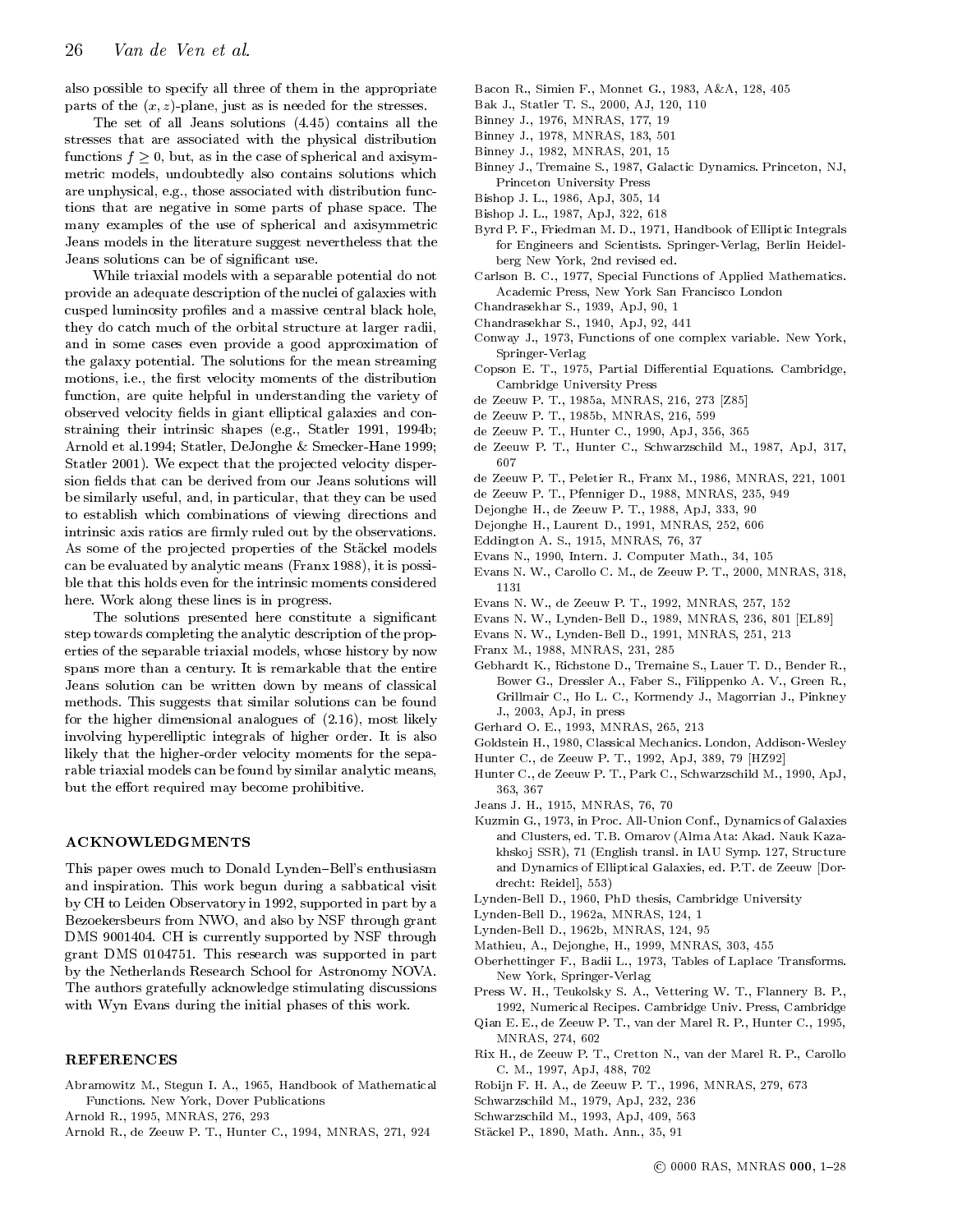- Stäckel P., 1891, Über die Integration der Hamilton-Jacobischen Differential gleichung mittelst Separation der Variabeln. Habilitationsschrift, Halle
- Statler T. S., 1987, ApJ, 321, 113
- Statler T. S., 1991, AJ, 102, 882
- Statler T. S., 1994a, ApJ, 425, 458
- Statler T. S., 1994b, ApJ, 425, 500
- Statler T. S., 2001, AJ, 121, 244
- Statler T. S., Fry A. M., 1994, ApJ, 425, 481
- Statler, T. S., Dejonghe, H., Smecker-Hane, T., 1999, AJ, 117,
- Strauss W. A., 1992, Partial Differential Equations. New York,  $\mu$ John Wiley John Wiley, John Wiley, John Wiley, Mich.
- van der Marel R. P., Cretton N., de Zeeuw P. T., Rix H., 1998, ApJ, 493, 613
- Verolme E. K., Cappellari M., Copin Y., van der Marel R. P., Bacon R., Bureau M., Davies R., Miller B., de Zeeuw P. T., 2002, MNRAS, 335, 517
- Weinacht J., 1924, Math. Ann., 91, 279
- Zhao H. S., 1996, MNRAS, 283, 149

#### APPENDIX A: SOLVING FOR THE DIFFERENCE IN STRESS

We compare our solution for the stress components  $T_{\lambda\lambda}$  and  $T_{\mu\mu}$  with the result derived by EL89. They combine the two Jeans equations (2.25) into the single equation

$$
\frac{\partial^2 \Delta}{\partial \lambda \partial \mu} + \left( \frac{\partial}{\partial \mu} - \frac{\partial}{\partial \lambda} \right) \frac{\Delta}{2(\lambda - \mu)} = \frac{\partial \rho}{\partial \lambda} \frac{\partial V_S}{\partial \mu} - \frac{\partial \rho}{\partial \mu} \frac{\partial V_S}{\partial \lambda}, \quad (A1)
$$

for the difference  $\equiv$   $\pm$  of  $\alpha$  ,  $\pm$   $\mu\mu$  stress components comp $_{\rm F}$  s nents. Eq. (A1) is of the form

$$
\mathcal{L}^* \Delta = \frac{\partial \rho}{\partial \lambda} \frac{\partial V_S}{\partial \mu} - \frac{\partial \rho}{\partial \mu} \frac{\partial V_S}{\partial \lambda},\tag{A2}
$$

where  $L^{\sim}$  is the adjoint operator defined in eq. (3.6). As in  $A2$  $\S3.1$ , eq. (A1) can be solved via a Riemann-Green function.

#### A1 The Green's function

In order to obtain the Riemann–Green function  $\mathcal{G}^{\top}$  for the set adjoint operator  $L^{\cdot}$ , we use the reciprocity relation (Copson  $\qquad \qquad$ 1975, §5.2) to relate it to the Riemann-Green function  $\mathcal{G}$ , derived in 35.1.2 for L. With  $c_1 = c_2 = -\frac{1}{2}$  in this case, we get thus

$$
\mathcal{G}^{\star}(\lambda,\mu;\lambda_0,\mu_0) = \mathcal{G}(\lambda_0,\mu_0;\lambda,\mu)
$$
  
= 
$$
\left(\frac{\lambda_0-\mu_0}{\lambda-\mu}\right)^{\frac{1}{2}} {}_2F_1\left(-\frac{1}{2},\frac{3}{2};1;w\right),
$$
 (A3)

where w as defined in  $(3.16)$ . EL89 seek to solve eq.  $(A2)$ using a Green's function  $G$  which satisfies the equation

$$
\mathcal{L}^{\star}G = \delta(\lambda_0 - \lambda)\delta(\mu_0 - \mu). \tag{A4}
$$

That they impose the same boundary conditions that we do is evident from their remark that, if  $\mathcal{L}^*$  were the simpler operator  $\sigma^2/\partial \lambda \partial \mu$ , G would be  $H(\lambda_0-\lambda)H(\mu_0-\mu)$ . This is the the same result as would be obtained by the singular solution method of  $\S3.2$ , which, as we showed there, is equivalent to the Riemann-Green analysis. Hence their  $G$  should match the  $\mathcal{G}^\frown$  of eq. (A3). We show in 3A3 that it does not.



**Figure A1.** The physically relevant region of the  $(\lambda, \mu)$ -plane for the determination of the Riemann{Green function G, overlayed with the new coordinates  $\varepsilon$  and  $n$  (A5). The dot marks the source point of the Riemann-Green function G at  $(\lambda_0, \mu_0)$ . This function is non-zero only in the shaded region, which denotes the domainof influence in the (A,  $\mu$ )-plane of that source point. Fig. 4 on the other hand shows the  $(\lambda_0, \mu_0)$ -plane. It is relevant to the solution for the stress at a single held point ( $\lambda, u$ ). The hatched region  $D$ of Fig. 4 shows the domain of dependence of the field point, that is the portion of the source plane on which the solution at thefield point depends.

#### A2 Laplace transform

We use a Laplace transform to solve (A4) because the required solution is that to an initial value problem to which Laplace transforms are naturally suited. The PDE is hyperbolic with the lines  $\lambda = \text{const}$  and  $\mu = \text{const}$  as characteristics, and its solution is non-zero only in the rectangle bounded by the characteristics  $\lambda = \lambda_0$  and  $\mu = \mu_0$ , and the physical boundaries  $\lambda = -\alpha$  and  $\mu = -\beta$  (Fig. A1). We introduce new coordinates

$$
\xi = (\lambda - \mu)/\sqrt{2}, \qquad \eta = -(\lambda + \mu)/\sqrt{2}, \tag{A5}
$$

so that eq.  $(A4)$  simplifies to

$$
\mathcal{L}^{\star}G \equiv \frac{\partial^2 G}{\partial \eta^2} - \frac{\partial^2 G}{\partial \xi^2} - \frac{\partial}{\partial \xi} \left(\frac{G}{\xi}\right) = 2\delta(\xi - \xi_0)\delta(\eta - \eta_0), \ (A6)
$$

where  $\xi_0 = (\lambda_0 - \mu_0)/\sqrt{2}$  and  $\eta_0 = -(\lambda_0 + \mu_0)/\sqrt{2}$  are the coordinates of the source point. The factor of 2 arises from the transformation of the derivatives; the product of the delta functions in (A4) transforms into that of (A6) because the Jacobian of the transformation (A5) is unity. The reason for our choice of  $\mathbf{r}$  is that G  $\mathbf{r}$  $\mu > \lambda_0 + \mu_0$ . Hence  $\eta$  is a time-like variable which increases in the direction in which the non-zero part of the solution propagates. We take a Laplace transformation in  $\mathcal{V}$  and  $\mathcal{V}$